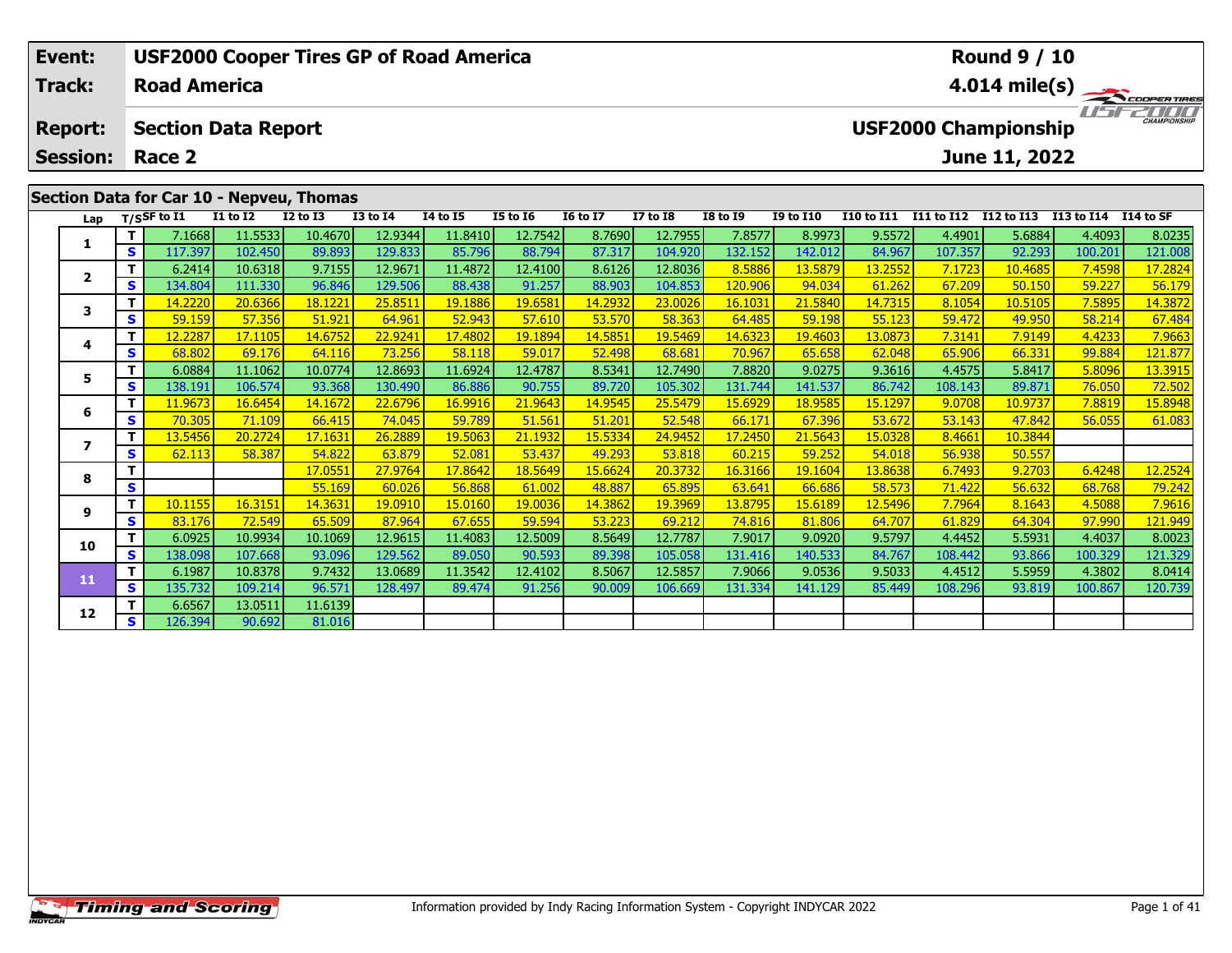| Event:                 | <b>USF2000 Cooper Tires GP of Road America</b> | <b>Round 9 / 10</b>                                |
|------------------------|------------------------------------------------|----------------------------------------------------|
| Track:                 | <b>Road America</b>                            | $4.014 \text{ mile(s)}$                            |
| <b>Report:</b>         | Section Data Report                            | <b>CHAMPIONSHIP</b><br><b>USF2000 Championship</b> |
| <b>Session: Race 2</b> |                                                | June 11, 2022                                      |
|                        |                                                |                                                    |

# **Section Data for Car 10 - Nepveu, Thomas**

| Lap | T/SLap                  |          | <b>SF to PI</b> |
|-----|-------------------------|----------|-----------------|
|     | т                       | 137.3047 |                 |
| 1   | S                       | 105.243  |                 |
|     | T                       | 162.6839 |                 |
| 2   | S                       | 88.825   |                 |
| 3   | T                       | 247.9855 |                 |
|     | S                       | 58.271   |                 |
| 4   | Т                       | 212.5386 |                 |
|     | S                       | 67.990   |                 |
| 5   | Т                       | 141.3669 |                 |
|     | S                       | 102.219  |                 |
| 6   | Τ                       | 238.5201 |                 |
|     | S                       | 60.584   |                 |
| 7   | т                       | 272.0791 | 265.6297        |
|     | S                       | 53.111   | 53.816          |
| 8   | т                       | 826.6631 |                 |
|     | S                       | 17.480   |                 |
| 9   | т                       | 198.1665 |                 |
|     | S                       | 72.920   |                 |
| 10  | T                       | 134.4248 |                 |
|     | $\overline{\mathbf{s}}$ | 107.498  |                 |
| 11  | T                       | 133.6376 |                 |
|     | S                       | 108.131  |                 |
| 12  | <u>T</u>                |          |                 |
|     | S                       |          |                 |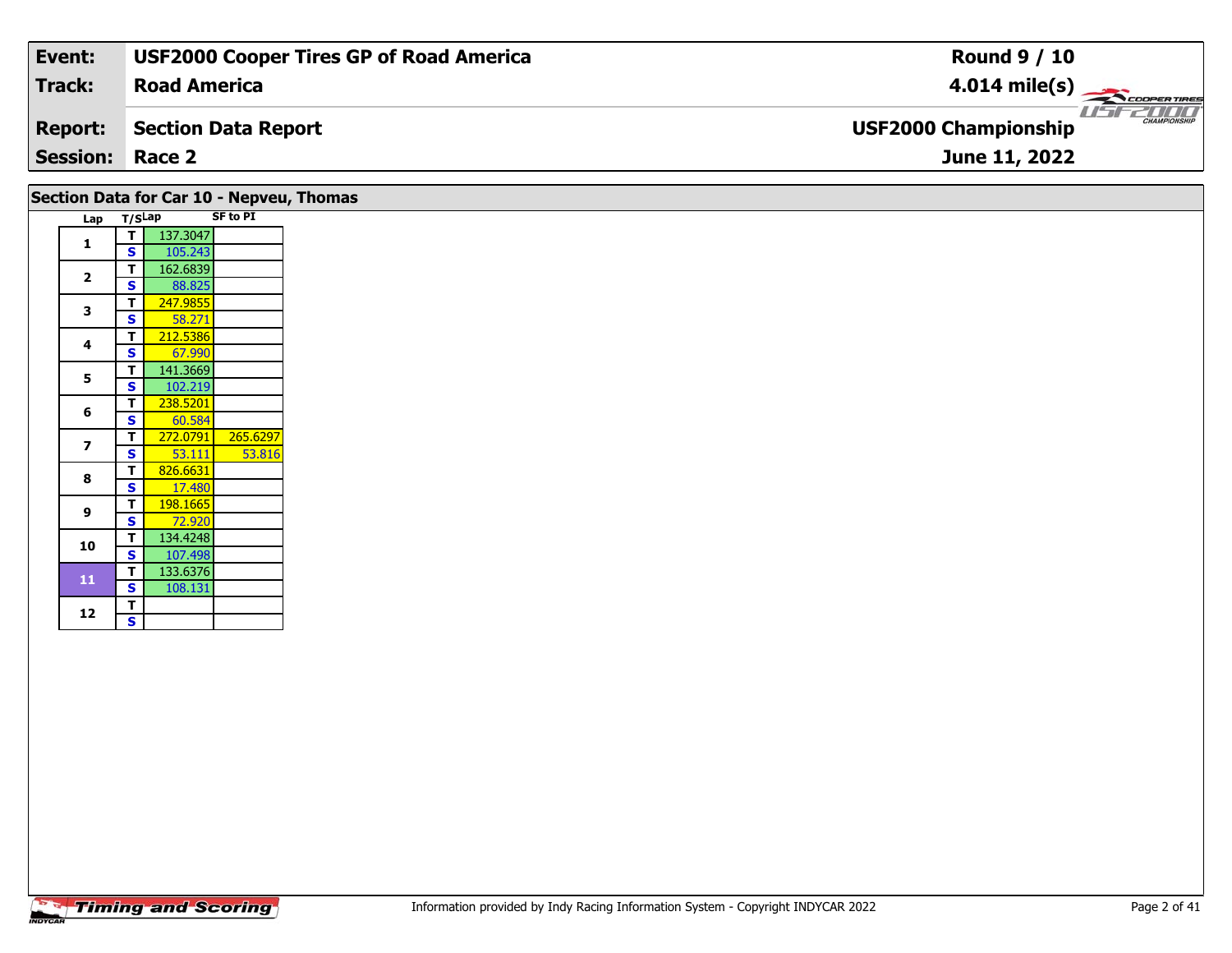| Event:                            |      |                                           |                 | <b>USF2000 Cooper Tires GP of Road America</b> |                 |                                  |                 |                 |                 |                 |                  |                   |            | <b>Round 9 / 10</b>                          |                          |                           |
|-----------------------------------|------|-------------------------------------------|-----------------|------------------------------------------------|-----------------|----------------------------------|-----------------|-----------------|-----------------|-----------------|------------------|-------------------|------------|----------------------------------------------|--------------------------|---------------------------|
| <b>Track:</b>                     |      | <b>Road America</b>                       |                 |                                                |                 |                                  |                 |                 |                 |                 |                  |                   |            |                                              |                          | $4.014 \text{ mile(s)}$   |
| <b>Report:</b><br><b>Session:</b> |      | <b>Section Data Report</b><br>Race 2      |                 |                                                |                 |                                  |                 |                 |                 |                 |                  |                   |            | <b>USF2000 Championship</b><br>June 11, 2022 |                          | <b>LISTENTIANPIONSHIP</b> |
|                                   |      | Section Data for Car 11 - Christie, Dylan |                 |                                                |                 |                                  |                 |                 |                 |                 |                  |                   |            |                                              |                          |                           |
| Lap                               |      | T/SSF to I1                               | <b>I1 to I2</b> | <b>I2 to I3</b>                                | <b>I3 to I4</b> | <b>I4 to I5</b>                  | <b>I5 to I6</b> | <b>16 to 17</b> | <b>I7 to I8</b> | <b>I8 to I9</b> | <b>I9 to I10</b> | <b>I10 to I11</b> | I11 to I12 | I12 to I13                                   | I13 to I14               | I14 to SF                 |
|                                   |      | 7.2218                                    | 12.1942         | 10.9478                                        | 12.7787         | 11.8228                          | 12.9871         | 8.9218          | 12.9143         | 7.8430          | 8.9189           | 9.7751            | 4.6408     | 5.9619                                       | 4.4896                   | 7.9615                    |
| л.                                | -s l | 116.503                                   | 97.066          | 85.945                                         | 131.415         | 85.928                           | 87.202          | 85.821          | 103.955         | 132.399         | 143.261          | 83.073            | 103.871    | 88.059                                       | 98.409                   | 121.951                   |
|                                   |      | 6.1693                                    | 10.6759         | 10.0533                                        | 12.7517         | 11.3819                          | 12.4178         | 8.6073          | 13.5854         | 9.0730          | 13.0948          | 13.5035           | 7.5209     | 9.7408                                       | 7.9338                   | 16.9181                   |
| $\overline{2}$                    | s l  | 136.379                                   | 110.870         | 93.592                                         | 131.694         | 89.257                           | 91.200          | 88.957          | 98.819          | 114.450         | 97.575           | 60.136            | 64.094     | 53.897                                       | 55.688                   | 57.389                    |
|                                   | - 1  | $\overline{110000}$                       | 20F22F          | $\overline{10}$ $\overline{10}$                | 242045          | $\overline{10}$ $\overline{221}$ | 100001          | 1.7727          | 22.777          | $\sqrt{2}$      | $24 - 500$       | . <i>.</i>        | 0.222      | 110000                                       | $\overline{\phantom{a}}$ | $\overline{11}$           |

|                  | S.  | 116.503 | 97.066  | 85.945  | 131.415 | 85.928  | 87.202  | 85.821  | 103.955 | 132.399 | 143.261 | 83.073         | 103.871 | 88.059  | 98.409  | 121.951 |
|------------------|-----|---------|---------|---------|---------|---------|---------|---------|---------|---------|---------|----------------|---------|---------|---------|---------|
|                  |     | 6.1693  | 10.6759 | 10.0533 | 12.7517 | 11.3819 | 12.4178 | 8.6073  | 13.5854 | 9.0730  | 13.0948 | <u>13.5035</u> | 7.5209  | 9.7408  | 7.9338  | 16.9181 |
| $\mathbf{2}$     | S.  | 136.379 | 110.870 | 93.592  | 131.694 | 89.257  | 91.200  | 88.957  | 98.819  | 114.450 | 97.575  | 60.136         | 64.094  | 53.897  | 55.688  | 57.389  |
| 3                |     | 14.3862 | 20.5905 | 19.4574 | 24.2946 | 19.6212 | 19.0391 | 14.7072 | 22.6735 | 16.6103 | 21.5682 | 14.1375        | 8.2132  | 11.2922 | 7.3767  | 14.6833 |
|                  | S   | 58.484  | 57.485  | 48.357  | 69.123  | 51.776  | 59.483  | 52.062  | 59.210  | 62.516  | 59.241  | 57.439         | 58.692  | 46.492  | 59.894  | 66.123  |
| 4                |     | 12.2445 | 16.8548 | 14.4994 | 22.2016 | 19.5147 | 17.1867 | 14.5430 | 19.3709 | 14.6844 | 19.5839 | 12.4335        | 6.5830  | 7.7912  | 4.3969  | 7.9008  |
|                  | S   | 68.714  | 70.225  | 64.893  | 75.640  | 52.059  | 65.894  | 52.650  | 69.305  | 70.715  | 65.244  | 65.311         | 73.226  | 67.384  | 100.484 | 122.887 |
| 5.               |     | 6.0351  | 10.8208 | 10.1833 | 12.8333 | 11.4502 | 12.8711 | 8.9184  | 13.0535 | 7.8661  | 8.9492  | 9.8710         | 4.6588  | 6.1149  | 5.9011  | 13.9779 |
|                  | S   | 139.412 | 109.385 | 92.397  | 130.856 | 88.724  | 87.988  | 85.854  | 102.846 | 132.011 | 142.776 | 82.266         | 103.470 | 85.856  | 74.870  | 69.460  |
| 6                |     | 11.9154 | 16.2957 | 14.3964 | 22.1677 | 17.0373 | 22.5139 | 14.3788 | 26.4652 | 14.7616 | 19.1947 | 15.4833        | 9.2834  | 10.8174 | 7.6665  | 15.7554 |
|                  | S.  | 70.611  | 72.635  | 65.357  | 75.755  | 59.629  | 50.302  | 53.251  | 50.727  | 70.345  | 66.567  | 52.447         | 51.926  | 48.533  | 57.630  | 61.624  |
| $\boldsymbol{7}$ |     | 13.5628 | 20.8127 | 17.3034 | 26.1215 | 19.3418 | 21.6633 | 15.2824 | 24.9937 | 17.1414 | 21.9636 | 15.0850        | 8.8480  | 10.2918 |         |         |
|                  | S   | 62.035  | 56.871  | 54.377  | 64.289  | 52.524  | 52.277  | 50.102  | 53.714  | 60.579  | 58.175  | 53.831         | 54.481  | 51.011  |         |         |
| 8                |     |         |         | 15.0863 | 27.8359 | 19.6244 | 17.6560 | 16.8980 | 19.1194 | 14.9497 | 20.1282 | 13.1636        | 6.8839  | 9.7911  | 6.9727  | 13.1885 |
|                  | S   |         |         | 62.368  | 60.329  | 51.768  | 64.143  | 45.312  | 70.217  | 69.460  | 63.479  | 61.689         | 70.025  | 53.620  | 63.364  | 73.618  |
| 9                | т   | 9.6574  | 15.1947 | 13.7249 | 20.6185 | 15.5632 | 16.6267 | 15.3148 | 20.1058 | 12.4840 | 16.0225 | 11.2377        | 7.2515  | 7.6353  | 4.3856  | 7.8841  |
|                  | S   | 87.121  | 77.898  | 68.555  | 81.447  | 65.276  | 68.113  | 49.996  | 66.772  | 83.179  | 79.746  | 72.261         | 66.475  | 68.760  | 100.743 | 123.148 |
| 10               | т   | 6.0526  | 10.8846 | 10.4113 | 12.9641 | 11.7506 | 12.7901 | 8.6016  | 12.8389 | 7.8230  | 8.8689  | 9.5778         | 4.8738  | 5.8846  | 4.3604  | 7.8676  |
|                  | S.  | 139.009 | 108.744 | 90.374  | 129.536 | 86.456  | 88.545  | 89.016  | 104.565 | 132.738 | 144.068 | 84.784         | 98.905  | 89.216  | 101.325 | 123.406 |
| 11               |     | 6.0521  | 10.6955 | 9.9742  | 12.8935 | 11.6496 | 12.4935 | 8.4633  | 12.6865 | 7.8632  | 8.9952  | 9.3676         | 4.4606  | 5.6698  | 4.3517  | 7.9031  |
|                  | S   | 139.020 | 110.667 | 94.334  | 130.245 | 87.205  | 90.647  | 90.471  | 105.821 | 132.059 | 142.045 | 86.687         | 108.067 | 92.596  | 101.528 | 122.852 |
| 12               |     | 6.2035  | 13.2991 | 11.3497 |         |         |         |         |         |         |         |                |         |         |         |         |
|                  | s l | 135.627 | 89.001  | 82.902  |         |         |         |         |         |         |         |                |         |         |         |         |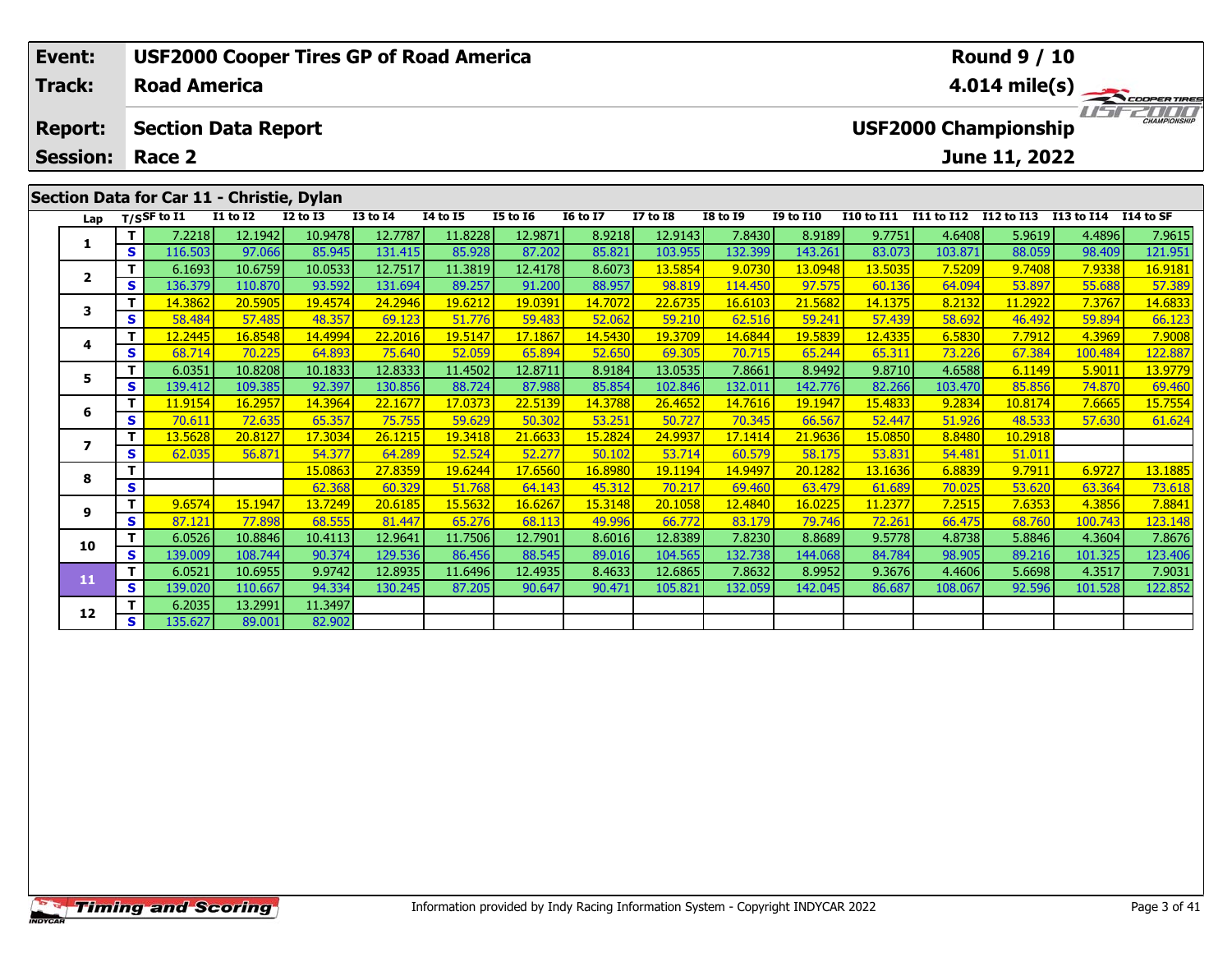| Event:                 | <b>USF2000 Cooper Tires GP of Road America</b> | <b>Round 9 / 10</b>                                     |
|------------------------|------------------------------------------------|---------------------------------------------------------|
| <b>Track:</b>          | <b>Road America</b>                            | $4.014 \text{ mile(s)}$                                 |
| <b>Report:</b>         | <b>Section Data Report</b>                     | <b>LISE CHAMPIONSHIP</b><br><b>USF2000 Championship</b> |
| <b>Session: Race 2</b> |                                                | June 11, 2022                                           |
|                        | Section Data for Car 11 - Christie, Dylan      |                                                         |

| Lap            | T/SLap |          | PI to PO | <b>PO to SF</b> | SF to PI | PIA to PO |
|----------------|--------|----------|----------|-----------------|----------|-----------|
| $\mathbf{1}$   | т      | 139.3793 |          | 212.8363        |          |           |
|                | S      | 103.677  |          | 63.938          |          |           |
| $\overline{2}$ | т      | 163.4275 |          |                 |          |           |
|                | S      | 88.421   |          |                 |          |           |
| 3              | т      | 248.6511 |          |                 |          |           |
|                | S      | 58.115   |          |                 |          |           |
| 4              | т      | 209.7893 |          |                 |          |           |
|                | S      | 68.881   |          |                 |          |           |
| 5              | т      | 143.5047 |          |                 |          |           |
|                | S      | 100.696  |          |                 |          |           |
| 6              | т      | 238.1327 |          |                 |          |           |
|                | S      | 60.682   |          |                 |          |           |
| $\overline{z}$ | т      | 278.4952 | 612.7170 |                 | 270.5201 | 631.5863  |
|                | s      | 51.887   | 1.618    |                 | 52.843   | 2.409     |
| 8              | т      | 822.4529 |          | 217.7110        |          |           |
|                | s      | 17.570   |          | 62.507          |          |           |
| 9              | т      | 193.7067 |          |                 |          |           |
|                | S      | 74.599   |          |                 |          |           |
| 10             | т      | 135.5499 |          |                 |          |           |
|                | S      | 106.606  |          |                 |          |           |
| 11             | т      | 133.5194 |          |                 |          |           |
|                | S      | 108.227  |          |                 |          |           |
| 12             | T      |          |          |                 |          |           |
|                | S      |          |          |                 |          |           |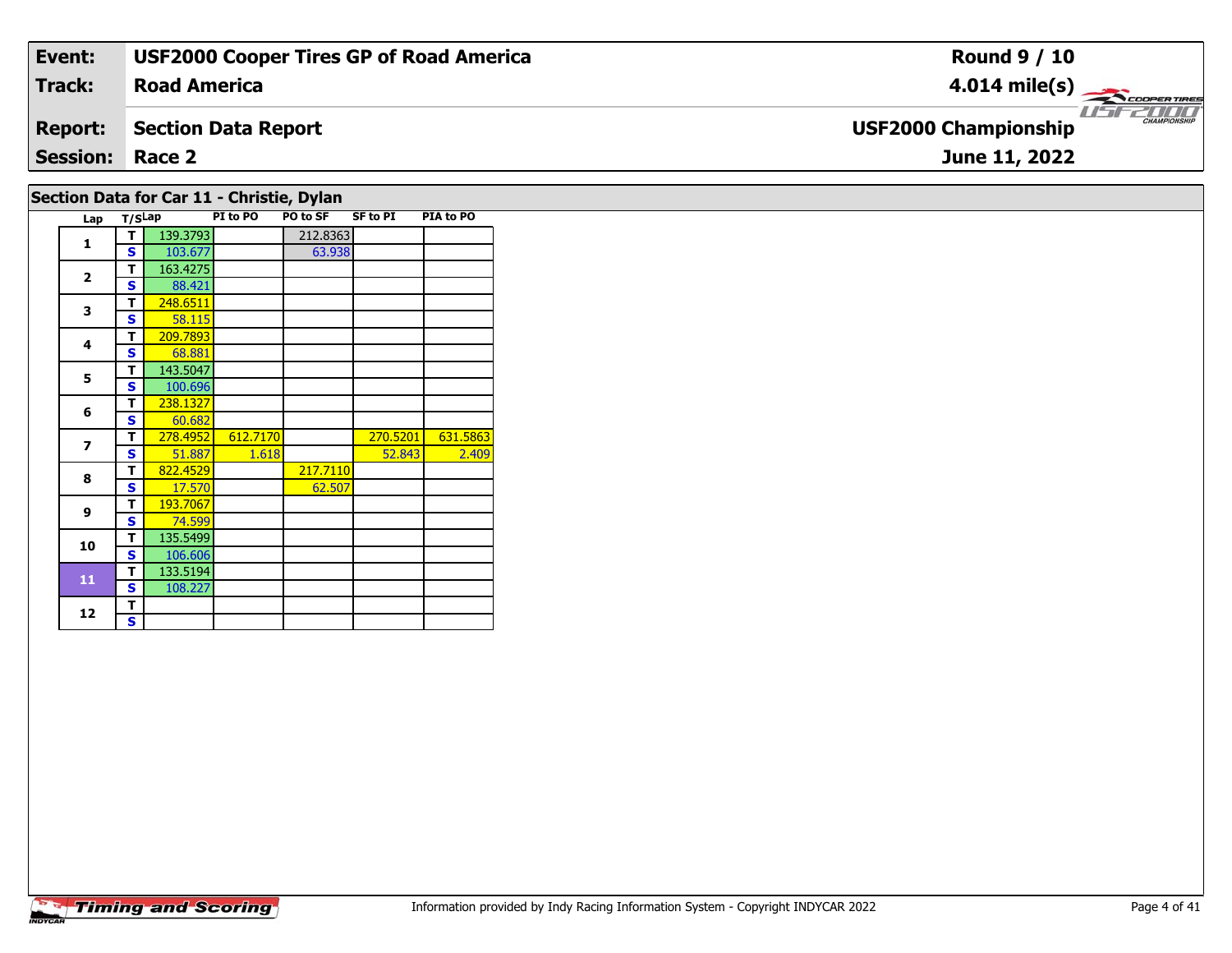| Event:                            |     |                     |                                       |              | <b>USF2000 Cooper Tires GP of Road America</b> |          |                 |                 |                 |                 |                  |            |               | <b>Round 9 / 10</b>                          |            |                     |
|-----------------------------------|-----|---------------------|---------------------------------------|--------------|------------------------------------------------|----------|-----------------|-----------------|-----------------|-----------------|------------------|------------|---------------|----------------------------------------------|------------|---------------------|
| <b>Track:</b>                     |     | <b>Road America</b> |                                       |              |                                                |          |                 |                 |                 |                 |                  |            |               | 4.014 mile(s)                                |            | COOPER TIRES        |
| <b>Report:</b><br><b>Session:</b> |     | Race 2              | <b>Section Data Report</b>            |              |                                                |          |                 |                 |                 |                 |                  |            |               | <b>USF2000 Championship</b><br>June 11, 2022 |            | <b>CHAMPIONSHIP</b> |
|                                   |     |                     |                                       |              |                                                |          |                 |                 |                 |                 |                  |            |               |                                              |            |                     |
|                                   |     |                     | Section Data for Car 12 - Garg, Bijoy |              |                                                |          |                 |                 |                 |                 |                  |            |               |                                              |            |                     |
| Lap                               |     | $T/S$ SF to $I1$    | <b>I1 to I2</b>                       | $I2$ to $I3$ | <b>I3 to I4</b>                                | 14 to 15 | <b>I5 to 16</b> | <b>16 to 17</b> | <b>I7 to I8</b> | <b>I8 to I9</b> | <b>I9 to I10</b> | I10 to I11 | I11 to I12    | I12 to I13                                   | I13 to I14 | I 14 to SF          |
|                                   |     | 7.1786              | 11.5240                               | 10.3312      | 12.9612                                        | 11.8519  | 12.6833         | 8.7084          | 12.8044         | 7.8707          | 9.0183           | 9.3911     | 4.5043        | 5.6704                                       | 4.3794     | 7.9675              |
|                                   | s l | 117.204             | 102.711                               | 91.075       | 129.565                                        | 85.717   | 89.291          | 87.925          | 104.847         | 131.934         | 141.682          | 86.470     | 107.019       | 92.586                                       | 100.886    | 121.859             |
| $\overline{\mathbf{2}}$           |     | 6.1734              | 10.6546                               | 9.7664       | 12.8238                                        | 11.7324  | 12.5999         | 8.5752          | 12.7372         | 8.5620          | 13.6060          | 13.1456    | 7.2819        | 10.1541                                      | 7.1611     | 17.7288             |
|                                   | s l | 136.289             | 111.092                               | 96.341       | 130.953                                        | 86.590   | 89.882          | 89.290          | 105.400         | 121.281         | 93.909           | 61.773     | 66.198        | 51.703                                       | 61.697     | 54.765              |
| 3                                 |     | 14.1282             | 20.5863                               | 17.8284      | 26.2173                                        | 19.1962  | 19.6723         | 14.1091         | 22.8990         | 16.4368         | 21.3665          | 14.9217    | 8.1578        | 10.5214                                      | 7.4002     | 14.4753             |
|                                   | S.  | 59.552              | 57.496                                | 52.776       | 64.054                                         | 52.922   | 57.568          | 54.269          | 58.627          | 63.176          | 59.800           | 54.420     | <b>59.090</b> | 49.898                                       | 59.704     | 67.074              |

4 | **T |** 12.1113| 17.3253| 14.6941| 22.9651| 17.2929| 19.3029| 14.0046| 20.1683| 14.5876| 19.1665| 13.5395| 7.4352| 7.9410| 4.4491| 7.9528<br>- S | 69.469 | 68.318 | 64.033 | 73.125 | 58.747 | 58.670 | 54.674 | 66.565 | 71.1

**<sup>T</sup>** 6.0823 11.0246 10.0154 13.0186 11.6198 12.3545 8.5026 12.6207 7.8758 9.0348 9.4355 4.6238 5.9474 5.5659 13.3264 **<sup>S</sup>** 138.330 107.363 93.946 128.994 87.429 91.667 90.053 106.373 131.848 141.423 86.063 104.253 88.274 79.379 72.856

**<sup>T</sup>** 12.0935 16.4094 14.4042 22.5692 16.9894 21.9389 15.0494 25.3855 15.7837 18.8513 15.4311 8.8909 10.8919 7.5492 16.0209 **<sup>S</sup>** 69.572 72.132 65.322 74.408 59.797 51.621 50.878 52.885 65.790 67.779 52.624 54.218 48.201 58.525 60.603

**<sup>T</sup>** 17.0046 27.2054 18.5185 18.7863 15.6103 20.4534 16.1146 19.2617 13.8513 6.8736 9.0190 6.6913 12.3394 **<sup>S</sup>** 55.333 61.727 54.859 60.283 49.050 65.637 64.439 66.335 58.626 70.130 58.210 66.029 78.684

**<sup>T</sup>** 10.2489 16.1202 14.4167 19.0479 14.9020 18.6732 14.4619 19.8131 13.7228 15.6827 12.6637 7.8679 8.1917 4.5006 7.9619 **<sup>S</sup>** 82.093 73.426 65.265 88.163 68.173 60.648 52.945 67.758 75.670 81.474 64.124 61.267 64.089 98.169 121.944

0 | T | 6.2668| 11.1940| 10.2384| 13.0090| 11.5207| 12.4511| 8.5762| 12.6329| 7.8464| 8.9617| 9.7143| 4.5210| 5.6523| 4.3791| 7.9148<br>| S | 134.257| 105.738| 91.900| 129.089| 88.181| 90.956| 89.280| 106.270| 132.342| 142.57

**<sup>T</sup>** 6.0860 10.9479 9.8104 12.8287 11.4693 12.5397 8.4927 12.6977 7.8634 8.9768 9.3758 4.5552 5.6543 4.3968 7.9449 **<sup>S</sup>** 138.246 108.115 95.909 130.903 88.576 90.313 90.158 105.728 132.056 142.337 86.611 105.823 92.850 100.486 122.205

**<sup>T</sup>** 13.7111 20.3291 16.9309 26.6280 19.3025 21.4662 15.3271 24.8825 17.4553 21.4293 15.1067 8.3458 10.5984 **<sup>S</sup>** 61.364 58.224 55.573 63.066 52.631 52.757 49.956 53.954 59.490 59.625 53.754 57.759 49.536

# **Timing and Scoring**

**<sup>T</sup>** 6.4063 13.6621 11.6746 **<sup>S</sup>** 131.334 86.636 80.595

80.595

**4**

**5**

**6**

**7**

**8**

**9**

**10**

**11**

**12**

122.084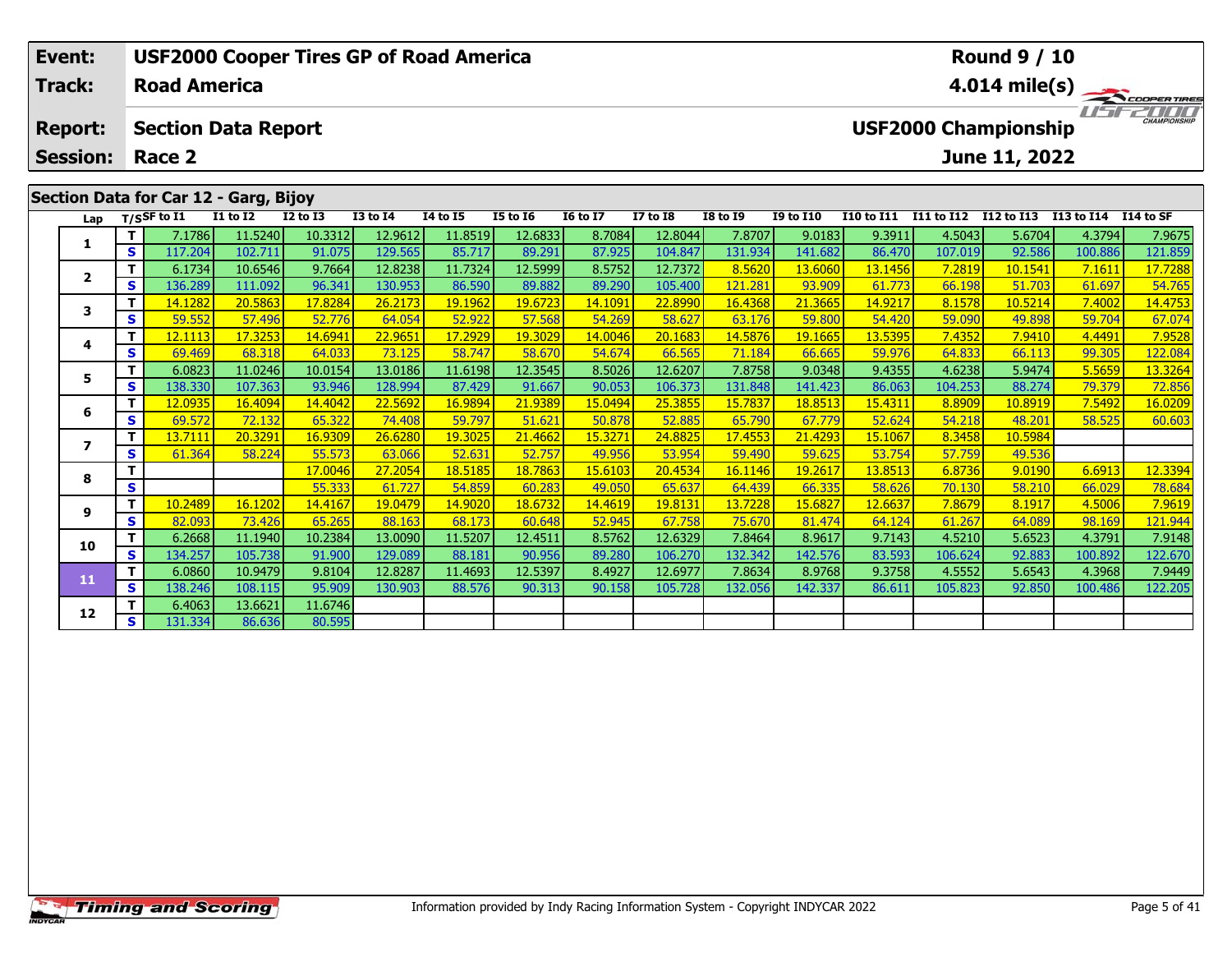| Event:                 | <b>USF2000 Cooper Tires GP of Road America</b> | <b>Round 9 / 10</b>                        |
|------------------------|------------------------------------------------|--------------------------------------------|
| Track:                 | <b>Road America</b>                            | $4.014 \text{ mile(s)}$                    |
| <b>Report:</b>         | <b>Section Data Report</b>                     | CHAMPIONSHI<br><b>USF2000 Championship</b> |
| <b>Session: Race 2</b> |                                                | June 11, 2022                              |
|                        | Section Data for Car 12 - Garg, Bijoy          |                                            |

# **Timing and Scoring**

**Lap T/SLap PI to PO PO to SF SF to PI PIA to PO** 

**T** 271.3944 610.4380 265.3242 626.9634<br>**S** S 53.245 1.624 53.877 2.427

60.908

2.427

**T** 136.8447 218.3358<br> **S** 105.597 62.328

**T** 162.7024<br>**S** 88.815 88.815

**<sup>T</sup>** 247.9165 **<sup>S</sup>** 58.287

**T** 238.2585<br>**S** 60.650 271.3944

 **<sup>T</sup>** 198.2752 **<sup>S</sup>** 72.88172.881

**<sup>T</sup>** 134.8787 **<sup>S</sup>** 107.136

 **<sup>T</sup>** 133.6396 **<sup>S</sup>** 108.130108.130

67.863

**<sup>T</sup>** 827.7942 223.4264 **<sup>S</sup>** 17.457 60.908

**<sup>T</sup>** 212.9362 **<sup>S</sup>** 67.863

**5 T** 141.0481<br>**S** 102.450

**1**

**2**

**3**

**4**

**5**

**6**

**7**

**8**

**9**

**10**

**11**

12  $\frac{1}{s}$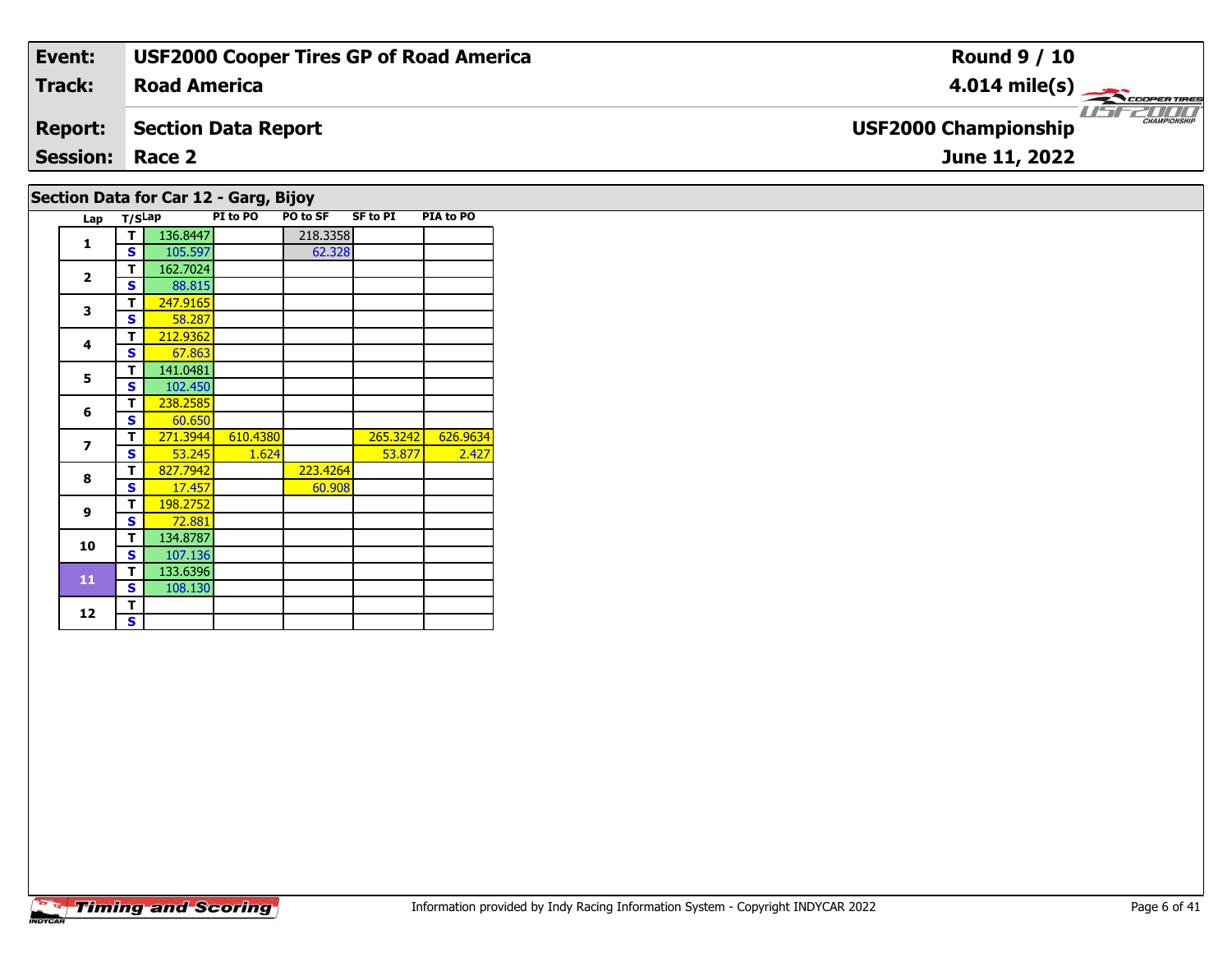| Event:          |          |                            |                 | <b>USF2000 Cooper Tires GP of Road America</b> |                 |          |                 |                 |                 |                 |                  |            |               | <b>Round 9 / 10</b>         |                |                         |
|-----------------|----------|----------------------------|-----------------|------------------------------------------------|-----------------|----------|-----------------|-----------------|-----------------|-----------------|------------------|------------|---------------|-----------------------------|----------------|-------------------------|
| <b>Track:</b>   |          | <b>Road America</b>        |                 |                                                |                 |          |                 |                 |                 |                 |                  |            |               |                             |                | $4.014 \text{ mile(s)}$ |
| <b>Report:</b>  |          | <b>Section Data Report</b> |                 |                                                |                 |          |                 |                 |                 |                 |                  |            |               | <b>USF2000 Championship</b> |                | <b>CHAMPIONSHIP</b>     |
| <b>Session:</b> |          | Race 2                     |                 |                                                |                 |          |                 |                 |                 |                 |                  |            |               | June 11, 2022               |                |                         |
|                 |          |                            |                 | Section Data for Car 17 - Johnson, Nikita (R)  |                 |          |                 |                 |                 |                 |                  |            |               |                             |                |                         |
| Lap             |          | $T/S$ SF to I1             | <b>I1 to I2</b> | $I2$ to $I3$                                   | <b>I3 to I4</b> | 14 to 15 | <b>I5 to 16</b> | <b>16 to 17</b> | <b>I7 to I8</b> | <b>I8 to I9</b> | <b>I9 to I10</b> | I10 to I11 | I11 to I12    | I12 to I13                  | I13 to I14     | I14 to SF               |
|                 |          | 7.3699                     | 11.7129         | 10.5563                                        | 12.8766         | 11.9244  | 12.8903         | 8.7893          | 12.8865         | 7.8904          | 9.0496           | 9.4678     | 4.5108        | 5.6894                      | 4.4194         | 8.0112                  |
|                 | s l      | 114.162                    | 101.054         | 89.132                                         | 130.416         | 85.196   | 87.857          | 87.115          | 104.179         | 131.604         | 141.192          | 85.769     | 106.865       | 92.277                      | 99.972         | 121.194                 |
|                 |          | 6.2114                     | 10.5885         | 9.7200                                         | 12.8441         | 11.5057  | 12.4786         | 8.5750          | 13.0803         | 8.7931          | 13.3452          | 13.6757    | 7.2528        | 10.1172                     | 7.7321         | 17.0496                 |
| $\overline{2}$  | s l      | 135.455                    | 111.785         | 96.801                                         | 130.746         | 88.296   | 90.755          | 89.292          | 102.635         | 118.094         | 95.744           | 59.379     | 66.463        | 51.892                      | 57.141         | 56.946                  |
| 3               |          | 14.4146                    | 20.3075         | 18.6284                                        | 25.6552         | 19.3132  | 19.4376         | 14.1999         | 22.8279         | 16.4577         | 21.3306          | 14.9048    | 8.0218        | 10.6935                     | 7.5197         | 14.7436                 |
|                 | <b>S</b> | 58.369                     | 58.286          | 50.509                                         | 65.457          | 52.602   | 58.263          | 53.922          | 58.810          | 63.096          | 59.901           | 54.482     | 60.092        | 49.095                      | 58.755         | 65.853                  |
|                 | $\tau$ 1 | 11.6002 $\blacksquare$     | 17.4170         | 14.6720                                        | וסמדם בר        | 17A61A   | 10.220A         | 14.4106         | 10.6726         | 14E017          | 10.4012          | 12,0042    | <u>סחדם ד</u> | וראדס ד                     | $A$ $A$ $D$ 01 | 70501                   |

| ∟ap            | ., |                      |         |         |         |         |         |         |         |                      |         |         |         |         |         |         |
|----------------|----|----------------------|---------|---------|---------|---------|---------|---------|---------|----------------------|---------|---------|---------|---------|---------|---------|
|                | Τ. | 7.3699               | 11.7129 | 10.5563 | 12.8766 | 11.9244 | 12.8903 | 8.7893  | 12.8865 | 7.8904               | 9.0496  | 9.4678  | 4.5108  | 5.6894  | 4.4194  | 8.0112  |
|                | S  | 114.162              | 101.054 | 89.132  | 130.416 | 85.196  | 87.857  | 87.115  | 104.179 | 131.604              | 141.192 | 85.769  | 106.865 | 92.277  | 99.972  | 121.194 |
| $\overline{2}$ | т  | 6.2114               | 10.5885 | 9.7200  | 12.8441 | 11.5057 | 12.4786 | 8.5750  | 13.0803 | 8.7931               | 13.3452 | 13.6757 | 7.2528  | 10.1172 | 7.7321  | 17.0496 |
|                | S  | 135.455              | 111.785 | 96.801  | 130.746 | 88.296  | 90.755  | 89.292  | 102.635 | 118.094              | 95.744  | 59.379  | 66.463  | 51.892  | 57.141  | 56.946  |
| 3              | т  | <mark>14.4146</mark> | 20.3075 | 18.6284 | 25.6552 | 19.3132 | 19.4376 | 14.1999 | 22.8279 | 16.4577              | 21.3306 | 14.9048 | 8.0218  | 10.6935 | 7.5197  | 14.7436 |
|                | s  | 58.369               | 58.286  | 50.509  | 65.457  | 52.602  | 58.263  | 53.922  | 58.810  | 63.096               | 59.901  | 54.482  | 60.092  | 49.095  | 58.755  | 65.853  |
| 4              | т  | 11.6223              | 17.4179 | 14.6720 | 22.6795 | 17.4614 | 19.2384 | 14.4106 | 19.6726 | 14.5017              | 19.4913 | 13.0842 | 7.0798  | 7.8762  | 4.4281  | 7.9591  |
|                | S  | 72.392               | 67.955  | 64.130  | 74.046  | 58.180  | 58.867  | 53.133  | 68.242  | 71.606               | 65.554  | 62.063  | 68.087  | 66.657  | 99.776  | 121.987 |
| 5.             |    | 6.0823               | 11.0187 | 10.1588 | 12.8834 | 11.5702 | 12.9398 | 8.7062  | 12.8528 | 7.9069               | 9.0387  | 9.3637  | 4.4472  | 5.8410  | 6.0862  | 13.4970 |
|                | S  | 138.330              | 107.421 | 92.620  | 130.347 | 87.804  | 87.521  | 87.947  | 104.452 | 131.329              | 141.362 | 86.723  | 108.393 | 89.882  | 72.593  | 71.935  |
| 6              |    | 11.7614              | 16.5233 | 14.2522 | 22.8160 | 16.9397 | 22.1186 | 14.8321 | 26.0353 | <mark>15.2711</mark> | 18.7451 | 15.2288 | 9.3413  | 10.9554 | 7.8898  | 15.9312 |
|                | S  | 71.536               | 71.634  | 66.019  | 73.603  | 59.972  | 51.201  | 51.623  | 51.565  | 67.998               | 68.163  | 53.323  | 51.604  | 47.922  | 55.999  | 60.944  |
| 7              | T. | 13.4627              | 20.1716 | 17.4034 | 26.4242 | 19.3086 | 21.4354 | 15.5073 | 24.8459 | 17.2594              | 21.4816 | 15.4051 | 8.4654  | 10.4550 |         |         |
|                | S  | 62.496               | 58.678  | 54.065  | 63.552  | 52.614  | 52.833  | 49.376  | 54.033  | 60.165               | 59.480  | 52.713  | 56.943  | 50.215  |         |         |
| 8              | т  |                      |         | 16.9442 | 27.8127 | 18.5477 | 17.6693 | 16.7561 | 19.9699 | 15.6682              | 19.1402 | 13.7529 | 7.0841  | 9.0610  | 6.5384  | 12.3464 |
|                | S  |                      |         | 55.530  | 60.380  | 54.773  | 64.094  | 45.696  | 67.226  | 66.275               | 66.756  | 59.045  | 68.046  | 57.941  | 67.573  | 78.639  |
| 9              | т  | 9.9993               | 16.4061 | 14.0109 | 19.1550 | 15.0056 | 18.6982 | 15.0362 | 19.4675 | <u>13.2394</u>       | 15.9070 | 12.1391 | 7.5968  | 7.9167  | 4.4595  | 7.8487  |
|                | S. | 84.142               | 72.146  | 67.156  | 87.670  | 67.702  | 60.567  | 50.923  | 68.961  | 78.433               | 80.325  | 66.895  | 63.454  | 66.316  | 99.073  | 123.703 |
| 10             |    | 6.0357               | 11.1468 | 10.4149 | 13.1738 | 11.4974 | 12.5869 | 8.6090  | 12.8621 | 7.9220               | 9.0594  | 9.6934  | 4.5171  | 5.6363  | 4.4540  | 8.0393  |
|                | S  | 139.398              | 106.186 | 90.343  | 127.474 | 88.360  | 89.974  | 88.940  | 104.376 | 131.079              | 141.039 | 83.773  | 106.716 | 93.146  | 99.196  | 120.770 |
| 11             | T. | 6.2616               | 10.8007 | 9.9721  | 13.1992 | 11.7499 | 12.8945 | 8.6445  | 12.7702 | 7.8563               | 8.9932  | 9.4062  | 4.4334  | 5.6277  | 4.3971  | 7.9441  |
|                | S  | 134.369              | 109.589 | 94.354  | 127.229 | 86.461  | 87.828  | 88.574  | 105.128 | 132.175              | 142.077 | 86.331  | 108.730 | 93.289  | 100.479 | 122.218 |
| 12             |    | 6.3427               | 14.0853 | 11.4011 |         |         |         |         |         |                      |         |         |         |         |         |         |
|                | S  | 132.651              | 84.033  | 82.528  |         |         |         |         |         |                      |         |         |         |         |         |         |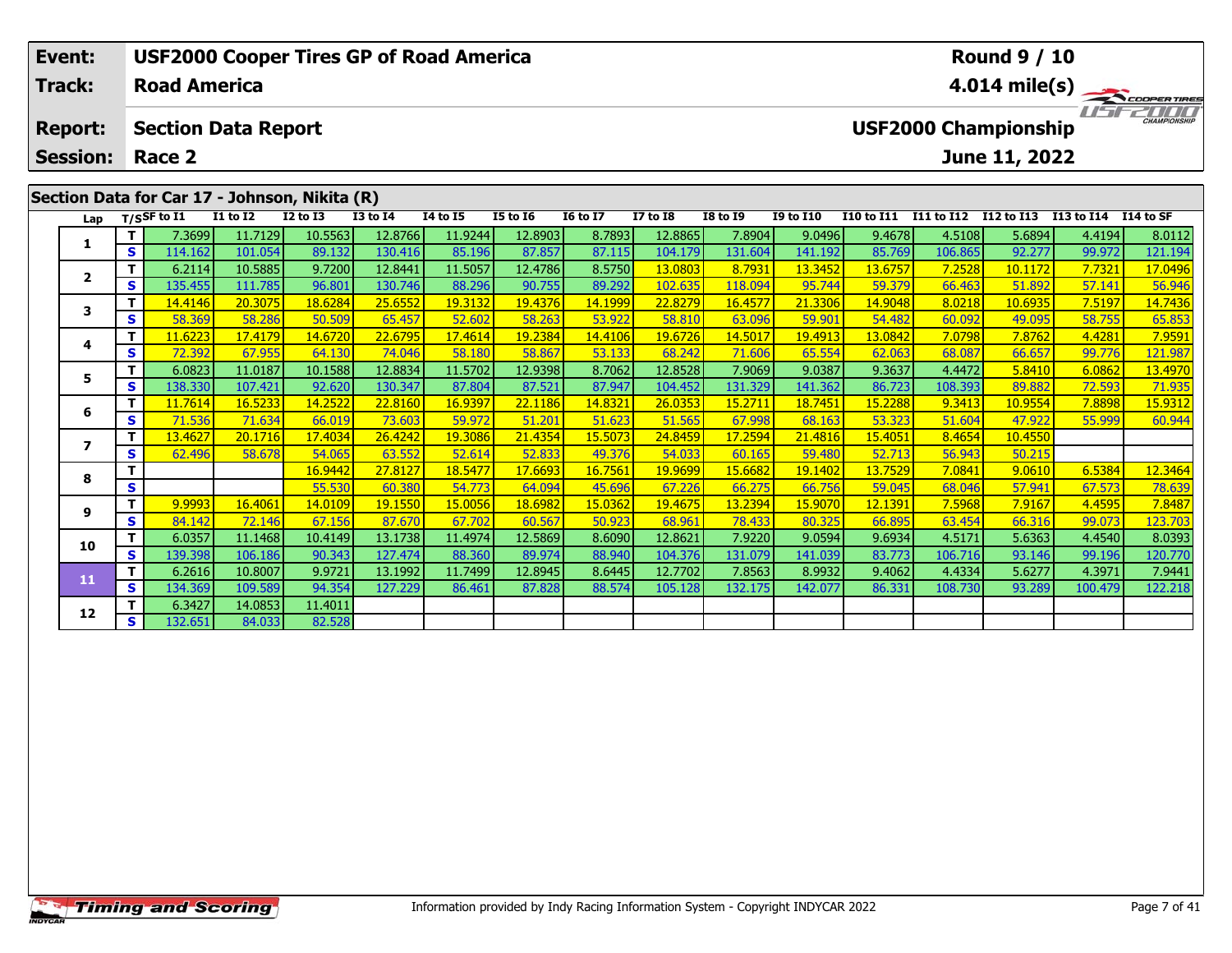| Event:                 | <b>USF2000 Cooper Tires GP of Road America</b> | <b>Round 9 / 10</b>                         |
|------------------------|------------------------------------------------|---------------------------------------------|
| Track:                 | <b>Road America</b>                            | $4.014 \text{ mile(s)}$                     |
| <b>Report:</b>         | Section Data Report                            | CHAMPIONSHIP<br><b>USF2000 Championship</b> |
| <b>Session: Race 2</b> |                                                | <b>June 11, 2022</b>                        |

|                |        |          |                 | Section Data for Car 17 - Johnson, Nikita (R) |
|----------------|--------|----------|-----------------|-----------------------------------------------|
| Lap            | T/SLap |          | <b>SF to PI</b> |                                               |
| 1              | т      | 138.0448 |                 |                                               |
|                | S      | 104.679  |                 |                                               |
| $\overline{2}$ | T      | 162.9693 |                 |                                               |
|                | S      | 88.669   |                 |                                               |
| 3              | т      | 248.4560 |                 |                                               |
|                | S      | 58.161   |                 |                                               |
| 4              | т      | 211.5951 |                 |                                               |
|                | S      | 68.293   |                 |                                               |
| 5              | т      | 142.3929 |                 |                                               |
|                | S      | 101.483  |                 |                                               |
| 6              | т      | 238.6413 |                 |                                               |
|                | S      | 60.553   |                 |                                               |
| $\overline{ }$ | т      | 274.1792 | 267.3227        |                                               |
|                | S      | 52.704   | 53.475          |                                               |
| 8              | т      | 824.6055 |                 |                                               |
|                | S      | 17.524   |                 |                                               |
| 9              | т      | 196.8860 |                 |                                               |
|                | S      | 73.395   |                 |                                               |
| 10             | т      | 135.6481 |                 |                                               |
|                | S      | 106.529  |                 |                                               |
| 11             | т      | 134.9507 |                 |                                               |
|                | S      | 107.079  |                 |                                               |
| 12             | T      |          |                 |                                               |
|                | S      |          |                 |                                               |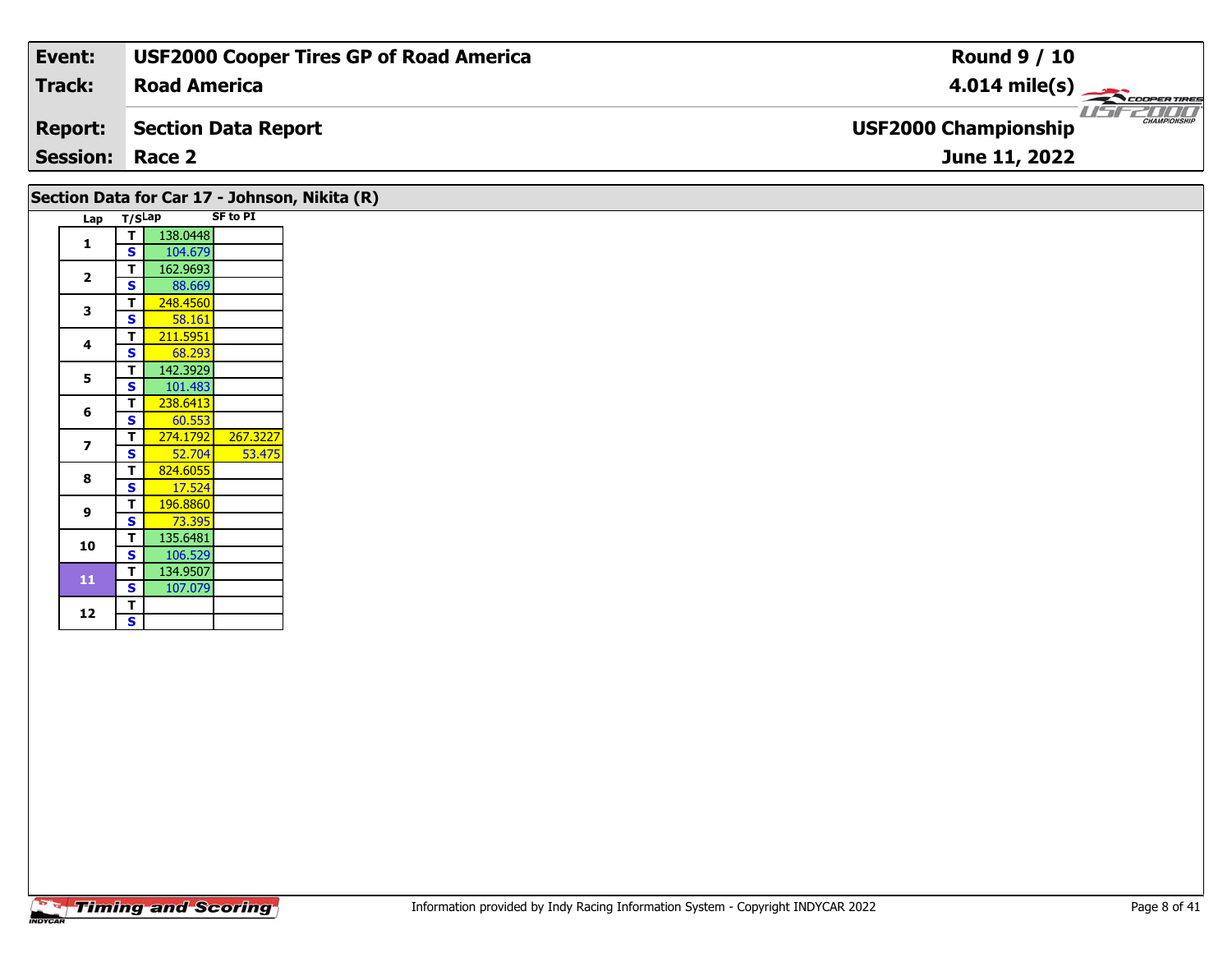| Event:                            |            |                     |                                       |              | <b>USF2000 Cooper Tires GP of Road America</b> |                 |                 |                 |                 |                 |                  |            |                   | <b>Round 9 / 10</b>                          |            |                         |
|-----------------------------------|------------|---------------------|---------------------------------------|--------------|------------------------------------------------|-----------------|-----------------|-----------------|-----------------|-----------------|------------------|------------|-------------------|----------------------------------------------|------------|-------------------------|
| Track:                            |            | <b>Road America</b> |                                       |              |                                                |                 |                 |                 |                 |                 |                  |            |                   |                                              |            | $4.014 \text{ mile(s)}$ |
| <b>Report:</b><br><b>Session:</b> |            | Race 2              | <b>Section Data Report</b>            |              |                                                |                 |                 |                 |                 |                 |                  |            |                   | <b>USF2000 Championship</b><br>June 11, 2022 |            | CHAMPIONSHIP            |
|                                   |            |                     |                                       |              |                                                |                 |                 |                 |                 |                 |                  |            |                   |                                              |            |                         |
|                                   |            |                     | Section Data for Car 2 - Lee, Jackson |              |                                                |                 |                 |                 |                 |                 |                  |            |                   |                                              |            |                         |
| Lap                               |            | $T/S$ SF to I1      | <b>I1 to I2</b>                       | $I2$ to $I3$ | <b>I3 to I4</b>                                | <b>I4 to I5</b> | <b>I5 to 16</b> | <b>16 to 17</b> | <b>I7 to I8</b> | <b>I8 to I9</b> | <b>I9 to I10</b> | I10 to I11 | <b>I11 to I12</b> | I12 to I13                                   | I13 to I14 | I14 to SF               |
| 1                                 |            | 7.2912              | 11.8998                               | 11.0019      | 12.9263                                        | 12.1526         | 13.1393         | 9.2708          | 13.0578         | 7.9316          | 9.1071           | 9.8502     | 4.8692            | 5.9037                                       | 4.4754     | 7.9481                  |
|                                   | <b>SI</b>  | 115.394             | 99.467                                | 85.522       | 129.915                                        | 83.596          | 86.192          | 82.591          | 102.812         | 130.921         | 140.300          | 82.439     | 98.999            | 88.927                                       | 98.721     | 122.156                 |
| $\overline{\mathbf{2}}$           |            | 6.1164              | 10.7778                               | 9.8400       | 12.7187                                        | 11.4077         | 12.5524         | 9.8798          | 15.8714         | 9.3759          | 12.1116          | 13.3691    | 6.7733            | 10.4741                                      | 8.2521     | 16.0867                 |
|                                   | <b>s</b> l | 137.559             | 109.822                               | 95.621       | 132.035                                        | 89.055          | 90.222          | 77.500          | 84.586          | 110.753         | 105.496          | 60.740     | 71.168            | 50.124                                       | 53.540     | 60.355                  |
| 3                                 |            | 15.2679             | 20.8276                               | 19.7014      | 23.5664                                        | 18.9770         | 19.0091         | 15.2189         | 22.4725         | 18.6874         | 19.8835          | 13.3272    | 8.3154            | 12.3568                                      |            |                         |
|                                   | S.         | 55.107              | 56.830                                | 47.758       | <b>71.2591</b>                                 | 53.534          | 59.577          | 50.311          | 59.740          | 55.567          | 64.261           | 60.931     | 57.970            | 42.487                                       |            |                         |

**<sup>T</sup>** 10.4257 13.4779 11.8177 12.6292 12.6450 17.9275 13.5505 18.8472 11.1385 5.4747 7.7653 4.4014 7.9454 **<sup>S</sup>** 90.249 124.598 85.965 89.673 60.552 74.885 76.633 67.794 72.904 88.050 67.608 100.381 122.198

**<sup>T</sup>** 6.0715 10.7806 9.9760 12.8858 11.3219 12.5594 8.8562 13.3836 8.2896 9.2115 9.7038 4.7820 6.2581 5.6367 15.0166 **<sup>S</sup>** 138.576 109.793 94.317 130.323 89.730 90.172 86.457 100.309 125.266 138.710 83.683 100.804 83.891 78.382 64.656

**<sup>T</sup>** 13.0609 14.6920 14.6056 21.0289 21.2523 19.9757 13.8353 27.5886 13.9839 17.7770 16.4575 9.6428 10.8986 7.8478 16.6050 **<sup>S</sup>** 64.419 80.563 64.421 79.858 47.802 56.694 55.343 48.661 74.257 71.875 49.342 49.990 48.171 56.298 58.471

**<sup>T</sup>** 11.1456 30.3583 21.6932 13.8975 23.7905 13.3120 12.0122 25.3629 10.2832 6.8543 8.5299 6.4231 13.8123 **<sup>S</sup>** 84.420 55.317 46.831 81.489 32.184 100.849 86.446 50.378 78.968 70.327 61.548 68.786 70.293

17 12.1106 15.8329 12.5033 21.7537 17.5582 12.5829 18.0873 18.3558 11.3196 15.1885 9.8958 5.9678 7.2738 4.3546<br>S 69.473 74.758 75.253 77.197 57.860 90.003 42.333 73.138 91.735 84.125 82.060 80.774 72.177 101.460 123.057 \$

0 T 6.1768 10.7972| 9.7998| 12.6836| 11.7036| 13.3294| 8.7991| 12.9563| 7.8633| 8.9945| 9.4945| 4.4713| 5.7654| 4.3417| 7.8107<br>S 136.214 109.624 96.013 132.401 86.803 84.963 87.018 103.618 132.058 142.057 85.528 107.809 91

**<sup>T</sup>** 6.1159 10.6100 9.8063 12.6429 11.5868 12.8936 8.9368 12.7818 7.8517 8.9969 10.2564 4.8697 8.1460 **<sup>S</sup>** 137.570 111.559 95.949 132.827 87.678 87.834 85.677 105.032 132.253 142.019 79.175 98.989 119.188

**<sup>T</sup>** 13.2858 20.6871 17.7274 26.2742 20.7237 21.2775 15.3386 24.8500 16.0828 21.5684 16.4617 8.3291 9.8701 **<sup>S</sup>** 63.328 57.216 53.077 63.915 49.022 53.225 49.919 54.024 64.566 59.241 49.329 57.875 53.191

**<sup>T</sup>** 6.4480 13.8163 **<sup>S</sup>** 130.484 85.670

85.670

**4**

**5**

**6**

**7**

**8**

**9**

**10**

**11**

**12**

122.198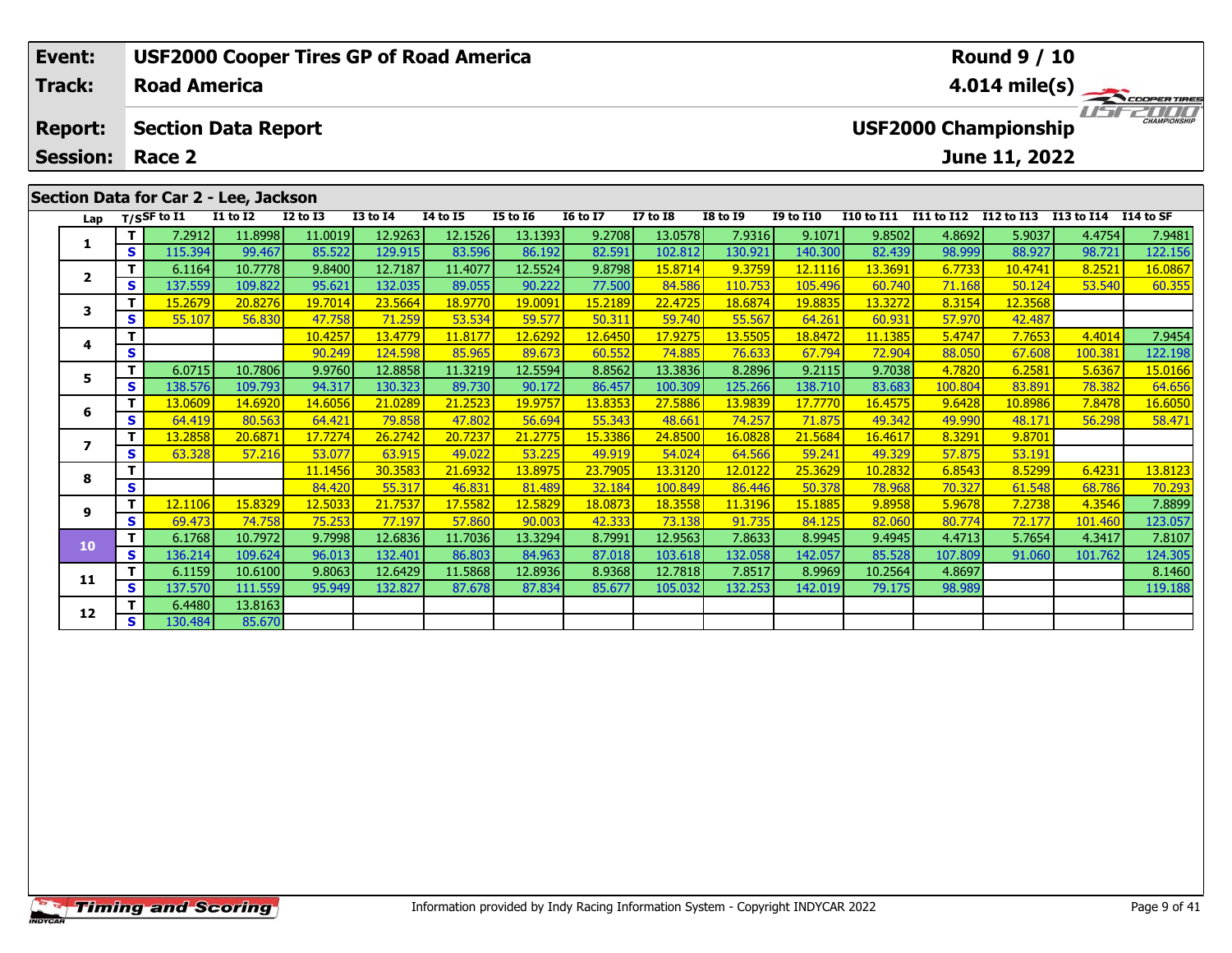| Event:                                | <b>USF2000 Cooper Tires GP of Road America</b> | <b>Round 9 / 10</b>                         |  |  |  |  |  |  |  |  |
|---------------------------------------|------------------------------------------------|---------------------------------------------|--|--|--|--|--|--|--|--|
| Track:                                | <b>Road America</b>                            | $4.014 \text{ mile(s)}$                     |  |  |  |  |  |  |  |  |
| <b>Report:</b>                        | <b>Section Data Report</b>                     | CHAMPIONSHIP<br><b>USF2000 Championship</b> |  |  |  |  |  |  |  |  |
| <b>Session: Race 2</b>                |                                                | June 11, 2022                               |  |  |  |  |  |  |  |  |
| Section Data for Car 2 - Lee, Jackson |                                                |                                             |  |  |  |  |  |  |  |  |

# **Timing and Scoring**

**Lap T/SLap PI to PO PO to SF SF to PI PIA to PO** 

**<sup>T</sup>** 261.1890 37.2596 256.6886 53.3294 **<sup>S</sup>** 55.325 26.607 55.690 28.535

65.018

83.344

51.731

28.535

**T** 140.8250 209.3016<br> **S** 102.612 65.018

**T** 287.0990 276.3322<br>**S** 50.332 51.731

**4 T** 196.0390 163.2798<br>**S** 73.712 83.344

**1**

**2**

**3**

**4**

**5**

**6**

**7**

**8**

**9**

**10**

**11**

12  $\frac{1}{s}$ 

**2 S** 87.257

**5 T** 144.7333<br>**S** 99.842

**T** 239.2519<br>**S** 60.398

**T** 813.3135 17.767

**<sup>T</sup>** 134.9872 **<sup>S</sup>** 107.050

 **<sup>T</sup>** 136.3787 **<sup>S</sup>** 105.958105.958

**<sup>T</sup>** 190.6747 **<sup>S</sup>** 75.786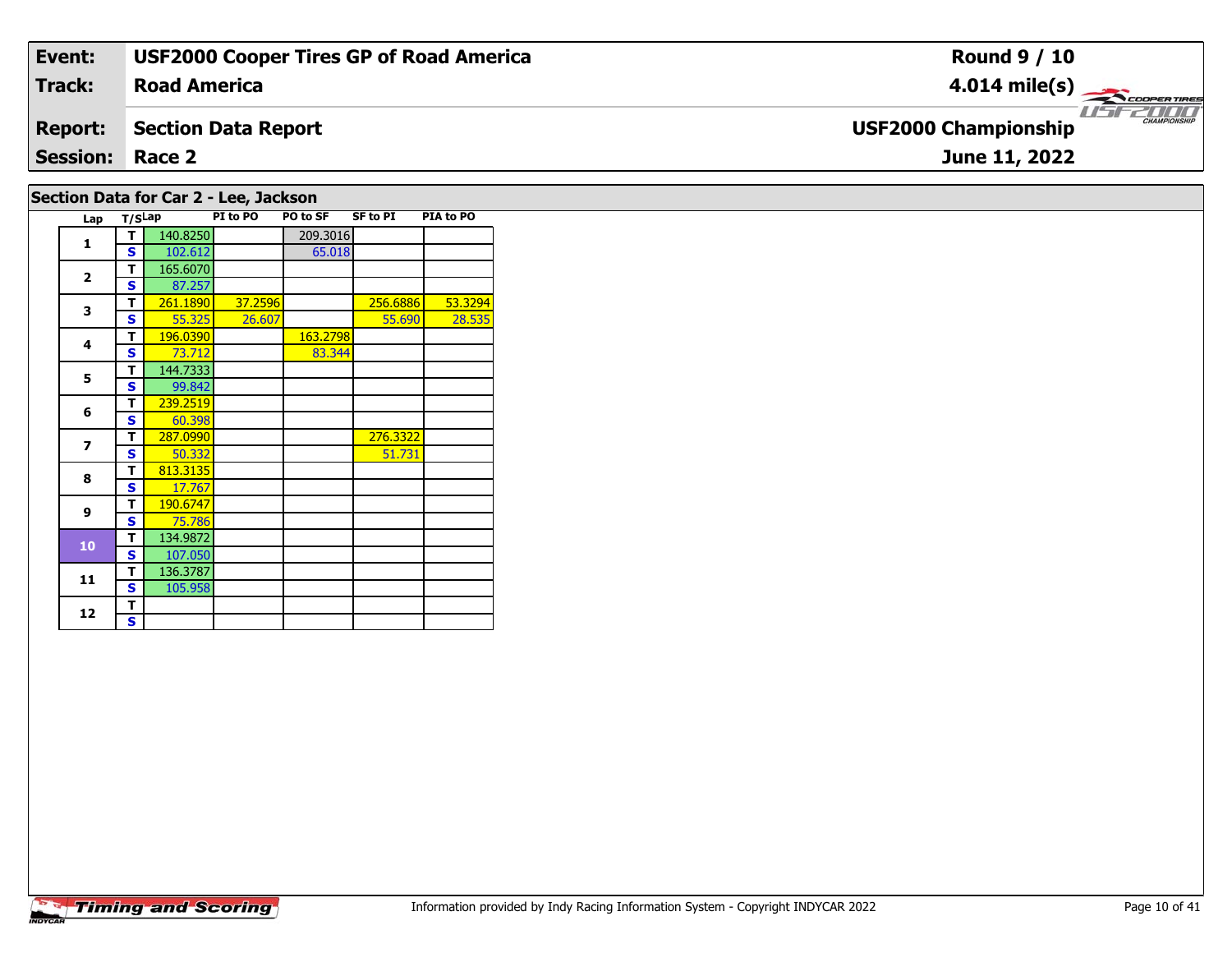| Event:                            |            |                     |                                       |              |                 | <b>USF2000 Cooper Tires GP of Road America</b> |                 |                 |                 |                 |                  |            |            | <b>Round 9 / 10</b>                          |            |                          |
|-----------------------------------|------------|---------------------|---------------------------------------|--------------|-----------------|------------------------------------------------|-----------------|-----------------|-----------------|-----------------|------------------|------------|------------|----------------------------------------------|------------|--------------------------|
| Track:                            |            | <b>Road America</b> |                                       |              |                 |                                                |                 |                 |                 |                 |                  |            |            |                                              |            | $4.014 \text{ mile(s)}$  |
| <b>Report:</b><br><b>Session:</b> |            | Race 2              | <b>Section Data Report</b>            |              |                 |                                                |                 |                 |                 |                 |                  |            |            | <b>USF2000 Championship</b><br>June 11, 2022 |            | <b>LIST CHAMPIONSHIP</b> |
|                                   |            |                     |                                       |              |                 |                                                |                 |                 |                 |                 |                  |            |            |                                              |            |                          |
|                                   |            |                     | Section Data for Car 22 - Rowe, Myles |              |                 |                                                |                 |                 |                 |                 |                  |            |            |                                              |            |                          |
| Lap                               |            | $T/S$ SF to I1      | <b>I1 to I2</b>                       | $I2$ to $I3$ | <b>I3 to I4</b> | 14 to 15                                       | <b>I5 to 16</b> | <b>16 to 17</b> | <b>I7 to I8</b> | <b>I8 to I9</b> | <b>I9 to I10</b> | I10 to I11 | I11 to I12 | <b>I12 to I13</b>                            | I13 to I14 | I14 to SF                |
|                                   |            | 7.2368              | 11.2760                               | 10.3258      | 13.0430         | 11.6383                                        | 12.6025         | 8.6506          | 12.7076         | 7.9293          | 9.0836           | 9.4080     | 4.4486     | 5.6736                                       | 4.3876     | 8.0486                   |
| л.                                | <b>SI</b>  | 116.262             | 104.970                               | 91.122       | 128.752         | 87.290                                         | 89.863          | 88.512          | 105.645         | 130.958         | 140.663          | 86.314     | 108.359    | 92.534                                       | 100.697    | 120.631                  |
| $\overline{\mathbf{2}}$           |            | 6.2652              | 10.5537                               | 9.8289       | 12.9987         | 11.5339                                        | 12.3337         | 8.5280          | 12.5904         | 8.6214          | 13.5422          | 13.1989    | 7.2745     | 9.8914                                       | 7.4216     | 17.6180                  |
|                                   | <b>s</b> l | 134.292             | 112.154                               | 95.729       | 129.191         | 88.080                                         | 91.822          | 89.784          | 106.629         | 120.446         | 94.352           | 61.524     | 66.265     | 53.076                                       | 59.531     | 55.109                   |
|                                   |            | 14.1114             | 20.5275                               | 17.7090      | 26.5611         | 18.9089                                        | 19.9933         | 14.1402         | 22.6918         | 16.5534         | 21.1686          | 15.0412    | 8.1495     | 10.4459                                      | 7.2511     | 14.4688                  |
| 3                                 |            |                     |                                       |              |                 |                                                |                 |                 |                 |                 |                  |            |            |                                              |            |                          |

**<sup>T</sup>** 11.9525 17.7892 14.6576 23.2091 17.1365 19.0926 13.0773 21.2416 14.8494 18.8957 13.6454 7.8452 7.9715 4.4533 8.0040 **<sup>S</sup>** 70.392 66.537 64.193 72.356 59.283 59.316 58.550 63.201 69.929 67.620 59.511 61.445 65.860 99.211 121.303

5 | T | 6.2972| 10.6438| 9.6961| 13.0991| 11.6171| 12.6012| 8.5615| 12.6206| 7.8934| 9.1060| 9.6333| 4.4922| 5.7355| 5.5903| 13.3902<br>| S | 133.609| 111.204| 97.040| 128.201| 87.449| 89.872| 89.433| 106.374| 131.554| 140.31

**<sup>T</sup>** 12.0330 16.4702 14.3108 22.7019 16.7315 21.9796 15.1345 25.2201 16.1227 18.6108 15.6054 8.9067 10.7561 7.6284 15.9718 **<sup>S</sup>** 69.921 71.865 65.748 73.973 60.718 51.525 50.592 53.231 64.407 68.655 52.036 54.122 48.810 57.918 60.789

**<sup>T</sup>** 17.0083 27.1717 18.5147 18.8858 14.4042 21.6124 16.0537 19.1720 13.9578 6.8490 9.0591 6.6932 12.4282 **<sup>S</sup>** 55.321 61.804 54.870 59.966 53.157 62.117 64.683 66.645 58.179 70.382 57.953 66.010 78.121

1 1 10.1373| 15.9352| 14.5756| 19.3133| 14.6662| 18.7395| 14.0949| 20.3413| 13.6184| 15.5814| 12.7279| 8.0622| 8.1902| 4.5087| 8.0167 8.0167<br>| S | 82.997| 74.278| 64.554| 86.951| 69.269| 60.434| 54.323| 65.999| 76.250| 82

**<sup>T</sup>** 6.2842 10.8866 10.0335 12.9594 11.4131 12.3731 8.5702 12.6159 7.8935 9.0750 9.4532 4.4247 5.5891 4.3661 7.9742 **<sup>S</sup>** 133.886 108.724 93.777 129.583 89.013 91.529 89.342 106.413 131.552 140.796 85.902 108.944 93.933 101.193 121.756

1 | T | 6.1863 10.4946 |9.7110 12.9296 11.2566 12.2785 8.5603 12.5721 7.9253 9.0744 9.4537 4.4269 5.5214 4.3589 7.9593<br>- S 136.004 112.785 96.891 129.882 90.250 92.234 89.446 106.784 131.025 140.806 85.897 108.890 95.085 1

**<sup>T</sup>** 13.8808 20.1477 16.8736 26.6827 19.2407 21.3883 15.3475 25.0382 17.4869 21.2906 15.1552 8.4128 10.5212 **<sup>S</sup>** 60.613 58.748 55.762 62.937 52.800 52.950 49.890 53.618 59.382 60.014 53.582 57.299 49.899

# **Timing and Scoring**

**4**

**5**

**6**

**7**

**8**

**9**

**10**

**11**

**12**

**<sup>T</sup>** 6.4012 14.6683 12.0966 **<sup>S</sup>** 131.438 80.693 77.783

77.783

121.303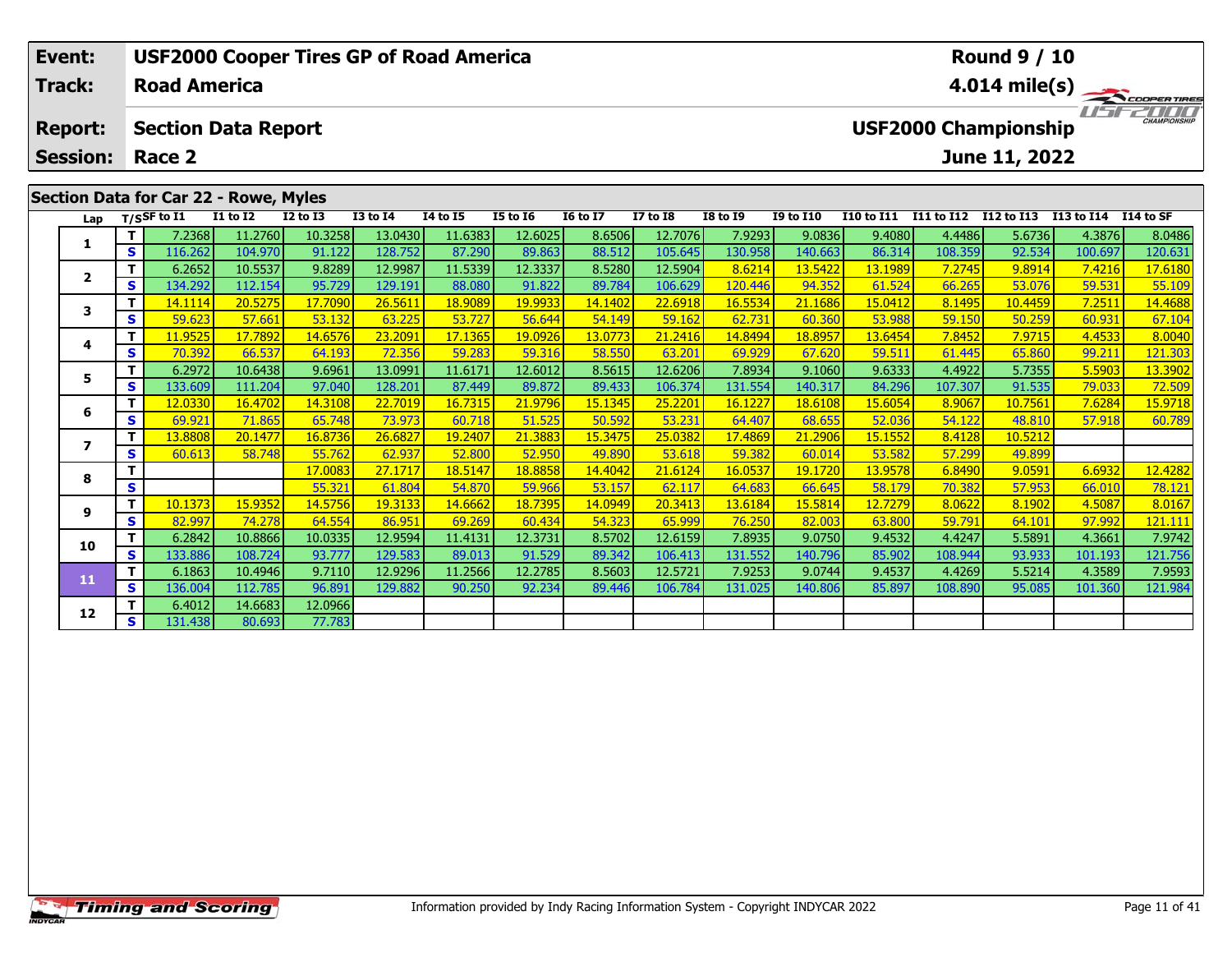| Event:                                | <b>USF2000 Cooper Tires GP of Road America</b> | <b>Round 9 / 10</b>                         |  |  |  |  |  |  |  |  |
|---------------------------------------|------------------------------------------------|---------------------------------------------|--|--|--|--|--|--|--|--|
| <b>Track:</b>                         | <b>Road America</b>                            | $4.014 \text{ mile(s)}$                     |  |  |  |  |  |  |  |  |
| <b>Report:</b>                        | <b>Section Data Report</b>                     | CHAMPIONSHIP<br><b>USF2000 Championship</b> |  |  |  |  |  |  |  |  |
| <b>Session: Race 2</b>                |                                                | June 11, 2022                               |  |  |  |  |  |  |  |  |
| Section Data for Car 22 - Rowe, Myles |                                                |                                             |  |  |  |  |  |  |  |  |

| 3  | ш | 247.7217 |          |          |          |          |
|----|---|----------|----------|----------|----------|----------|
|    | S | 58.333   |          |          |          |          |
|    | т | 213.8209 |          |          |          |          |
| 4  | S | 67.582   |          |          |          |          |
| 5  | т | 140.9775 |          |          |          |          |
|    | S | 102.501  |          |          |          |          |
| 6  | т | 238.1835 |          |          |          |          |
|    | S | 60.669   |          |          |          |          |
| 7  | т | 271.0073 | 610.4812 |          | 264.9970 | 627.0884 |
|    | S | 53.321   | 1.624    |          | 53.944   | 2.427    |
| 8  | т | 828.3051 |          | 223.8342 |          |          |
|    | S | 17.446   |          | 60.797   |          |          |
| 9  | т | 198.5088 |          |          |          |          |
|    | S | 72.795   |          |          |          |          |
| 10 | т | 133.9118 |          |          |          |          |
|    | S | 107.910  |          |          |          |          |
| 11 | т | 132.7089 |          |          |          |          |
|    | S | 108.888  |          |          |          |          |
| 12 | т |          |          |          |          |          |
|    | S |          |          |          |          |          |

**Lap T/SLap PI to PO PO to SF SF to PI PIA to PO** 

61.824

**T** 136.4599 220.1138<br> **S** 105.895 61.824

 **<sup>T</sup>** 162.2005 **<sup>S</sup>** 89.09089.090

**<sup>T</sup>** 247.7217 **<sup>S</sup>** 58.333

**1**

**2**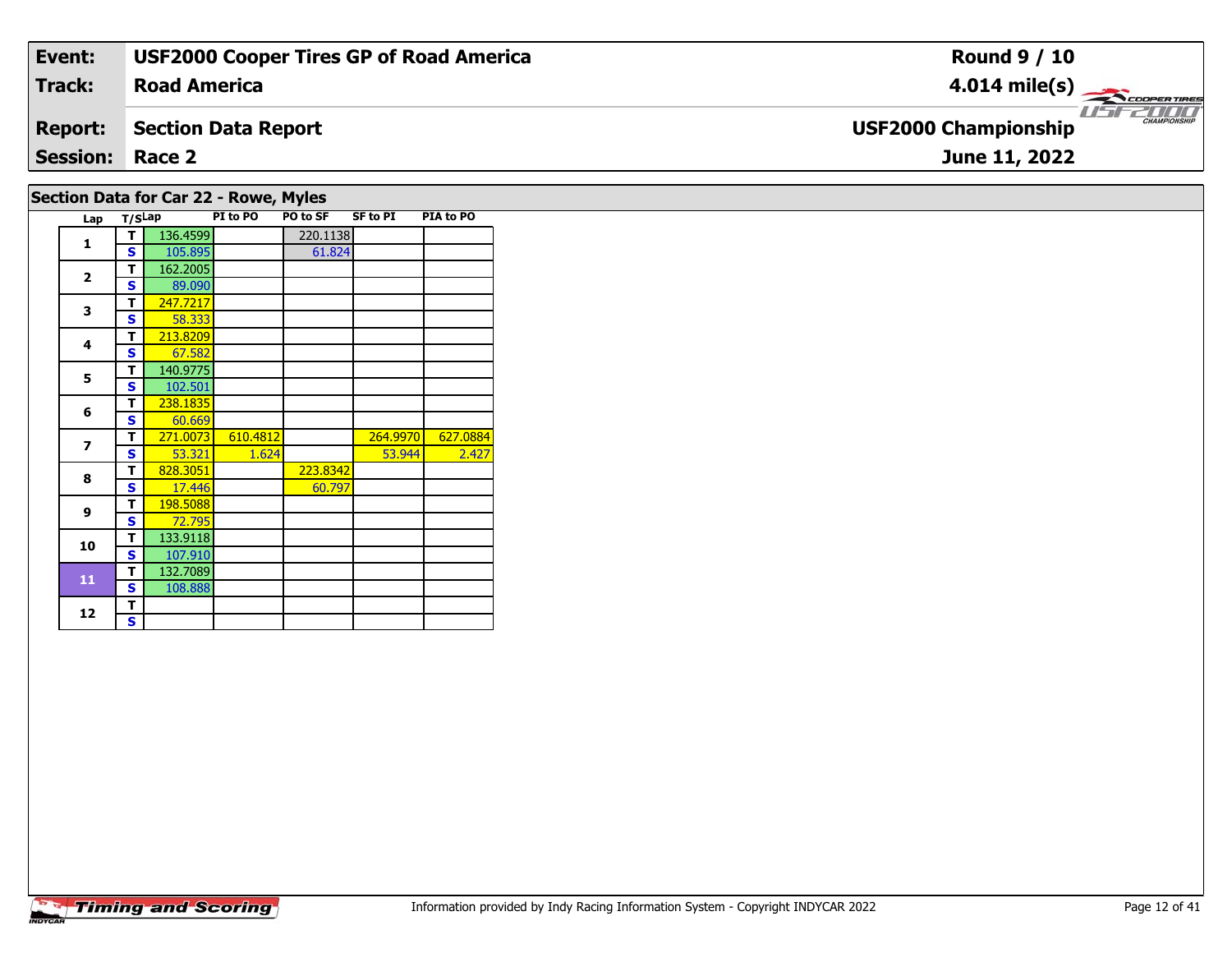| Event:          |     |                          |                                         | <b>USF2000 Cooper Tires GP of Road America</b> |                 |                 |                 |                 |                                         | <b>Round 9 / 10</b> |                  |            |            |                             |                      |                                |
|-----------------|-----|--------------------------|-----------------------------------------|------------------------------------------------|-----------------|-----------------|-----------------|-----------------|-----------------------------------------|---------------------|------------------|------------|------------|-----------------------------|----------------------|--------------------------------|
| <b>Track:</b>   |     | <b>Road America</b>      |                                         |                                                |                 |                 |                 |                 | 4.014 mile(s) $-$<br><b>COOPERTIRES</b> |                     |                  |            |            |                             |                      |                                |
| <b>Report:</b>  |     |                          | <b>Section Data Report</b>              |                                                |                 |                 |                 |                 |                                         |                     |                  |            |            | <b>USF2000 Championship</b> |                      | <b>TITTITI</b><br>CHAMPIONSHIP |
| <b>Session:</b> |     | Race 2                   |                                         |                                                |                 |                 |                 |                 |                                         |                     |                  |            |            | June 11, 2022               |                      |                                |
|                 |     |                          | Section Data for Car 23 - Denmark, Jace |                                                |                 |                 |                 |                 |                                         |                     |                  |            |            |                             |                      |                                |
| Lap             |     | T/SSF to $\overline{11}$ | <b>I1 to I2</b>                         | $I2$ to $I3$                                   | <b>I3 to I4</b> | <b>I4 to I5</b> | <b>I5 to 16</b> | <b>16 to 17</b> | <b>I7 to I8</b>                         | <b>I8 to I9</b>     | <b>I9 to I10</b> | I10 to I11 | I11 to I12 | I12 to I13                  | I13 to I14 I14 to SF |                                |
|                 |     | 7.4437                   | 11.4909                                 | 10.2406                                        | 12.9595         | 11.8498         | 12.5954         | 8.7117          | 12.7737                                 | 7.8769              | 9.0467           | 9.4095     | 4.4769     | 5.6660                      | 4.3791               | 7.9669                         |
| л.              | s l | 113.030                  | 103.006                                 | 91.880                                         | 129.582         | 85.732          | 89.914          | 87.891          | 105.099                                 | 131.830             | 141.237          | 86.301     | 107.674    | 92.658                      | 100.892              | 121.868                        |
| $\overline{2}$  |     | 6.1839                   | 10.6827                                 | 9.7569                                         | 12.8088         | 11.8407         | 12.4873         | 8.6142          | 12.6410                                 | 8.3310              | 13.6197          | 13.2109    | 7.2820     | 10.1130                     | 7.1920               | 17.7961                        |
|                 | S I | 136.057                  | 110.799                                 | 96.435                                         | 131.107         | 85.798          | 90.692          | 88.886          | 106.202                                 | 124.644             | 93.81            | 61.468     | 66.197     | 51.913                      | 61.432               | 54.557                         |

| Lap            |    | T/SSF to I1 | I1 to I2 | <b>I2 to I3</b> | <b>I3 to I4</b> | 14 to 15 | <b>I5 to 16</b> | <b>16 to 17</b> | <b>I7 to I8</b> | <b>I8 to 19</b> | <b>I9 to I10</b> | <b>I10 to I11</b> | <b>I11 to I12</b> | I12 to I13 | I13 to I14 | I14 to SF |
|----------------|----|-------------|----------|-----------------|-----------------|----------|-----------------|-----------------|-----------------|-----------------|------------------|-------------------|-------------------|------------|------------|-----------|
|                | Τ. | 7.4437      | 11.4909  | 10.2406         | 12.9595         | 11.8498  | 12.5954         | 8.7117          | 12.7737         | 7.8769          | 9.0467           | 9.4095            | 4.4769            | 5.6660     | 4.3791     | 7.9669    |
|                | S. | 113.030     | 103.006  | 91.880          | 129.582         | 85.732   | 89.914          | 87.891          | 105.099         | 131.830         | 141.237          | 86.301            | 107.674           | 92.658     | 100.892    | 121.868   |
| $\overline{2}$ | Τ. | 6.1839      | 10.6827  | 9.7569          | 12.8088         | 11.8407  | 12.4873         | 8.6142          | 12.6410         | 8.3310          | 13.6197          | 13.2109           | 7.2820            | 10.1130    | 7.1920     | 17.7961   |
|                | S. | 136.057     | 110.799  | 96.435          | 131.107         | 85.798   | 90.692          | 88.886          | 106.202         | 124.644         | 93.815           | 61.468            | 66.197            | 51.913     | 61.432     | 54.557    |
| 3              | т  | 13.9593     | 20.6091  | 17.7344         | 26.4731         | 18.9842  | 19.8593         | 14.2060         | 22.7350         | 16.5278         | 21.2152          | 15.0331           | 8.1052            | 10.4943    | 7.2600     | 14.5769   |
|                | S. | 60.273      | 57.433   | 53.056          | 63.435          | 53.513   | 57.026          | 53.898          | 59.050          | 62.828          | 60.227           | 54.017            | 59.474            | 50.027     | 60.856     | 66.606    |
| 4              | т  | 12.2587     | 17.3134  | 14.5068         | 23.2727         | 17.1407  | 19.1708         | 13.0725         | 21.2957         | 14.6996         | 18.9695          | 13.5802           | 7.6754            | 7.9662     | 4.4384     | 7.9738    |
|                | S  | 68.634      | 68.365   | 64.860          | 72.158          | 59.269   | 59.074          | 58.572          | 63.041          | 70.642          | 67.357           | 59.796            | 62.804            | 65.903     | 99.544     | 121.762   |
| 5              | т  | 6.2332      | 11.1320  | 10.1216         | 12.9898         | 11.8798  | 12.7538         | 8.5159          | 12.6948         | 7.8477          | 8.9926           | 9.3872            | 4.4382            | 5.7848     | 5.9364     | 13.5776   |
|                | S  | 134.981     | 106.327  | 92.961          | 129.280         | 85.516   | 88.797          | 89.912          | 105.752         | 132.320         | 142.087          | 86.506            | 108.613           | 90.755     | 74.425     | 71.508    |
| 6              | т  | 11.8457     | 16.6138  | 14.1450         | 22.7718         | 17.1188  | 21.8906         | 15.0198         | 25.8227         | 15.3441         | 18.9253          | 15.2543           | 8.9642            | 11.1550    | 7.7223     | 15.8780   |
|                | S  | 71.027      | 71.244   | 66.519          | 73.746          | 59.345   | 51.735          | 50.978          | 51.989          | 67.675          | 67.514           | 53.234            | 53.775            | 47.064     | 57.213     | 61.148    |
|                | т  | 13.6392     | 20.1284  | 17.1633         | 26.4171         | 19.4223  | 21.3810         | 15.2774         | 25.0180         | 17.4040         | 21.5418          | 15.0167           | 8.3843            | 10.3854    |            |           |
|                | S  | 61.687      | 58.804   | 54.821          | 63.569          | 52.306   | 52.968          | 50.119          | 53.661          | 59.665          | 59.314           | 54.076            | 57.494            | 50.552     |            |           |
| 8              | т  |             |          | 17.1424         | 27.6988         | 18.1771  | 18.1106         | 16.2760         | 20.2103         | 16.0139         | 19.0777          | 13.6723           | 6.8591            | 9.2270     | 6.4246     | 12.1854   |
|                | S  |             |          | 54.888          | 60.628          | 55.890   | 62.532          | 47.044          | 66.427          | 64.844          | 66.975           | 59.393            | 70.278            | 56.898     | 68.770     | 79.678    |
| 9              | т  | 10.2019     | 16.3725  | 14.3002         | 19.0888         | 14.9753  | 18.8616         | 15.0576         | 18.9871         | 13.6634         | 15.7295          | 12.3587           | 7.7604            | 8.0626     | 4.4762     | 7.9358    |
|                | S  | 82.471      | 72.294   | 65.797          | 87.974          | 67.839   | 60.043          | 50.850          | 70.706          | 75.999          | 81.231           | 65.706            | 62.116            | 65.115     | 98.704     | 122.345   |
| 10             | т  | 6.1227      | 11.1602  | 10.3945         | 13.2738         | 11.7623  | 12.5704         | 8.5270          | 12.8730         | 7.8433          | 8.8639           | 9.8392            | 4.7447            | 5.7148     | 4.3750     | 7.9045    |
|                | S. | 137.417     | 106.059  | 90.520          | 126.514         | 86.370   | 90.093          | 89.795          | 104.288         | 132.394         | 144.150          | 82.532            | 101.597           | 91.867     | 100.987    | 122.830   |
| 11             |    | 6.1033      | 10.7073  | 10.0191         | 12.9033         | 11.4411  | 12.2488         | 8.5212          | 12.5877         | 7.8899          | 9.0877           | 9.3308            | 4.4432            | 5.6433     | 4.3670     | 7.9636    |
|                | S. | 137.854     | 110.545  | 93.912          | 130.146         | 88.795   | 92.458          | 89.856          | 106.652         | 131.612         | 140,600          | 87.028            | 108.491           | 93.031     | 101.172    | 121.918   |
| 12             |    | 6.2258      | 13.1599  | 11.3642         |                 |          |                 |                 |                 |                 |                  |                   |                   |            |            |           |
|                | S  | 135.141     | 89.943   | 82.796          |                 |          |                 |                 |                 |                 |                  |                   |                   |            |            |           |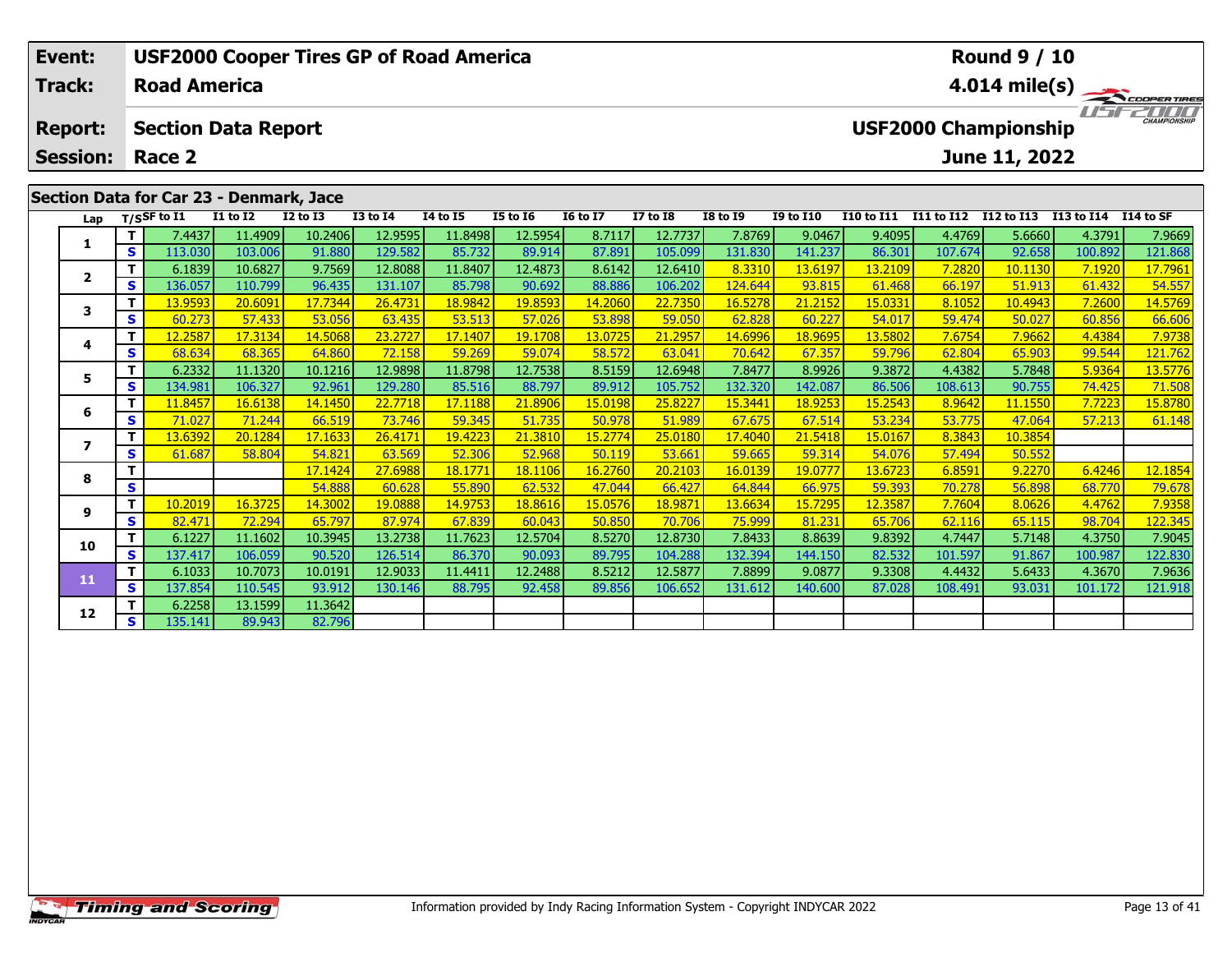| Event:                                  | <b>USF2000 Cooper Tires GP of Road America</b> | <b>Round 9 / 10</b>                                |  |  |  |  |  |  |  |  |
|-----------------------------------------|------------------------------------------------|----------------------------------------------------|--|--|--|--|--|--|--|--|
| <b>Track:</b>                           | <b>Road America</b>                            | $4.014 \text{ mile(s)}$                            |  |  |  |  |  |  |  |  |
| <b>Report:</b>                          | <b>Section Data Report</b>                     | <b>CHAMPIONSHIP</b><br><b>USF2000 Championship</b> |  |  |  |  |  |  |  |  |
| <b>Session: Race 2</b>                  |                                                | June 11, 2022                                      |  |  |  |  |  |  |  |  |
| Section Data for Car 23 - Denmark, Jace |                                                |                                                    |  |  |  |  |  |  |  |  |

| Lap                      | T/SLap |          | PI to PO | PO to SF | <b>SF to PI</b> | PIA to PO |
|--------------------------|--------|----------|----------|----------|-----------------|-----------|
| 1                        | т      | 136.8873 |          | 225.3487 |                 |           |
|                          | S      | 105.564  |          | 60.388   |                 |           |
| $\overline{2}$           | т      | 162.5602 |          |          |                 |           |
|                          | S      | 88.893   |          |          |                 |           |
| 3                        | т      | 247.7729 |          |          |                 |           |
|                          | S      | 58.321   |          |          |                 |           |
| 4                        | т      | 213.3344 |          |          |                 |           |
|                          | S      | 67.736   |          |          |                 |           |
| 5                        | т      | 142.2854 |          |          |                 |           |
|                          | S      | 101.559  |          |          |                 |           |
| 6                        | т      | 238.4714 |          |          |                 |           |
|                          | S      | 60.596   |          |          |                 |           |
| $\overline{\phantom{a}}$ | т      | 273.1492 | 613.7279 |          | 266.4575        | 630.7027  |
|                          | S      | 52.903   | 1.615    |          | 53.648          | 2.413     |
| 8                        | т      | 825.5398 |          | 218.5036 |                 |           |
|                          | S      | 17.504   |          | 62.280   |                 |           |
| 9                        | т      | 197.8316 |          |          |                 |           |
|                          | S      | 73.044   |          |          |                 |           |
| 10                       | т      | 135.9693 |          |          |                 |           |
|                          | S      | 106.277  |          |          |                 |           |
| 11                       | т      | 133.2573 |          |          |                 |           |
|                          | S      | 108.440  |          |          |                 |           |
| 12                       | T      |          |          |          |                 |           |
|                          | S      |          |          |          |                 |           |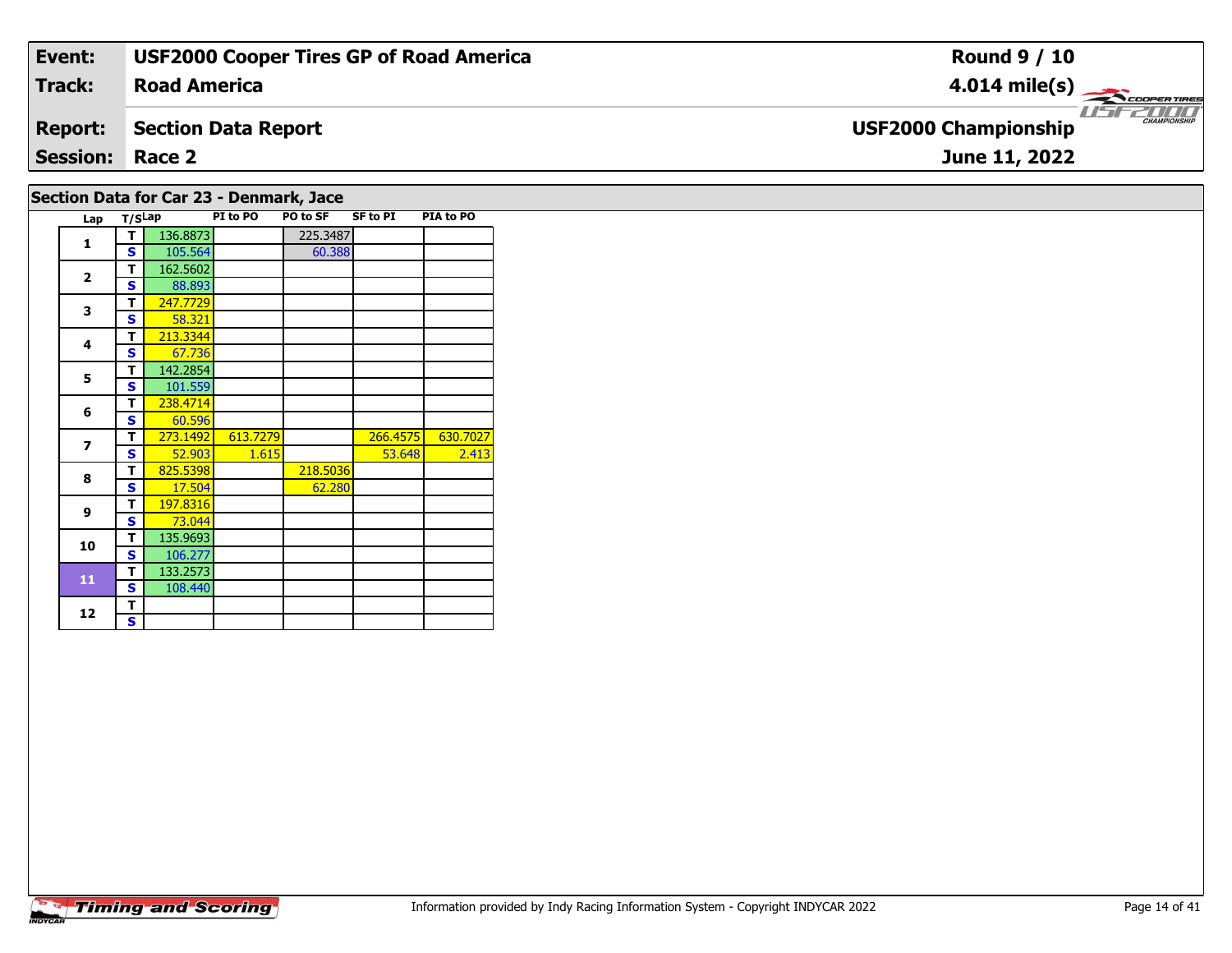| Event:          |     | <b>USF2000 Cooper Tires GP of Road America</b> |                 |              |                 |                 | <b>Round 9 / 10</b> |                 |                 |                 |                  |                   |                             |                   |                      |                     |
|-----------------|-----|------------------------------------------------|-----------------|--------------|-----------------|-----------------|---------------------|-----------------|-----------------|-----------------|------------------|-------------------|-----------------------------|-------------------|----------------------|---------------------|
| <b>Track:</b>   |     | <b>Road America</b>                            |                 |              |                 |                 |                     |                 |                 |                 |                  |                   |                             | 4.014 mile(s) $-$ |                      | COOPERTIRES         |
| <b>Report:</b>  |     | <b>Section Data Report</b>                     |                 |              |                 |                 |                     |                 |                 |                 |                  |                   | <b>USF2000 Championship</b> |                   |                      | <b>CHAMPIONSHIP</b> |
| <b>Session:</b> |     | Race 2                                         |                 |              |                 |                 |                     |                 |                 |                 |                  |                   |                             | June 11, 2022     |                      |                     |
|                 |     |                                                |                 |              |                 |                 |                     |                 |                 |                 |                  |                   |                             |                   |                      |                     |
|                 |     | Section Data for Car 3 - Jones, Jagger (R)     |                 |              |                 |                 |                     |                 |                 |                 |                  |                   |                             |                   |                      |                     |
| Lap             |     | $T/S$ SF to I1                                 | <b>I1 to I2</b> | $I2$ to $I3$ | <b>I3 to I4</b> | <b>I4 to I5</b> | <b>I5 to I6</b>     | <b>16 to 17</b> | <b>I7 to I8</b> | <b>I8 to 19</b> | <b>I9 to I10</b> | <b>I10 to I11</b> | I11 to I12                  | I12 to I13        | I13 to I14 I14 to SF |                     |
|                 |     | 7.3011                                         | 11.8708         | 10.5125      | 13.0156         | 11.7286         | 12.8958             | 9.0138          | 13.1348         | 7.8863          | 9.0671           | 9.6664            | 4.5252                      | 5.7314            | 4.3661               | 8.0261              |
|                 | s l | 115.238                                        | 99.710          | 89.504       | 129.023         | 86.618          | 87.819              | 84.946          | 102.209         | 131.673         | 140.919          | 84.007            | 106.525                     | 91.601            | 101.193              | 120.969             |
| $\overline{2}$  |     | 6.2694                                         | 10.4776         | 9.6179       | 12.9611         | 11.3012         | 12.2852             | 8.5673          | 13.3144         | 8.6210          | 13.6450          | 13.5830           | 7.5187                      | 9.9416            | 7.8624               | 16.7986             |
|                 | s l | 134.202                                        | 112.968         | 97.829       | 129.566         | 89.894          | 92.184              | 89.373          | 100.831         | 120.451         | 93.641           | 59.784            | 64.113                      | 52.808            | 56.194               | 57.797              |
| 3               |     | 14.6232                                        | 20.0653         | 19.1673      | 25.1190         | 19.3288         | 19.4116             | 14.2414         | 22,8170         | 16.4801         | 21.4369          | 14.8438           | 7.8466                      | 10.9095           | 7.5520               | 14.7849             |
|                 | S.  | 57.536                                         | 58.989          | 49.089       | 66.854          | 52.559          | 58.341              | 53.765          | 58.838          | 63.010          | 59.604           | 54.706            | 61.434                      | 48.123            | 58.503               | 65.669              |

**<sup>T</sup>** 11.8304 17.0286 14.7081 22.5555 17.2855 19.2356 14.7528 19.3516 14.6398 19.4619 12.9447 6.9545 7.8100 4.4050 7.9157 **<sup>S</sup>** 71.119 69.509 63.972 74.453 58.772 58.875 51.901 69.374 70.931 65.653 62.732 69.314 67.222 100.299 122.656

**<sup>T</sup>** 6.0286 11.0514 10.2001 12.7894 11.7400 12.8854 8.8319 12.9529 7.9247 9.0563 9.2630 4.4343 5.9767 6.1402 13.7027 **<sup>S</sup>** 139.562 107.103 92.245 131.305 86.534 87.890 86.695 103.645 131.034 141.087 87.665 108.708 87.841 71.955 70.855

**<sup>T</sup>** 11.7754 16.5697 14.4790 22.3638 17.1355 22.2374 14.5607 26.0063 15.2290 18.9856 15.3631 9.1189 10.9681 7.7117 15.9637 **<sup>S</sup>** 71.451 71.434 64.984 75.091 59.287 50.928 52.586 51.622 68.186 67.300 52.857 52.862 47.866 57.292 60.820

**<sup>T</sup>** 16.8371 27.8958 18.6163 17.7301 16.6900 20.1659 15.2041 19.3402 13.7754 7.3370 9.0990 6.4397 12.5519 **<sup>S</sup>** 55.883 60.200 54.571 63.874 45.877 66.573 68.298 66.066 58.949 65.701 57.699 68.609 77.352

<mark>11 9.9610| 16.2186| 13.9688| 19.1571| 14.9071| 18.7493| 14.8713| 20.0551| 12.8833| 15.6951| 12.0715| 7.3332| 7.7868| 4.4298| 7.8460<br>S | 84.466| 72.980| 67.358| 87.660| 68.149| 60.402| 51.487| 66.941| 80.601| 81.409| 67.2</mark>

0 | **T** | 6.0023| 11.2402| 10.6633| 12.9888| 11.8053| 12.8272| 8.6349| 12.8756| 7.8313| 8.9549| 9.4111| 4.7290| 6.0681| 4.3398| 7.8307<br>| S | 140.174 105.304| 88.238| 129.290| 86.055| 88.289| 88.673| 104.267| 132.597| 142.6

**<sup>T</sup>** 6.0388 10.6400 10.0151 12.7994 11.6114 12.7667 8.5240 12.7611 7.8745 9.0175 9.2967 4.4056 5.6361 4.3906 7.9114 **<sup>S</sup>** 139.326 111.244 93.949 131.203 87.492 88.707 89.827 105.203 131.870 141.694 87.348 109.417 93.150 100.628 122.723

**<sup>T</sup>** 13.5316 20.4340 17.1556 26.4783 19.2907 21.6848 15.3098 24.8563 17.3394 21.4630 15.4629 8.3981 10.5741 **<sup>S</sup>** 62.178 57.925 54.846 63.422 52.663 52.226 50.013 54.010 59.887 59.532 52.516 57.399 49.650

## **Timing and Scoring**

**<sup>T</sup>** 6.5669 13.8081 11.0622 **<sup>S</sup>** 128.122 85.720 85.056

85.056

**4**

**5**

**6**

**7**

**8**

**9**

**10**

**11**

**12**

122.656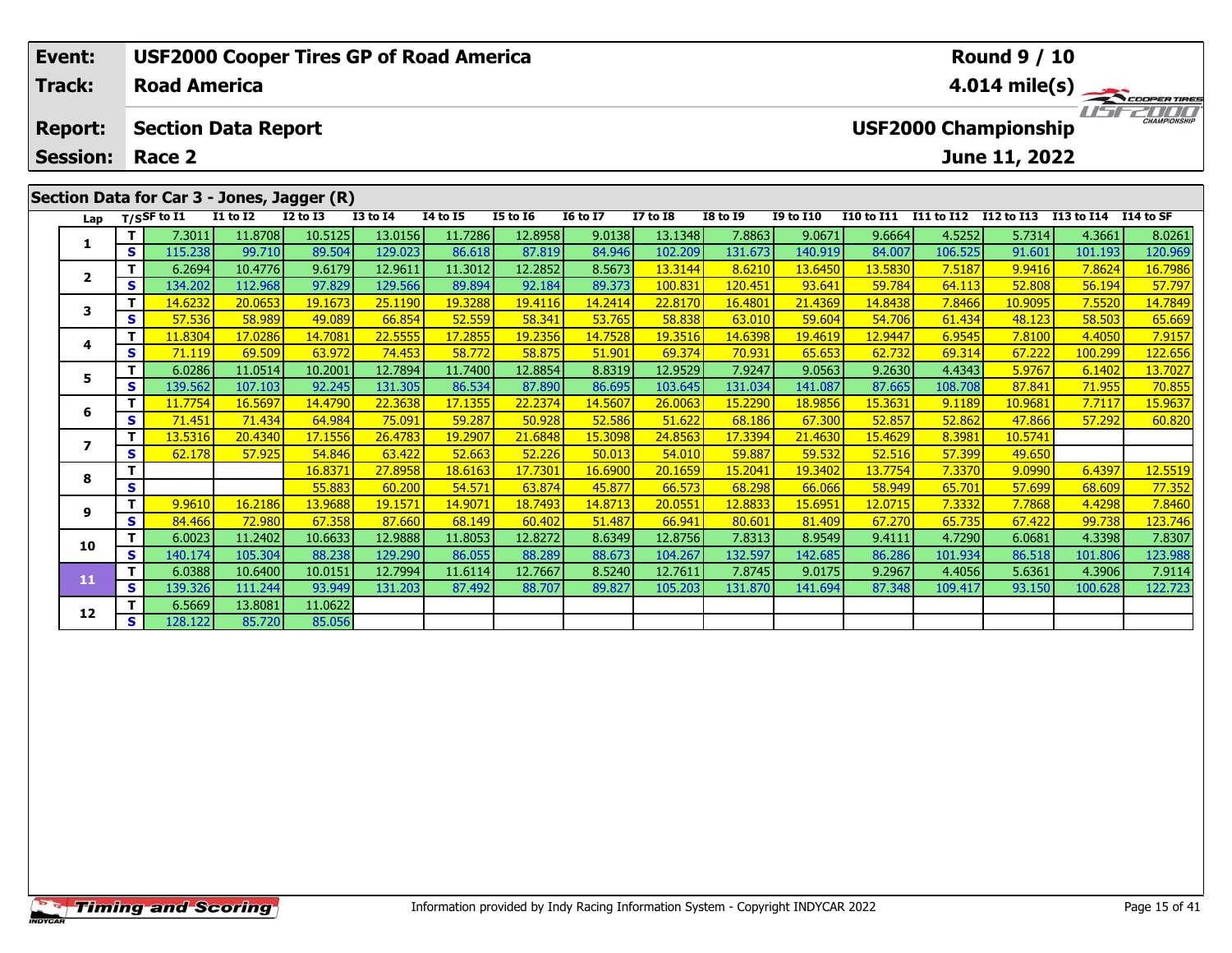| Event:                 | <b>USF2000 Cooper Tires GP of Road America</b> | <b>Round 9 / 10</b>                                |
|------------------------|------------------------------------------------|----------------------------------------------------|
| Track:                 | <b>Road America</b>                            | $4.014 \text{ mile(s)}$                            |
| <b>Report:</b>         | Section Data Report                            | <b>CHAMPIONSHIP</b><br><b>USF2000 Championship</b> |
| <b>Session: Race 2</b> |                                                | June 11, 2022                                      |
|                        |                                                |                                                    |

|     |        |          |          | Section Data for Car 3 - Jones, Jagger (R) |
|-----|--------|----------|----------|--------------------------------------------|
| Lap | T/SLap |          | PO to SF | <b>SF to PI</b>                            |
|     | т      | 138.7416 | 219.1241 |                                            |
| 1   | S      | 104.153  | 62.104   |                                            |
|     | т      | 162.7644 |          |                                            |
| 2   | S      | 88.781   |          |                                            |
|     | т      | 248.6274 |          |                                            |
| 3   | S      | 58.121   |          |                                            |
|     | т      | 210.8797 |          |                                            |
| 4   | S      | 68.524   |          |                                            |
|     | т      | 142.9776 |          |                                            |
| 5   | S      | 101.068  |          |                                            |
|     | T      | 238.4679 |          |                                            |
| 6   | S      | 60.597   |          |                                            |
|     | т      | 275.2377 |          | 268.0189                                   |
| 7   | S      | 52.502   |          | 53.336                                     |
| 8   | T      | 824.0598 |          |                                            |
|     | S      | 17.536   |          |                                            |
| 9   | т      | 195.9340 |          |                                            |
|     | S      | 73.751   |          |                                            |
| 10  | T      | 136.2025 |          |                                            |
|     | S      | 106.095  |          |                                            |
| 11  | т      | 133.6889 |          |                                            |
|     | S      | 108.090  |          |                                            |
| 12  | Т      |          |          |                                            |
|     | Ś      |          |          |                                            |

 $\mathbf{s}$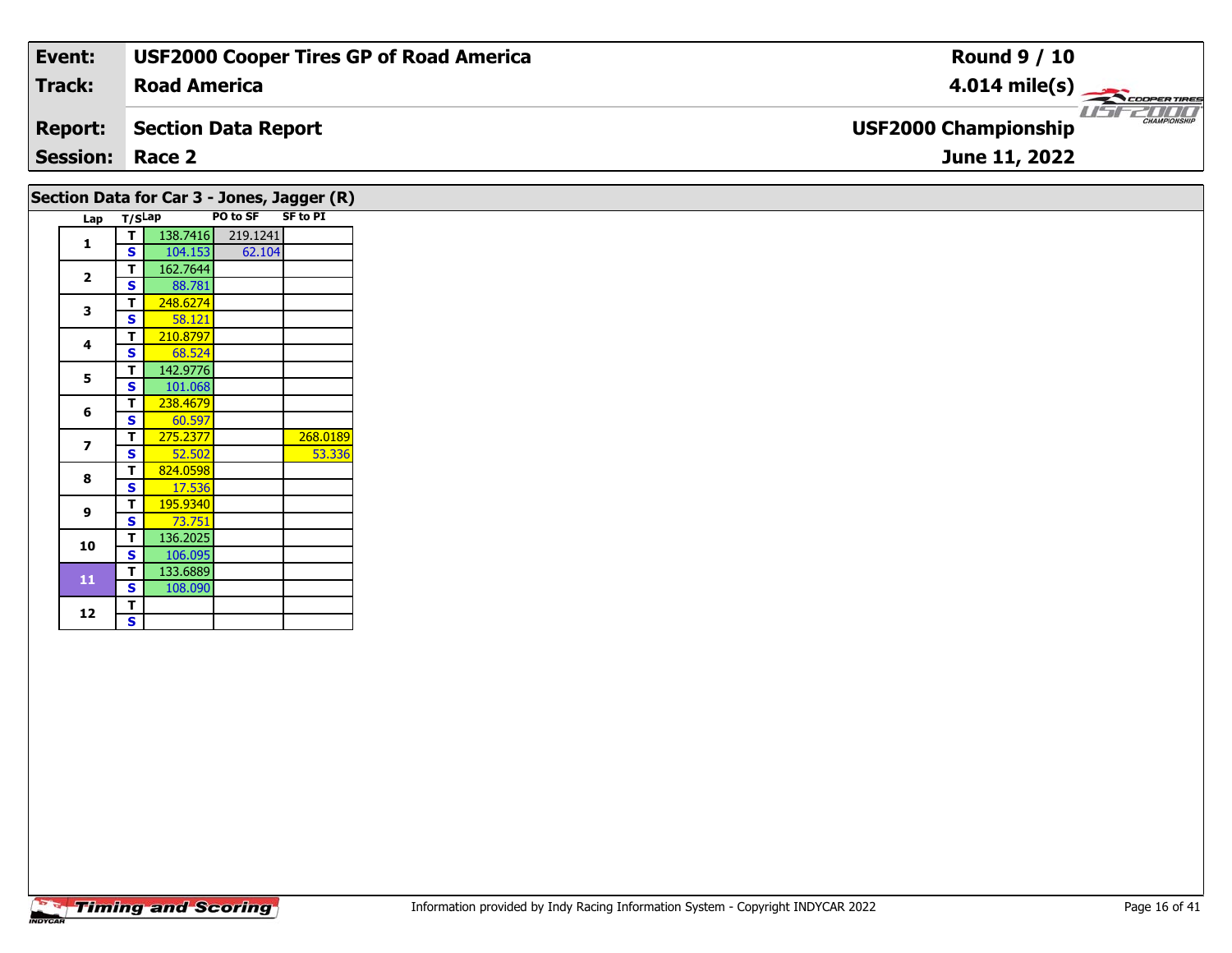| Event:                  |              |                     |                            |                                                 | <b>USF2000 Cooper Tires GP of Road America</b> |                 |                 |                 |                 |                 |                         |                                             |                   | <b>Round 9 / 10</b> |            |           |  |  |  |
|-------------------------|--------------|---------------------|----------------------------|-------------------------------------------------|------------------------------------------------|-----------------|-----------------|-----------------|-----------------|-----------------|-------------------------|---------------------------------------------|-------------------|---------------------|------------|-----------|--|--|--|
| <b>Track:</b>           |              | <b>Road America</b> |                            |                                                 |                                                |                 |                 |                 |                 |                 | $4.014 \text{ mile(s)}$ |                                             |                   |                     |            |           |  |  |  |
| <b>Report:</b>          |              |                     | <b>Section Data Report</b> |                                                 |                                                |                 |                 |                 |                 |                 |                         | CHAMPIONSHIP<br><b>USF2000 Championship</b> |                   |                     |            |           |  |  |  |
| <b>Session:</b>         |              | Race 2              |                            |                                                 |                                                |                 |                 |                 |                 |                 |                         |                                             |                   | June 11, 2022       |            |           |  |  |  |
|                         |              |                     |                            | Section Data for Car 30 - Andersson, Viktor (R) |                                                |                 |                 |                 |                 |                 |                         |                                             |                   |                     |            |           |  |  |  |
| Lap                     |              | $T/S$ SF to $I1$    | <b>I1 to I2</b>            | $I2$ to $I3$                                    | <b>I3 to I4</b>                                | <b>I4 to I5</b> | <b>I5 to I6</b> | <b>16 to 17</b> | <b>I7 to I8</b> | <b>I8 to I9</b> | <b>I9 to I10</b>        | <b>I10 to I11</b>                           | <b>I11 to I12</b> | I12 to I13          | I13 to I14 | I14 to SF |  |  |  |
|                         |              | 7.1517              | 11.8367                    | 10.9032                                         | 12.9104                                        | 11.8543         | 13.4060         | 8.9652          | 13.1174         | 7.9633          | 9.1736                  | 9.8608                                      | 4.5359            | 5.6974              | 4.4779     | 8.1251    |  |  |  |
|                         | s l          | 117.645             | 99.997                     | 86.297                                          | 130.075                                        | 85.700          | 84.477          | 85.406          | 102.345         | 130.399         | 139.283                 | 82.351                                      | 106.273           | 92.147              | 98.666     | 119.495   |  |  |  |
| $\overline{\mathbf{2}}$ |              | 6.3109              | 10.7654                    | 9.8714                                          | 12.9311                                        | 11.5215         | 12.5415         | 24.4148         | 18.8303         | 10.1161         | 10.9848                 | 10.7894                                     | 5.4592            | 6.3409              | 4.6961     | 12.7938   |  |  |  |
|                         | $\mathbf{s}$ | 133.319             | 109.948                    | 95.317                                          | 129.867                                        | 88.175          | 90.300          | 31.361          | 71.295          | 102.649         | 116.318                 | 75.263                                      | 88.300            | 82.796              | 94.082     | 75.889    |  |  |  |
| 3                       |              | 14.9874             | 20.5020                    | 19.8206                                         | 27.3864                                        | 17.5234         | 17.1612         | 15.9377         | 22,6271         | 17.7021         | 19.6921                 | 13.4735                                     | 7.7639            | 12.8251             | 7.2662     | 14.3943   |  |  |  |
|                         | S.           | 56.138              | 57.733                     | 47.471                                          | 61.319                                         | 57.974          | 65.992          | 48.042          | 59.332          | 58.660          | 64.885                  | 60.270                                      | 62.088            | 40.935              | 60.805     | 67.451    |  |  |  |
|                         |              | 13.1399             | 15.9319                    | 14.0912                                         | 21.9269                                        | 20.5651         | 17.5372         | 15.1434         | 18.3404         | 13.0977         | 19.1469                 | 11.1470                                     | 5.6338            | 7.6183              | 4.4690     | 8.0083    |  |  |  |
| 4                       | S.           | 64 031              | 74 293                     | 66 773                                          | <b>765871</b>                                  | 49 400          | 64 577          | 50.562          | <b>73 1991</b>  | <b>79 2821</b>  | 66 733                  | <b>72849</b>                                | 85 563            | <b>68 913</b>       | 98.863     | 121 238   |  |  |  |

|    | S. | 133.319              | 109.948 | 95.317  | 129.867 | 88.175  | 90.300  | 31.361  | 71.295  | 102.649 | 116.318 | 75.263  | 88.300  | 82.796  | 94.082  | 75.889               |
|----|----|----------------------|---------|---------|---------|---------|---------|---------|---------|---------|---------|---------|---------|---------|---------|----------------------|
| 3  | Τ. | 14.9874              | 20.5020 | 19.8206 | 27.3864 | 17.5234 | 17.1612 | 15.9377 | 22,6271 | 17.7021 | 19.6921 | 13.4735 | 7.7639  | 12.8251 | 7.2662  | 14.3943              |
|    | S  | 56.138               | 57.733  | 47.471  | 61.319  | 57.974  | 65.992  | 48.042  | 59.332  | 58.660  | 64.885  | 60.270  | 62.088  | 40.935  | 60.805  | 67.451               |
| 4  |    | <mark>13.1399</mark> | 15.9319 | 14.0912 | 21.9269 | 20.5651 | 17.5372 | 15.1434 | 18.3404 | 13.0977 | 19.1469 | 11.1470 | 5.6338  | 7.6183  | 4.4690  | 8.0083               |
|    | S  | 64.031               | 74.293  | 66.773  | 76.587  | 49.400  | 64.577  | 50.562  | 73.199  | 79.282  | 66.733  | 72.849  | 85.563  | 68.913  | 98.863  | 121.238              |
| 5  | T. | 6.1460               | 10.8865 | 9.9615  | 13.0288 | 11.5934 | 12.6514 | 8.6733  | 13.6294 | 8.2915  | 9.2372  | 9.5702  | 5.0000  | 6.4886  | 5.6724  | 16.0515              |
|    | S. | 136.896              | 108.725 | 94.455  | 128.893 | 87.628  | 89.516  | 88.280  | 98.500  | 125.238 | 138.324 | 84.851  | 96.409  | 80.911  | 77.889  | 60.487               |
| 6  |    | 13.3969              | 15.1562 | 13.4337 | 22.1287 | 20.5391 | 19.4440 | 14.2054 | 27.9107 | 13.6000 | 18.0144 | 15.8700 | 9.2753  | 11.2137 | 9.0913  | 15.4874              |
|    | S  | 62.803               | 78.096  | 70.041  | 75.889  | 49.462  | 58.244  | 53.901  | 48.100  | 76.354  | 70.928  | 51.169  | 51.971  | 46.818  | 48.598  | 62.690               |
|    |    | 13.2982              | 20.6351 | 17.4045 | 26.8579 | 20.6348 | 20.5966 | 15.6020 | 25.5770 | 15.8392 | 21.3155 | 15.9847 | 8.2934  | 10.3303 |         |                      |
|    | S. | 63.269               | 57.360  | 54.061  | 62.526  | 49.233  | 54.985  | 49.076  | 52.489  | 65.559  | 59.944  | 50.801  | 58.124  | 50.821  |         |                      |
| 8  |    |                      |         | 11.5664 | 27.9800 | 23.3208 | 13.6482 | 22.6465 | 13.8000 | 11.9057 | 24.8849 | 10.2305 | 6.5251  | 8.6778  | 6.6406  | <mark>14.9857</mark> |
|    | S  |                      |         | 81.348  | 60.019  | 43.562  | 82.978  | 33.810  | 97.283  | 87.219  | 51.345  | 79.375  | 73.876  | 60.499  | 66.533  | 64.789               |
| 9  |    | 11.6497              | 15.9820 | 12.0639 | 22.0712 | 17.5003 | 12.9983 | 17.1230 | 19.0990 | 11.2885 | 14.9453 | 9.8838  | 5.2386  | 7.0379  | 4.4887  | 8.0335               |
|    | S. | 72.222               | 74.061  | 77.994  | 76.086  | 58.051  | 87.127  | 44.717  | 70.292  | 91.988  | 85.494  | 82.159  | 92.018  | 74.596  | 98.429  | 120.858              |
| 10 |    | 6.2114               | 11.0050 | 9.9654  | 12.8956 | 11.5720 | 12.8155 | 9.8234  | 13.2063 | 8.2187  | 9.3002  | 9.7762  | 5.0797  | 5.8961  | 4.3666  | 7.9169               |
|    | S. | 135.455              | 107.554 | 94.418  | 130.224 | 87.790  | 88.370  | 77.945  | 101.656 | 126.347 | 137.387 | 83.064  | 94.896  | 89.042  | 101.181 | 122.638              |
| 11 | Τ. | 6.1513               | 10.9900 | 10.0391 | 13.0660 | 11.6183 | 12.5181 | 8.7760  | 12.9396 | 8.0174  | 9.1672  | 9.3805  | 4.4906  | 5.5888  | 4.4138  | 8.0525               |
|    | S. | 136.778              | 107.701 | 93.724  | 128.526 | 87.440  | 90.469  | 87.247  | 103.751 | 129.519 | 139.380 | 86.567  | 107.345 | 93.938  | 100.099 | 120.572              |
| 12 |    | 6.4261               | 12.6484 |         |         |         |         |         |         |         |         |         |         |         |         |                      |
|    | S. | 130.929              | 93.580  |         |         |         |         |         |         |         |         |         |         |         |         |                      |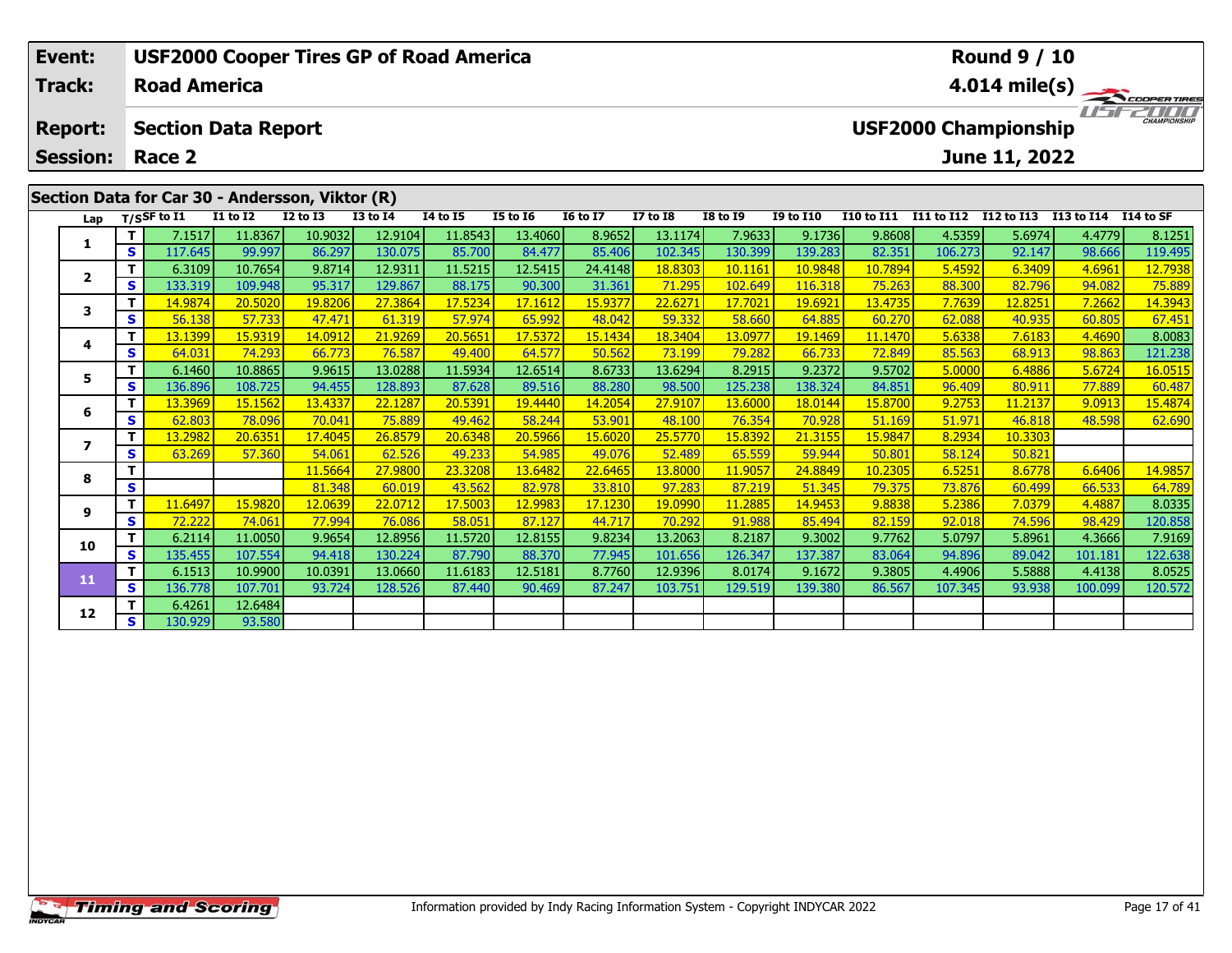| Event:                 | <b>USF2000 Cooper Tires GP of Road America</b> | <b>Round 9 / 10</b>                                |
|------------------------|------------------------------------------------|----------------------------------------------------|
| Track:                 | <b>Road America</b>                            | $4.014 \text{ mile(s)}$                            |
| <b>Report:</b>         | Section Data Report                            | <b>CHAMPIONSHIP</b><br><b>USF2000 Championship</b> |
| <b>Session: Race 2</b> |                                                | June 11, 2022                                      |

#### Lap T/S<sup>Lap</sup> SF to PI **1 <sup>T</sup>** 139.9789 **<sup>S</sup>** 103.233**22 S** 85.827 **3 <sup>T</sup>** 249.0630 **<sup>S</sup>** 58.019 **<sup>T</sup>** 205.7970 **<sup>S</sup>** 70.217**4** $70.217$ **55 T** 146.8817<br>**S** 98.381 **6T** 238.7668<br>**S** 60.521 **T** 289.3871 277.6667<br>**S** 49.934 51.483 **7**51.483 **8 <sup>T</sup>** 811.6733 **<sup>S</sup>** 17.803**9 <sup>T</sup>** 189.4037 **<sup>S</sup>** 76.294 **10 <sup>T</sup>** 138.0490 **<sup>S</sup>** 104.676**Section Data for Car 30 - Andersson, Viktor (R)**

**<sup>T</sup>** 135.2092 **<sup>S</sup>** 106.874

106.874

**11**

12  $\frac{1}{s}$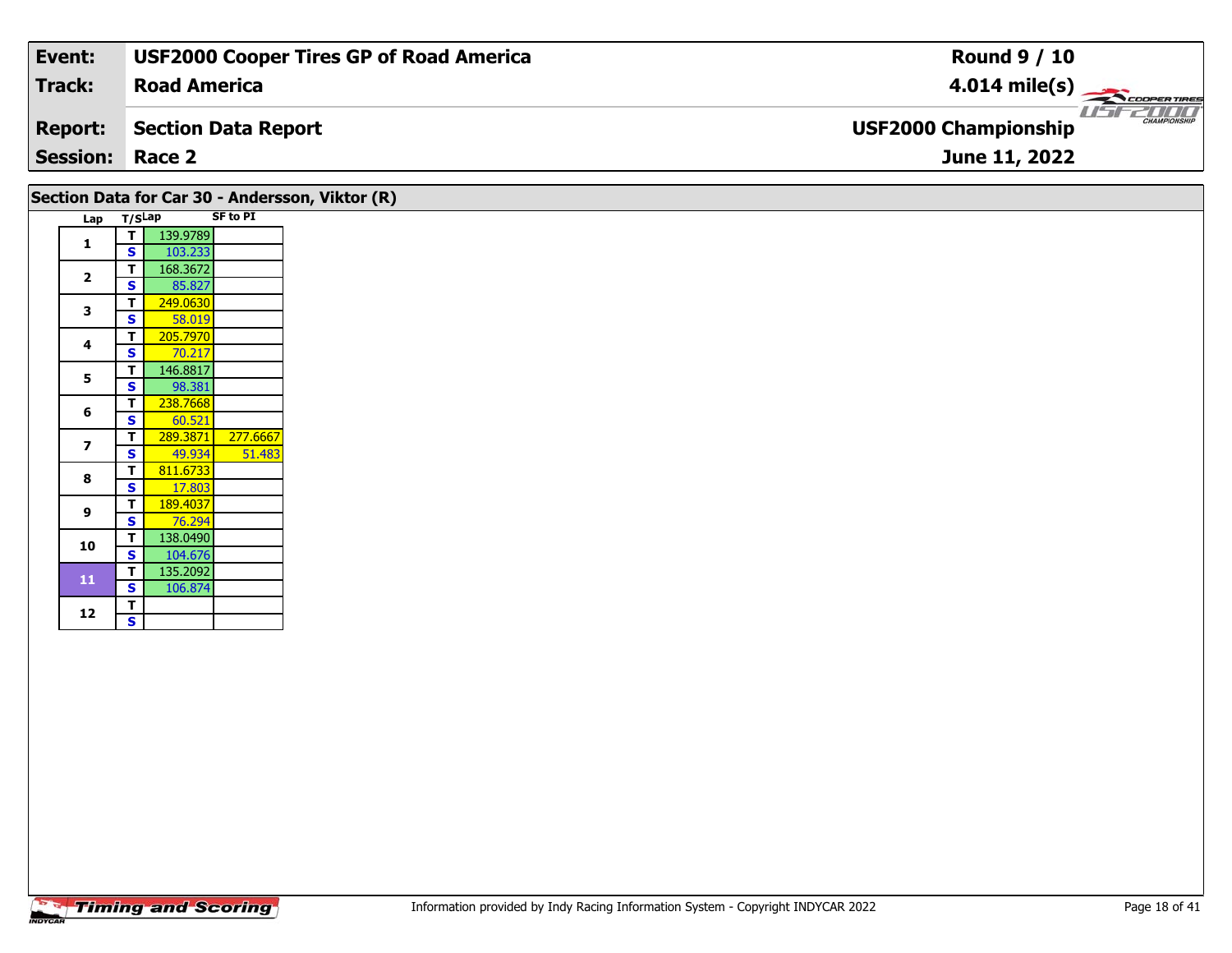| Event:                            |     |                            |              | <b>USF2000 Cooper Tires GP of Road America</b> |              |                 |                 |                 |                 |                 |                  |                   |            | <b>Round 9 / 10</b>                          |            |                               |
|-----------------------------------|-----|----------------------------|--------------|------------------------------------------------|--------------|-----------------|-----------------|-----------------|-----------------|-----------------|------------------|-------------------|------------|----------------------------------------------|------------|-------------------------------|
| <b>Track:</b>                     |     | <b>Road America</b>        |              |                                                |              |                 |                 |                 |                 |                 |                  |                   |            | 4.014 mile(s) $-$                            |            | <b>COOPERTIRES</b>            |
| <b>Report:</b><br><b>Session:</b> |     | <b>Section Data Report</b> |              |                                                |              |                 |                 |                 |                 |                 |                  |                   |            | <b>USF2000 Championship</b><br>June 11, 2022 |            | 7000 D<br><b>CHAMPIONSHIP</b> |
| Race 2                            |     |                            |              |                                                |              |                 |                 |                 |                 |                 |                  |                   |            |                                              |            |                               |
|                                   |     |                            |              | Section Data for Car 32 - Weir, Christian      |              |                 |                 |                 |                 |                 |                  |                   |            |                                              |            |                               |
| Lap                               |     | T/SSF to $I1$              | $I1$ to $I2$ | $I2$ to $I3$                                   | $I3$ to $I4$ | <b>I4 to I5</b> | <b>I5 to I6</b> | <b>16 to 17</b> | <b>I7 to I8</b> | <b>I8 to I9</b> | <b>I9 to I10</b> | <b>I10 to I11</b> | I11 to I12 | I12 to I13                                   | I13 to I14 | I 14 to SF                    |
|                                   |     | 7.2834 l                   | 11.8116      | 10.8870                                        | 13.0219      | 12.3483         | 12.9673         | 9.1941          | 13.4032         | 7.8982          | 8.9657           | 9.7880            | 4.8837     | 6.4173                                       | 4.6599     | 8.1149                        |
| л.                                | s l | 115.518                    | 100.210      | 86.425                                         | 128.961      | 82.271          | 87.335          | 83.280          | 100.163         | 131.474         | 142.513          | 82.963            | 98.705     | 81.810                                       | 94.813     | 119.645                       |
| $\overline{2}$                    |     | 6.2054                     | 10.6641      | 9.7821                                         | 12.7879      | 11.6683         | 12.4607         | 8.7553          | 15.0706         | 9.5184          | 12.3905          | 12.9574           | 6.4825     | 10.7976                                      | 8.5234     | 16.1602                       |
|                                   | S I | 135.586                    | 110.993      | 96.187                                         | 131.321      | 87.066          | 90.886          | 87.454          | 89.081          | 109.095         | 103.122          | 62.670            | 74.361     | 48.622                                       | 51.836     | 60.080                        |

3 | T | 15.0984 20.6441 20.0334 23.2132 19.0303 19.0681 14.9659 22.7009 18.3230 20.2756 13.5429 8.2568 12.1607 7.4677 14.8581<br>- S 5 55.725 57.335 46.967 72.343 53.384 59.392 51.162 59.139 56.672 63.018 59.961 58.382 43.172

4 | **T |** 12.0081 | 16.1761 | 14.8737 | 21.0950 | 20.7445 | 17.9260 | 14.8826 | 17.9944 | 14.8405 | 18.7495 | 11.4739 | 6.1057 | 7.5669 | 4.3922 | 7.9524<br>- | S | 70.066 | 73.172 | 63.260 | 79.607 | 48.972 | 63.176 | 51.448

5 | T | 6.0987| 10.6559| 10.1270| 13.0736| 11.5721| 12.5801| 9.0215| 13.6326| 8.2412| 9.1114| 9.5216| 4.4531| 6.0580| 5.6820| 15.2794<br>| S | 137.958| 111.078| 92.911| 128.451| 87.790| 90.023| 84.873| 98.477| 126.002| 140.23

**<sup>T</sup>** 12.3904 15.0252 14.6411 21.3672 20.0870 20.4776 13.8452 27.7398 13.7277 18.4663 16.3923 9.3172 11.1262 7.3419 15.9979 **<sup>S</sup>** 67.904 78.777 64.265 78.593 50.575 55.304 55.303 48.396 75.643 69.192 49.538 51.737 47.186 60.178 60.690

**<sup>T</sup>** 12.7162 30.7712 19.0394 15.3111 19.0722 17.3233 14.4596 22.2257 11.3133 8.4499 8.2297 6.4074 13.3733 **<sup>S</sup>** 73.993 54.574 53.358 73.966 40.146 77.497 71.815 57.489 71.778 57.047 63.793 68.954 72.601

7.8535 | 1 | 9.7719 | 16.1709 | 13.4391 | 20.0761 | 18.7268 | 13.2169 | 16.2169 | 20.5970 | 11.4004 | 15.9339 |<br>S | 86.100 | 73.195 | 70.013 | 83.648 | 54.249 | 85.686 | 47.215 | 65.179 | 91.085 | 80.189 | 78.248 | 70.104

0 | T | 5.9984| 10.8280| 10.2891| 12.8118| 11.9603| 13.4591| 9.1726| 12.8689| 7.8834| 9.0078| 9.4331| 4.4048| 5.7583| 4.3507| 7.8821<br>| S | 140.265| 109.313| 91.447| 131.076| 84.940| 84.144| 83.475| 104.321| 131.721| 141.84

**<sup>T</sup>** 6.0519 10.5275 10.0865 12.6917 11.4014 12.9019 8.9982 12.7470 7.8341 8.9370 9.7718 4.7081 5.6640 4.3669 7.9028 **<sup>S</sup>** 139.025 112.433 93.284 132.316 89.104 87.778 85.093 105.319 132.550 142.970 83.101 102.386 92.691 101.174 122.856

**<sup>T</sup>** 13.5688 20.9408 17.2531 25.4573 20.9882 20.9967 15.3644 25.4638 16.6567 21.0975 14.8161 9.3174 10.1938 **<sup>S</sup>** 62.007 56.523 54.536 65.966 48.404 53.937 49.835 52.722 62.342 60.563 54.808 51.736 51.502

**<sup>T</sup>** 6.3461 12.6334 12.3992 **<sup>S</sup>** 132.580 93.691 75.885

75.885

**3**

**4**

**5**

**6**

**7**

**8**

**9**

**10**

**11**

**12**

122.090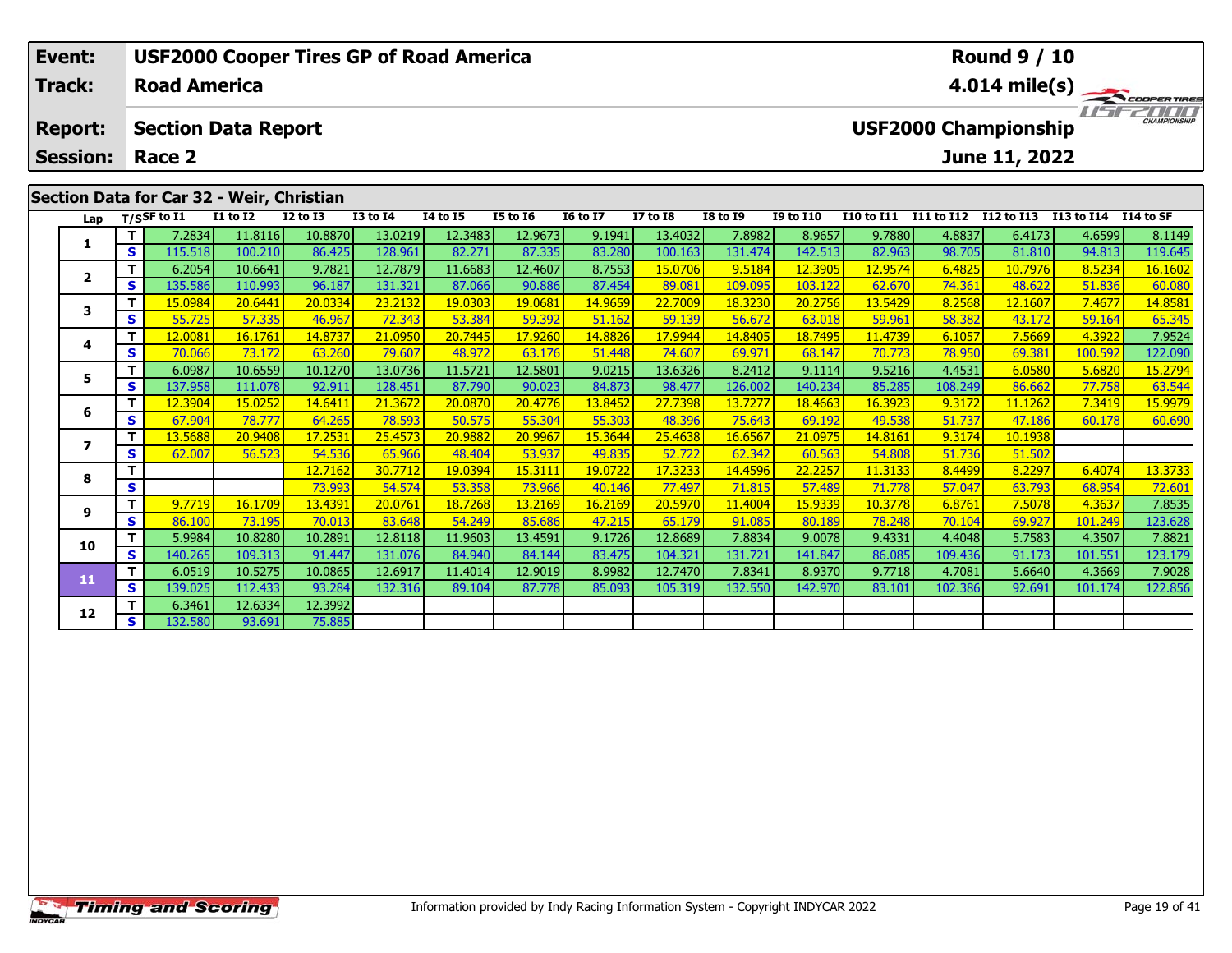| Event:                 | <b>USF2000 Cooper Tires GP of Road America</b> | <b>Round 9 / 10</b>                                |
|------------------------|------------------------------------------------|----------------------------------------------------|
| <b>Track:</b>          | <b>Road America</b>                            | $4.014 \text{ mile(s)}$                            |
| <b>Report:</b>         | Section Data Report                            | <b>CHAMPIONSHIP</b><br><b>USF2000 Championship</b> |
| <b>Session: Race 2</b> |                                                | June 11, 2022                                      |
|                        |                                                |                                                    |

# **Section Data for Car 32 - Weir, Christian**

| Lap | T/SLap                  |          | <b>SF to PI</b> |
|-----|-------------------------|----------|-----------------|
|     | Τ                       | 141.6445 |                 |
| 1   | S                       | 102.019  |                 |
|     | Т                       | 164.2244 |                 |
| 2   | S                       | 87.992   |                 |
|     | Т                       | 249.6391 |                 |
| 3   | S                       | 57.885   |                 |
|     | Т                       | 206.7815 |                 |
| 4   | S                       | 69.882   |                 |
| 5   | т                       | 145.1082 |                 |
|     | S                       | 99.584   |                 |
| 6   | Т                       | 237.9430 |                 |
|     | S                       | 60.731   |                 |
| 7   | Т                       | 284.1814 | 273.4588        |
|     | S                       | 50.849   | 52.275          |
| 8   | Т                       | 815.7938 |                 |
|     | S                       | 17.713   |                 |
| 9   | т                       | 192.5288 |                 |
|     | S                       | 75.056   |                 |
| 10  | Т                       | 136.1084 |                 |
|     | $\overline{\mathbf{s}}$ | 106.168  |                 |
| 11  | т                       | 134.5908 |                 |
|     | S                       | 107.365  |                 |
| 12  | T                       |          |                 |
|     | S                       |          |                 |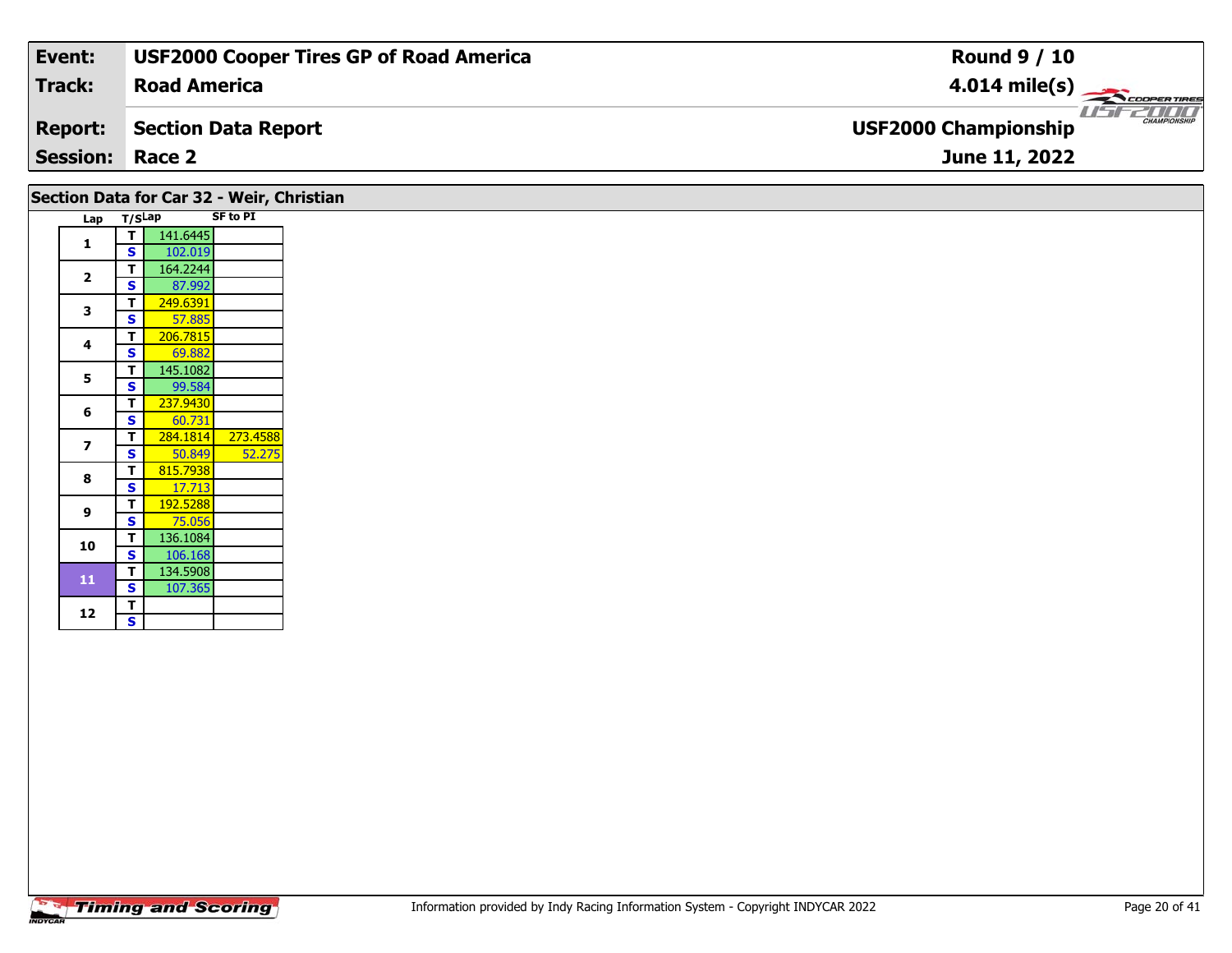| Event:                            |     |                                      |                 | <b>USF2000 Cooper Tires GP of Road America</b> |                 |                 |                 |                 |                 |                 |                  |            |                   | <b>Round 9 / 10</b>                          |                      |                         |
|-----------------------------------|-----|--------------------------------------|-----------------|------------------------------------------------|-----------------|-----------------|-----------------|-----------------|-----------------|-----------------|------------------|------------|-------------------|----------------------------------------------|----------------------|-------------------------|
| Track:                            |     | <b>Road America</b>                  |                 |                                                |                 |                 |                 |                 |                 |                 |                  |            |                   |                                              |                      | $4.014 \text{ mile(s)}$ |
| <b>Report:</b><br><b>Session:</b> |     | <b>Section Data Report</b><br>Race 2 |                 |                                                |                 |                 |                 |                 |                 |                 |                  |            |                   | <b>USF2000 Championship</b><br>June 11, 2022 |                      | TITITI<br>CHAMPIONSHIP  |
|                                   |     |                                      |                 | Section Data for Car 33 - Kohlbecker, Spike    |                 |                 |                 |                 |                 |                 |                  |            |                   |                                              |                      |                         |
| Lap                               |     | T/SSF to I1                          | <b>I1 to I2</b> | $I2$ to $I3$                                   | <b>I3 to I4</b> | <b>I4 to I5</b> | <b>I5 to 16</b> | <b>16 to 17</b> | <b>I7 to I8</b> | <b>I8 to I9</b> | <b>I9 to I10</b> | I10 to I11 | <b>I11 to I12</b> | I12 to I13                                   | I13 to I14 I14 to SF |                         |
|                                   |     | 7.1709                               | 11.8111         | 10.9056                                        | 13.2789         | 11.9786         | 13.2017         | 9.0379          | 13.1361         | 7.9536          | 9.1882           | 9.8870     | 4.6149            | 5.7360                                       | 4.3943               | 7.9300                  |
|                                   | s l | 117.330                              | 100.214         | 86.278                                         | 126.465         | 84.810          | 85.784          | 84.719          | 102.199         | 130.558         | 139.062          | 82.133     | 104.454           | 91.527                                       | 100.543              | 122.435                 |
|                                   |     | 6.2001                               | 10.5043         | 9.8288                                         | 12.9594         | 11.3360         | 12.4470         | 8.5172          | 14.5972         | 8.7233          | 13.0227          | 13.3372    | 7.1844            | 9.8703                                       | 8.1457               | 16.9783                 |
| ◢                                 | S.  | 135.702                              | 112.681         | 95.730                                         | 129.583         | 89.618          | 90.986          | 89.898          | 91.970          | 119.039         | 98.11            | 60.886     | 67.096            | 53.190                                       | 54.239               | 57.185                  |

**<sup>T</sup>** 14.4936 20.4065 19.5784 23.9610 19.7820 18.9955 14.8389 22.8772 17.3634 21.0824 13.3746 8.3906 11.6214 7.1572 14.3740 **<sup>S</sup>** 58.051 58.003 48.059 70.085 51.355 59.619 51.600 58.683 59.804 60.606 60.715 57.451 45.175 61.731 67.546

4 | **T |** 12.2580 | 17.1304 | 14.6324 | 21.7841 | 19.7936 | 17.4611 | 14.8369 | 18.7262 | 15.0450 | 19.0430 | 12.0519 | 6.4543 | 7.7143 | 4.3991 | 7.9029<br>- S | 68.638 | 69.096 | 64.303 | 77.089 | 51.325 | 64.858 | 51.607 |

5 | T | 6.0214| 10.7561| 9.8963| 12.6831| 11.7082| 13.0402| 8.8289| 12.8898| 7.8747| 9.0430| 9.7489| 4.7309| 6.3657| 5.9814| 14.2459<br>| S | 139.729 110.043| 95.077| 132.406| 86.769| 86.847| 86.724| 104.152| 131.866| 141.295

**<sup>T</sup>** 11.9277 15.9414 14.5061 22.1650 17.1277 22.4029 14.5403 26.8428 14.2902 19.0302 15.7218 9.1286 11.1832 7.3470 15.6548 **<sup>S</sup>** 70.539 74.249 64.863 75.764 59.314 50.551 52.659 50.013 72.666 67.142 51.651 52.806 46.945 60.136 62.020

**<sup>T</sup>** 14.6812 28.1238 19.6965 17.1195 17.9521 18.6184 14.4827 20.4137 13.1279 6.7798 10.2196 6.3096 13.2660 **<sup>S</sup>** 64.089 59.712 51.578 66.153 42.651 72.106 71.700 62.592 61.856 71.100 51.372 70.023 73.188

19421 | 9.8387 | 15.4057 | 14.3065 | 19.6974 | 16.2926 | 16.0625 | 15.5100 | 20.1689 | 11.9632 | 16.2492 | 10.9264 | 7.2352 | 7.6250 | 4.4255 | 7.9421 | 9.<br>S | 85.516 | 76.831 | 65.768 | 85.256 | 62.354 | 70.506 | 49.367

0 | T | 6.0877| 10.8366| 10.2790| 13.0510| 11.9168| 13.0364| 8.7106| 12.9548| 7.8992| 8.9914| 9.4691| 4.4821| 5.8653| 4.3795| 7.8559<br>| S | 138.207| 109.226| 91.537| 128.674| 85.250| 86.872| 87.902| 103.630| 131.458| 142.10

**<sup>T</sup>** 6.0119 10.7272 9.9802 12.6864 11.7097 13.0536 8.9933 12.9394 7.9008 8.9313 9.6383 4.5247 5.6363 4.3693 7.9150 **<sup>S</sup>** 139.950 110.340 94.278 132.372 86.758 86.758 85.139 103.753 131.431 143.062 84.252 106.536 93.146 101.119 122.667

**<sup>T</sup>** 14.2830 20.2506 17.6096 25.8583 19.2858 21.7044 15.2809 25.2501 16.9168 21.9485 15.0102 8.8261 10.2918 **<sup>S</sup>** 58.907 58.449 53.432 64.943 52.677 52.178 50.107 53.168 61.383 58.215 54.100 54.616 51.011

**<sup>T</sup>** 6.4781 13.6037 **<sup>S</sup>** 129.878 87.008

87.008

**3**

**4**

**5**

**6**

**7**

**8**

**9**

**10**

**11**

**12**

122.855

122.248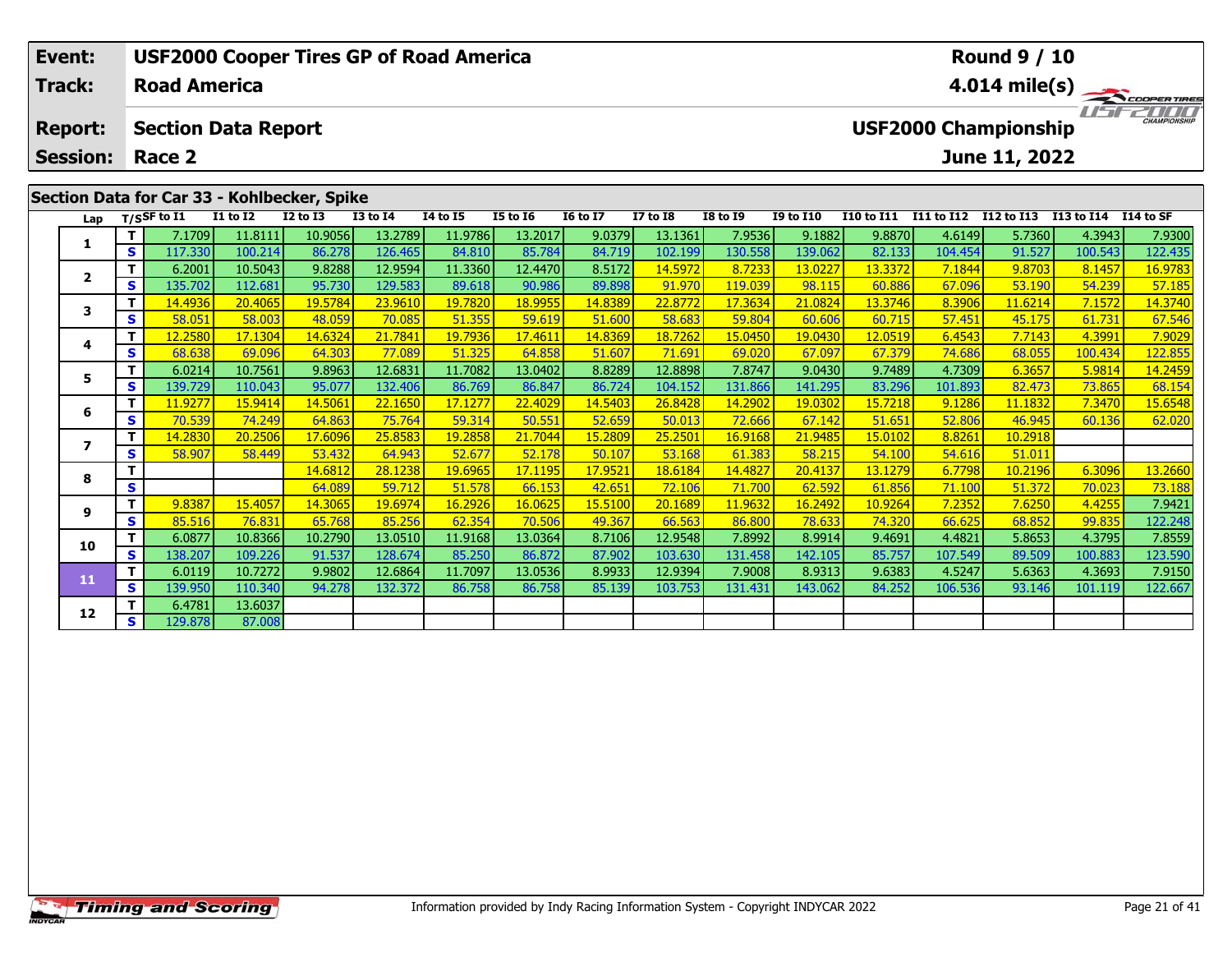| Event:                 | <b>USF2000 Cooper Tires GP of Road America</b> | <b>Round 9 / 10</b>                         |
|------------------------|------------------------------------------------|---------------------------------------------|
| Track:                 | <b>Road America</b>                            | $4.014 \text{ mile(s)}$                     |
| <b>Report:</b>         | Section Data Report                            | CHAMPIONSHIP<br><b>USF2000 Championship</b> |
| <b>Session: Race 2</b> |                                                | June 11, 2022                               |
|                        |                                                |                                             |

### **Lap T/SLap PO to SF SF to PI 1 <sup>T</sup>** 140.2248 207.5116 **<sup>S</sup>** 103.052 65.57965.579 **2**

**Section Data for Car 33 - Kohlbecker, Spike**

| $\overline{2}$ | т | 163.6519 |          |
|----------------|---|----------|----------|
|                | S | 88.300   |          |
| 3              | Т | 248.2967 |          |
|                | S | 58.198   |          |
| 4              | Т | 209.2332 |          |
|                | S | 69.064   |          |
| 5              | Т | 143.8145 |          |
|                | S | 100.479  |          |
| 6              | Т | 237.8097 |          |
|                | S | 60.765   |          |
| 7              | т | 279.2742 | 271.1898 |
|                | S | 51.743   | 52.712   |
| 8              | т | 821.6072 |          |
|                | S | 17.588   |          |
| 9              | т | 193.6489 |          |
|                | S | 74.622   |          |
| 10             | т | 135.8154 |          |
|                | S | 106.397  |          |
| 11             | т | 135.0174 |          |
|                | S | 107.026  |          |
| 12             | Т |          |          |
|                | S |          |          |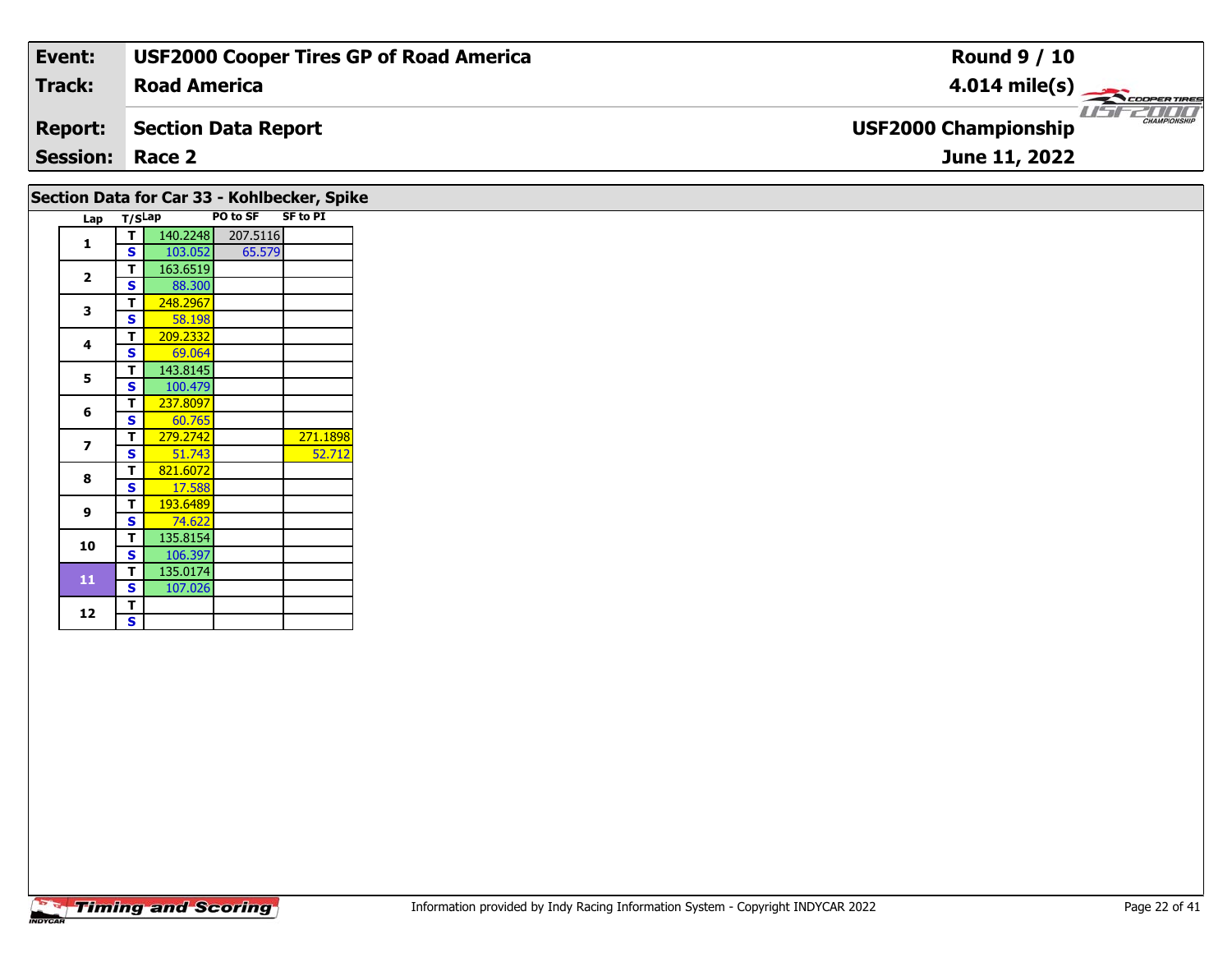| Event:                            |     |                               |                            | <b>USF2000 Cooper Tires GP of Road America</b>                                            |                 |                 |                 |                 |                 |                                                                                                                                                                                                                                                                                                                                                                                      |                  |                               |                   | <b>Round 9 / 10</b>                          |                      |                                                                                                                                                                                                                                                                                                                                                                                                                                 |
|-----------------------------------|-----|-------------------------------|----------------------------|-------------------------------------------------------------------------------------------|-----------------|-----------------|-----------------|-----------------|-----------------|--------------------------------------------------------------------------------------------------------------------------------------------------------------------------------------------------------------------------------------------------------------------------------------------------------------------------------------------------------------------------------------|------------------|-------------------------------|-------------------|----------------------------------------------|----------------------|---------------------------------------------------------------------------------------------------------------------------------------------------------------------------------------------------------------------------------------------------------------------------------------------------------------------------------------------------------------------------------------------------------------------------------|
| <b>Track:</b>                     |     | <b>Road America</b>           |                            |                                                                                           |                 |                 |                 |                 |                 |                                                                                                                                                                                                                                                                                                                                                                                      |                  |                               |                   |                                              |                      | $4.014 \text{ mile(s)}$                                                                                                                                                                                                                                                                                                                                                                                                         |
| <b>Report:</b><br><b>Session:</b> |     | Race 2                        | <b>Section Data Report</b> |                                                                                           |                 |                 |                 |                 |                 |                                                                                                                                                                                                                                                                                                                                                                                      |                  |                               |                   | <b>USF2000 Championship</b><br>June 11, 2022 |                      | $\frac{1}{\sqrt{1-\frac{1}{2}}}\frac{1}{\sqrt{1-\frac{1}{2}}}\frac{1}{\sqrt{1-\frac{1}{2}}}\frac{1}{\sqrt{1-\frac{1}{2}}}\frac{1}{\sqrt{1-\frac{1}{2}}}\frac{1}{\sqrt{1-\frac{1}{2}}}\frac{1}{\sqrt{1-\frac{1}{2}}}\frac{1}{\sqrt{1-\frac{1}{2}}}\frac{1}{\sqrt{1-\frac{1}{2}}}\frac{1}{\sqrt{1-\frac{1}{2}}}\frac{1}{\sqrt{1-\frac{1}{2}}}\frac{1}{\sqrt{1-\frac{1}{2}}}\frac{1}{\sqrt{1-\frac{1}{2}}}\frac{1}{\sqrt{1-\frac{$ |
|                                   |     |                               |                            | Section Data for Car 4 - d'Orlando, Michael                                               |                 |                 |                 |                 |                 |                                                                                                                                                                                                                                                                                                                                                                                      |                  |                               |                   |                                              |                      |                                                                                                                                                                                                                                                                                                                                                                                                                                 |
| Lap                               |     | $T/S$ SF to $I1$              | <b>I1 to I2</b>            | $I2$ to $I3$                                                                              | <b>I3 to I4</b> | <b>I4 to I5</b> | <b>I5 to I6</b> | <b>16 to 17</b> | <b>I7 to I8</b> | <b>I8 to I9</b>                                                                                                                                                                                                                                                                                                                                                                      | <b>I9 to I10</b> | <b>I10 to I11</b>             | <b>I11 to I12</b> | I12 to I13                                   | I13 to I14 I14 to SF |                                                                                                                                                                                                                                                                                                                                                                                                                                 |
|                                   |     | 7.3886                        | 11.4631                    | 10.2177                                                                                   | 13.1271         | 11.5236         | 12.4476         | 8.4899          | 12.6316         | 7.9648                                                                                                                                                                                                                                                                                                                                                                               | 9.2123           | 9.3660                        | 4.4776            | 5.6003                                       | 4.3945               | 8.1159                                                                                                                                                                                                                                                                                                                                                                                                                          |
|                                   | s l | 113.873                       | 103.256                    | 92.086                                                                                    | 127.928         | 88.159          | 90.981          | 90.187          | 106.281         | 130.375                                                                                                                                                                                                                                                                                                                                                                              | 138.698          | 86.701                        | 107.657           | 93.745                                       | 100.539              | 119.630                                                                                                                                                                                                                                                                                                                                                                                                                         |
| $\overline{2}$                    |     | 6.3614                        | 10.5800                    | 9.7628                                                                                    | 13.0764         | 11.3490         | 12.3275         | 8.4373          | 12.5358         | 8.7801                                                                                                                                                                                                                                                                                                                                                                               | 13.5551          | 13.1508                       | 7.4069            | 9.6525                                       | 7.5087               | 17.7682                                                                                                                                                                                                                                                                                                                                                                                                                         |
|                                   | s l | 132.261                       | 111.875                    | 96.377                                                                                    | 128,424         | 89.515          | 91.868          | 90.750          | 107.093         | 118.268                                                                                                                                                                                                                                                                                                                                                                              | 94.262           | 61.749                        | 65.081            | 54.390                                       | 58.841               | 54.643                                                                                                                                                                                                                                                                                                                                                                                                                          |
|                                   | - 1 | $\overline{1}$ $\overline{0}$ | 20.202                     | $\overline{a}$ $\overline{a}$ $\overline{a}$ $\overline{a}$ $\overline{a}$ $\overline{a}$ | $20 - 5402$     | 100000          | 20.222          | 12.702          | 22.002          | $\overline{1}$ $\overline{2}$ $\overline{2}$ $\overline{2}$ $\overline{2}$ $\overline{2}$ $\overline{2}$ $\overline{2}$ $\overline{2}$ $\overline{2}$ $\overline{2}$ $\overline{2}$ $\overline{2}$ $\overline{2}$ $\overline{2}$ $\overline{2}$ $\overline{2}$ $\overline{2}$ $\overline{2}$ $\overline{2}$ $\overline{2}$ $\overline{2}$ $\overline{2}$ $\overline{2}$ $\overline{$ | 24.472           | $\overline{1}$ $\overline{0}$ | 0.4004            |                                              | 7.022                | $\overline{1}$ $\overline{2}$                                                                                                                                                                                                                                                                                                                                                                                                   |

| Lap            |    | T/SSF to I1 | <b>I1 to I2</b> | <b>I2 to I3</b> | <b>I3 to I4</b> | <b>I4 to I5</b> | <b>I5 to 16</b> | <b>16 to 17</b> | <b>I7 to I8</b> | <b>I8 to 19</b> | <b>I9 to I10</b> | <b>I10 to I11</b> | I11 to I12 I12 to I13 |         | I13 to I14 | I14 to SF |
|----------------|----|-------------|-----------------|-----------------|-----------------|-----------------|-----------------|-----------------|-----------------|-----------------|------------------|-------------------|-----------------------|---------|------------|-----------|
|                | T. | 7.3886      | 11.4631         | 10.2177         | 13.1271         | 11.5236         | 12.4476         | 8.4899          | 12.6316         | 7.9648          | 9.2123           | 9.3660            | 4.4776                | 5.6003  | 4.3945     | 8.1159    |
|                | S. | 113.873     | 103.256         | 92.086          | 127.928         | 88.159          | 90.981          | 90.187          | 106.281         | 130.375         | 138.698          | 86.701            | 107.657               | 93.745  | 100.539    | 119.630   |
| $\overline{2}$ | T. | 6.3614      | 10.5800         | 9.7628          | 13.0764         | 11.3490         | 12.3275         | 8.4373          | 12.5358         | 8.7801          | 13.5551          | 13.1508           | 7.4069                | 9.6525  | 7.5087     | 17.7682   |
|                | S  | 132.261     | 111.875         | 96.377          | 128.424         | 89.515          | 91.868          | 90.750          | 107.093         | 118.268         | 94.262           | 61.749            | 65.081                | 54.390  | 58.841     | 54.643    |
| 3              | T. | 14.0687     | 20.3839         | 17.6156         | 26.6103         | 18.8060         | 20.2028         | 13.7938         | 22.9020         | 16.6291         | 21.1159          | 14.9762           | 8.4094                | 10.2315 | 7.1029     | 14.6222   |
|                | S  | 59.804      | 58.067          | 53.413          | 63.108          | 54.020          | 56.057          | 55.509          | 58.619          | 62.445          | 60.510           | 54.222            | 57.322                | 51.312  | 62.203     | 66.400    |
| 4              |    | 11.5462     | 17.9938         | 14.8339         | 22.9732         | 17.5837         | 19.0281         | 13.0647         | 21.2194         | 14.9139         | 19.0834          | 13.6032           | 7.9180                | 7.9602  | 4.4866     | 8.1667    |
|                | S  | 72.869      | 65.780          | 63.430          | 73.099          | 57.776          | 59.517          | 58.607          | 63.268          | 69.627          | 66.955           | 59.695            | 60.880                | 65.953  | 98.475     | 118.886   |
| 5              |    | 6.3586      | 10.8348         | 9.7728          | 12.9056         | 11.4198         | 12.4557         | 8.5492          | 12.5725         | 7.9475          | 9.1642           | 9.2726            | 4.4402                | 5.7517  | 5.5817     | 13.5663   |
|                | S  | 132.319     | 109.244         | 96.278          | 130.123         | 88.960          | 90.922          | 89.562          | 106.781         | 130.659         | 139.426          | 87.575            | 108.564               | 91.277  | 79.155     | 71.568    |
| 6              |    | 12.1009     | 16.4931         | 14.2487         | 22,7012         | 16.5686         | 22.0922         | 15.1136         | 25.0836         | 16.3094         | 18.4859          | 15.6719           | 8.9442                | 10.7099 | 7.4436     | 16.0051   |
|                | S  | 69.529      | 71.766          | 66.035          | 73.975          | 61.315          | 51.262          | 50.662          | 53.521          | 63.669          | 69.119           | 51.815            | 53.895                | 49.020  | 59.355     | 60.662    |
| 7              | т  | 13.8782     | 20.2497         | 16.8559         | 26.5150         | 19.4078         | 21.2828         | 15.4691         | 25.2574         | 17.0535         | 20.7859          | 15.4977           | 8.7533                | 10.4163 |            |           |
|                | S  | 60.625      | 58.452          | 55.821          | 63.335          | 52.345          | 53.212          | 49.498          | 53.153          | 60.891          | 61.471           | 52.398            | 55.070                | 50.402  |            |           |
| 8              | т  |             |                 | 16.9189         | 27.2779         | 18.4208         | 19.1020         | 13.9399         | 21.8894         | 16.1266         | 18.8854          | 14.0865           | 7.1007                | 8.8550  | 6.7099     | 12.3806   |
|                | S  |             |                 | 55.613          | 61.563          | 55.150          | 59.287          | 54.927          | 61.331          | 64.391          | 67.657           | 57.647            | 67.887                | 59.289  | 65.846     | 78.422    |
| 9              | т  | 9.9784      | 16.0915         | 14.6957         | 18.5755         | 15.3009         | 18.7691         | 13.9129         | 20.4312         | 13.7119         | 15.5227          | 13.0441           | 8.1205                | 8.2106  | 4.5412     | 8.1487    |
|                | S  | 84.318      | 73.557          | 64.026          | 90.405          | 66.395          | 60.339          | 55.034          | 65.708          | 75.731          | 82.313           | 62.254            | 59.362                | 63.942  | 97.291     | 119.149   |
| 10             | T. | 6.3356      | 10.7379         | 9.8586          | 13.0813         | 11.4264         | 12.2534         | 8.5222          | 12.5720         | 7.9562          | 9.1755           | 9.2825            | 4.4221                | 5.5024  | 4.3711     | 8.0443    |
|                | S  | 132.799     | 110.230         | 95.440          | 128.375         | 88.909          | 92.423          | 89.846          | 106.785         | 130.516         | 139.254          | 87.481            | 109.008               | 95.413  | 101.077    | 120.695   |
| 11             | T  | 6.2715      | 10.4683         | 9.6952          | 13.0358         | 11.2959         | 12.2424         | 8.4405          | 12.4844         | 7.9482          | 9.1936           | 9.2734            | 4.4141                | 5.5935  | 4.3487     | 8.0271    |
|                | S  | 134.157     | 113.069         | 97.049          | 128.824         | 89.936          | 92.506          | 90.715          | 107.534         | 130.647         | 138.980          | 87.567            | 109.206               | 93.859  | 101.598    | 120.954   |
| 12             | T. | 6.6303      | 14.7825         | 11.2507         |                 |                 |                 |                 |                 |                 |                  |                   |                       |         |            |           |
|                | S. | 126.897     | 80.070          | 83.631          |                 |                 |                 |                 |                 |                 |                  |                   |                       |         |            |           |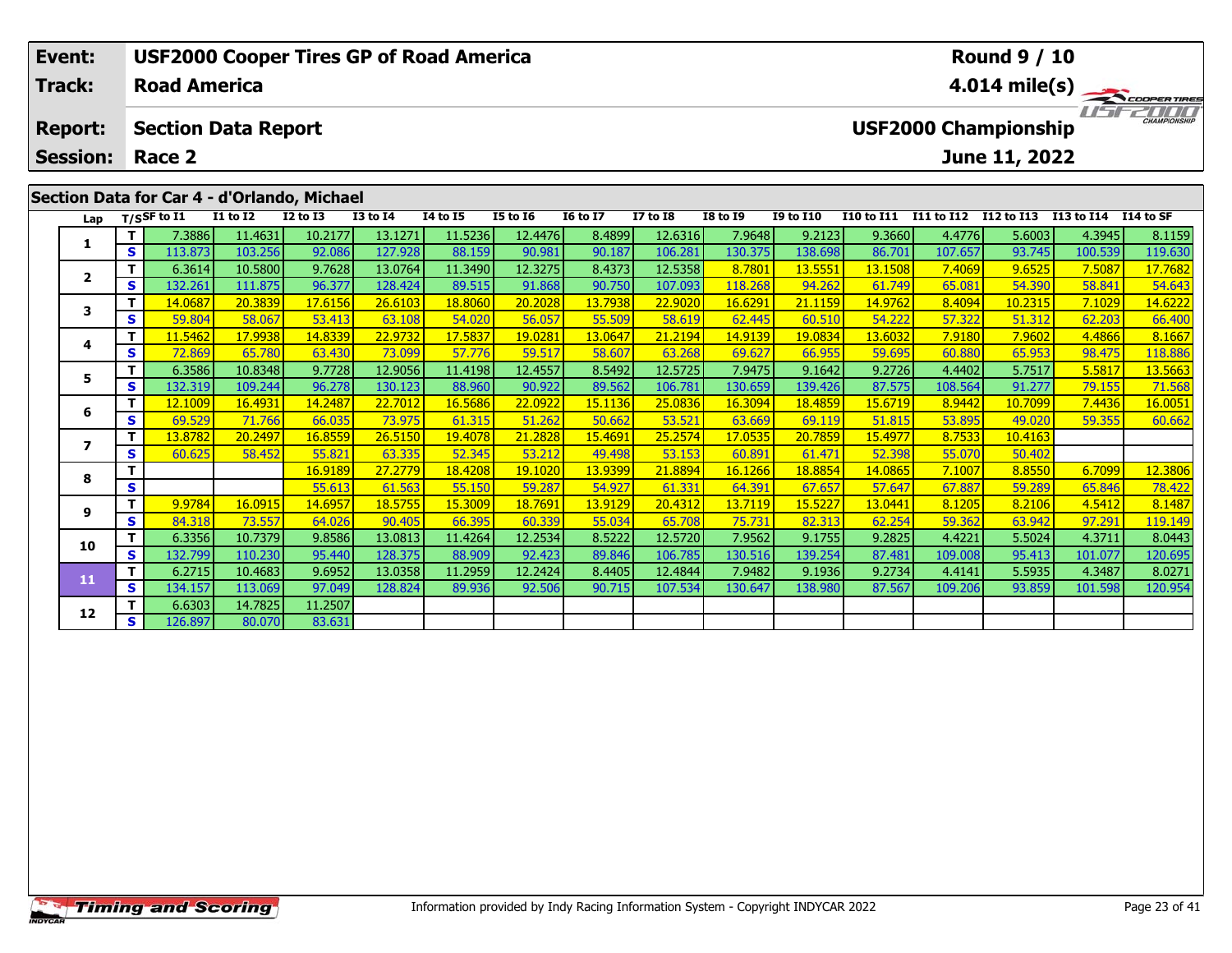| Event:                 | <b>USF2000 Cooper Tires GP of Road America</b> | <b>Round 9 / 10</b>                         |
|------------------------|------------------------------------------------|---------------------------------------------|
| <b>Track:</b>          | <b>Road America</b>                            | $4.014 \text{ mile(s)}$                     |
| <b>Report:</b>         | Section Data Report                            | CHAMPIONSHIP<br><b>USF2000 Championship</b> |
| <b>Session: Race 2</b> |                                                | June 11, 2022                               |

| Section Data for Car 4 - d'Orlando, Michael |              |          |                   |          |
|---------------------------------------------|--------------|----------|-------------------|----------|
| Lap T/SLap                                  |              |          | PO to SF          | SF to PI |
| 1                                           | + T ⊫        |          | 136.4206 226.2479 |          |
|                                             | <b>S</b>     | 105.925  | 60.148            |          |
| $\overline{2}$                              | т            | 162.2525 |                   |          |
|                                             | <b>S</b>     | 89.061   |                   |          |
| 3                                           | T            | 247.4703 |                   |          |
|                                             | S            | 58.392   |                   |          |
| 4                                           | $\mathbf{T}$ | 214.3750 |                   |          |
|                                             | <b>S</b>     | 67.407   |                   |          |
| 5                                           | т            | 140.5932 |                   |          |
|                                             | <b>S</b>     | 102.782  |                   |          |
|                                             | $\mathbf{T}$ | 237.9719 |                   |          |
| 6                                           | <b>S</b>     | 60.723   |                   |          |
|                                             | T            | 270.3036 |                   | 264.5616 |
| $\overline{ }$                              | S            | 53.460   |                   | 54.033   |
|                                             | T            | 829.0572 |                   |          |
| 8                                           | <b>S</b>     | 17.430   |                   |          |
|                                             | т            | 199.0549 |                   |          |
| 9                                           | <b>S</b>     | 72.595   |                   |          |
|                                             | T            | 133.5415 |                   |          |
| 10                                          | <b>S</b>     | 108.209  |                   |          |
|                                             | T.           | 132.7326 |                   |          |
| 11                                          | <b>S</b>     | 108.869  |                   |          |
|                                             | T.           |          |                   |          |
| 12                                          | S            |          |                   |          |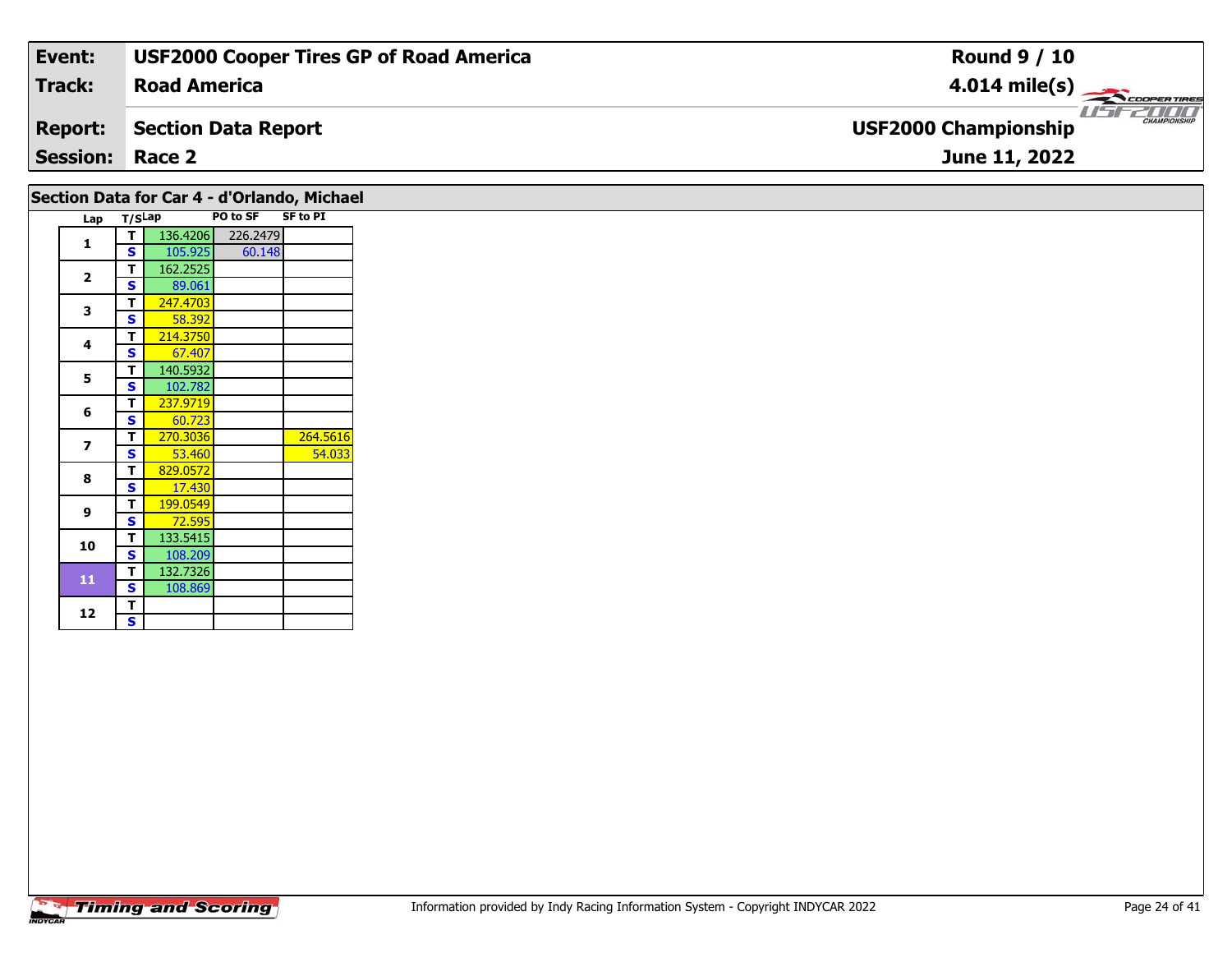| Event:                  |    |                      |                                                             |                 |                 | <b>USF2000 Cooper Tires GP of Road America</b> |                 |                 |                 |                 |                  |                   |            | <b>Round 9 / 10</b>         |                      |                         |
|-------------------------|----|----------------------|-------------------------------------------------------------|-----------------|-----------------|------------------------------------------------|-----------------|-----------------|-----------------|-----------------|------------------|-------------------|------------|-----------------------------|----------------------|-------------------------|
| <b>Track:</b>           |    | <b>Road America</b>  |                                                             |                 |                 |                                                |                 |                 |                 |                 |                  |                   |            |                             |                      | $4.014 \text{ mile(s)}$ |
| <b>Report:</b>          |    |                      | <b>Section Data Report</b>                                  |                 |                 |                                                |                 |                 |                 |                 |                  |                   |            | <b>USF2000 Championship</b> |                      | <b>THE CHAMPIONSHIP</b> |
| <b>Session:</b>         |    | Race 2               |                                                             |                 |                 |                                                |                 |                 |                 |                 |                  |                   |            | June 11, 2022               |                      |                         |
|                         |    | Lap $T/SSF$ to I1    | Section Data for Car 5 - Hays, Nicky (R)<br><b>I1 to I2</b> | <b>I2 to I3</b> | <b>I3 to I4</b> | <b>I4 to I5</b>                                | <b>I5 to 16</b> | <b>16 to 17</b> | <b>I7 to I8</b> | <b>I8 to 19</b> | <b>I9 to I10</b> | <b>I10 to I11</b> | I11 to I12 | I12 to I13                  | I13 to I14 I14 to SF |                         |
|                         |    | 7.2013               | 11.7300                                                     | 10.8260         | 12.8681         | 11.5414                                        | 12.7976         | 8.8947          | 12.9003         | 7.9274          | 9.1482           | 9.6569            | 4.8287     | 5.7890                      | 4.4041               | 8.0513                  |
|                         | S. | 116.835              | 100.907                                                     | 86.912          | 130.502         | 88.023                                         | 88.493          | 86.083          | 104.067         | 130.990         | 139.670          | 84.090            | 99.829     | 90.689                      | 100.320              | 120.590                 |
| $\overline{\mathbf{z}}$ |    | 6.2682               | 10.8134                                                     | 9.7433          | 13.0961         | 11.3231                                        | 12.3942         | 8.4342          | 13.1505         | 8.8481          | 13.4723          | 13.2938           | 7.7901     | 9.7035                      | 7.8391               | 16.7155                 |
|                         | S. | 134.227              | 109.460                                                     | 96.570          | 128.230         | 89.720                                         | 91.373          | 90.783          | 102.087         | 117.360         | 94.841           | 61.085            | 61.879     | 54.104                      | 56.361               | 58.084                  |
| 3                       |    | <mark>14.6844</mark> | <u>19.9650</u>                                              | 19.4167         | 24.7881         | 19.6160                                        | 19.1654         | 14.4821         | 22.8670         | 16.4290         | 21.5843          | 14.5824           | 7.9945     | 10.8840                     | 7.5140               | 14.5679                 |
|                         | S. | 57.296               | 59.286                                                      | 48.459          | 67.747          | 51.790                                         | 59.091          | 52.871          | 58.709          | 63.206          | 59.197           | 55.687            | 60.297     | 48.236                      | 58.799               | 66.647                  |
| 4                       |    | 12.5328              | 16.4672                                                     | 14.6845         | 22.5956         | 17.4710                                        | 18.7600         | 15.0025         | 19.3570         | 14.5431         | 19.5205          | 12.8834           | 6.8281     | 7.7198                      | <b>4.4060</b>        | 7.9759                  |
|                         | S. | 67.133               | 71.878                                                      | 64.075          | 74.321          | 58.148                                         | 60.368          | 51.037          | 69.355          | 71.402          | 65.456           | 63.030            | 70.597     | 68.007                      | 100.276              | 121.730                 |

|    | S  | 67.133  | 71.878  | 64.075  | 74.321  | 58.148  | 60.368  | 51.037  | 69.355  | 71.402  | 65.456  | 63.030  | 70.597  | 68.007  | 100.276 | 121.730 |
|----|----|---------|---------|---------|---------|---------|---------|---------|---------|---------|---------|---------|---------|---------|---------|---------|
| 5  |    | 6.1312  | 10.8792 | 10.1212 | 12.7622 | 11.7040 | 12.9602 | 8.8523  | 13.0775 | 7.9573  | 9.0956  | 9.7005  | 4.5204  | 5.8562  | 5.9866  | 13.8455 |
|    | S  | 137.227 | 108.798 | 92.964  | 131.585 | 86.800  | 87.383  | 86.495  | 102.657 | 130.498 | 140.478 | 83.712  | 106.638 | 89.649  | 73.801  | 70.125  |
| 6  | т  | 11.4796 | 16.6326 | 14.3985 | 22.3767 | 16.9969 | 22.4146 | 14.4907 | 26.1479 | 15.1553 | 19.0346 | 15.4858 | 9.2737  | 10.8265 | 7.5241  | 15.9835 |
|    | S  | 73.292  | 71.164  | 65.348  | 75.048  | 59.770  | 50.525  | 52.840  | 51.343  | 68.518  | 67.127  | 52.438  | 51.980  | 48.492  | 58.720  | 60.744  |
|    | т  | 13.4363 | 20.8953 | 17.3323 | 26.0679 | 19.3353 | 21.6294 | 15.2412 | 24.9912 | 17.2908 | 21.6724 | 15.3035 | 8.8267  | 10.2805 |         |         |
|    | S. | 62.619  | 56.646  | 54.286  | 64.421  | 52.542  | 52.359  | 50.238  | 53.719  | 60.056  | 58.956  | 53.063  | 54.612  | 51.068  |         |         |
| 8  |    |         |         | 16.6368 | 27.7625 | 19.2233 | 17.1619 | 16.8666 | 20.0399 | 15.0875 | 20.1682 | 13.2181 | 6.9334  | 9.2802  | 6.6070  | 12.3456 |
|    | S  |         |         | 56.556  | 60.489  | 52.848  | 65.989  | 45.396  | 66.991  | 68.826  | 63.354  | 61.434  | 69.525  | 56.572  | 66.871  | 78.644  |
| 9  |    | 10.5989 | 15.7692 | 13.7524 | 20.1228 | 15.6846 | 17.0937 | 14.9787 | 20.1105 | 12.8129 | 16.0177 | 11.3872 | 7.2908  | 7.6302  | 4.3952  | 7.8471  |
|    | S. | 79.382  | 75.060  | 68.418  | 83.454  | 64.771  | 66.252  | 51.118  | 66.756  | 81.044  | 79.770  | 71.312  | 66.117  | 68.806  | 100.523 | 123.728 |
| 10 |    | 5.9563  | 11.2578 | 10.6457 | 12.9594 | 11.8464 | 12.9512 | 8.6768  | 12.9332 | 7.9299  | 9.0156  | 9.4607  | 4.5009  | 5.9527  | 4.3750  | 7.9041  |
|    | S. | 141.256 | 105.139 | 88.384  | 129.583 | 85.757  | 87.444  | 88.245  | 103.803 | 130.949 | 141.724 | 85.834  | 107.100 | 88.195  | 100.987 | 122.836 |
| 11 | т  | 6.1092  | 10.6691 | 9.9204  | 12.8279 | 11.5987 | 12.8845 | 8.7265  | 12.9762 | 7.9285  | 9.0893  | 9.5637  | 4.4835  | 5.6934  | 4.3711  | 8.0182  |
|    | S. | 137.721 | 110.941 | 94.846  | 130.911 | 87.588  | 87.896  | 87.742  | 103.459 | 130.972 | 140.575 | 84.909  | 107.515 | 92.212  | 101.077 | 121.088 |
| 12 |    | 6.2792  | 13.7004 | 12.0258 |         |         |         |         |         |         |         |         |         |         |         |         |
|    | S. | 133.992 | 86.394  | 78.241  |         |         |         |         |         |         |         |         |         |         |         |         |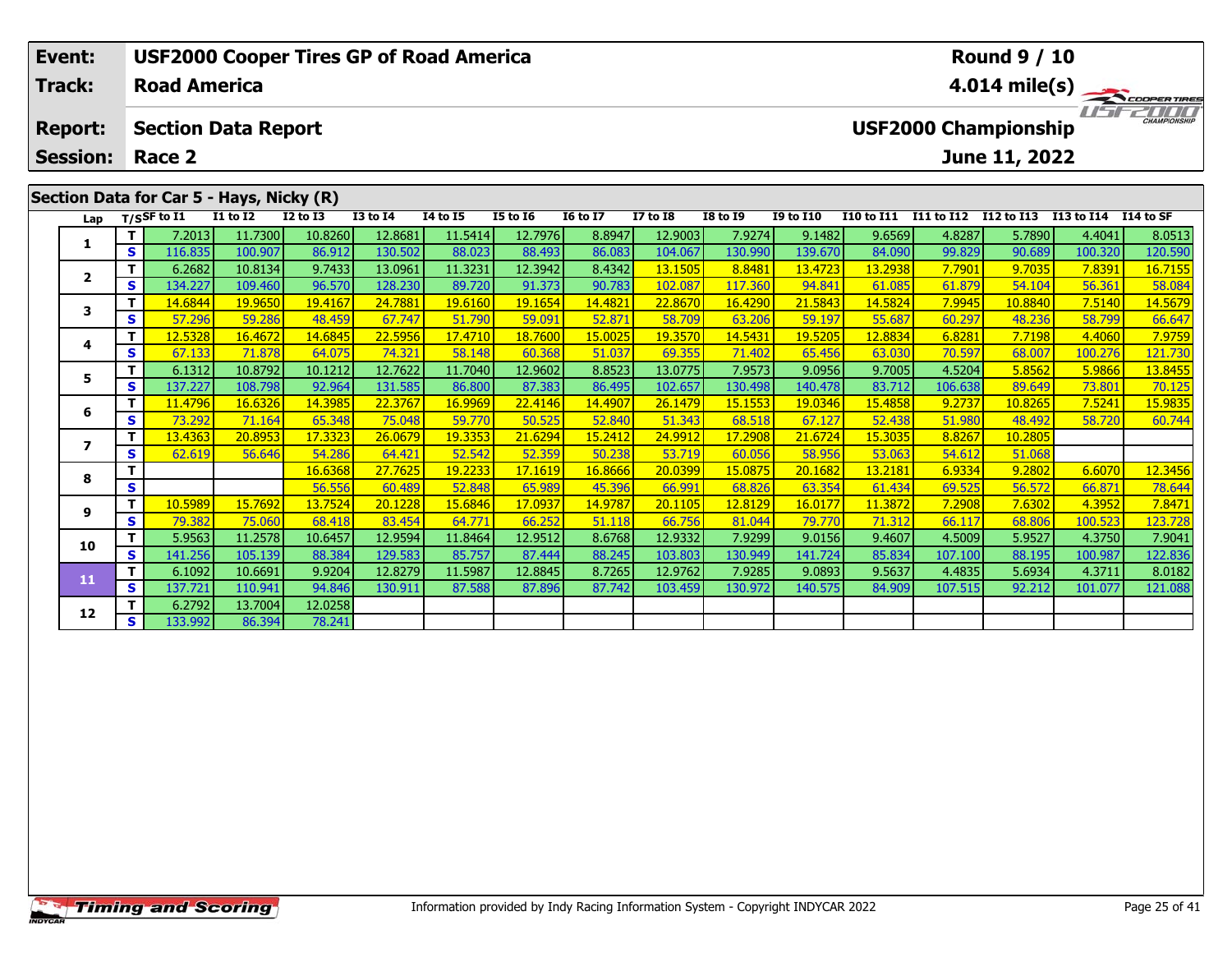| Event:                                   | <b>USF2000 Cooper Tires GP of Road America</b> | <b>Round 9 / 10</b>                         |  |  |  |  |  |  |  |  |
|------------------------------------------|------------------------------------------------|---------------------------------------------|--|--|--|--|--|--|--|--|
| Track:                                   | <b>Road America</b>                            | $4.014 \text{ mile(s)}$                     |  |  |  |  |  |  |  |  |
| <b>Report:</b>                           | Section Data Report                            | CHAMPIONSHIP<br><b>USF2000 Championship</b> |  |  |  |  |  |  |  |  |
| <b>Session: Race 2</b><br>June 11, 2022  |                                                |                                             |  |  |  |  |  |  |  |  |
| Section Data for Car 5 - Hays, Nicky (R) |                                                |                                             |  |  |  |  |  |  |  |  |

| Lap          | T/SLap |          | PI to PO | PO to SF | <b>SF to PI</b> | PIA to PO |
|--------------|--------|----------|----------|----------|-----------------|-----------|
| $\mathbf{1}$ | т      | 138.5650 |          | 211.1486 |                 |           |
|              | S      | 104.286  |          | 64.449   |                 |           |
| $\mathbf{2}$ | т      | 162.8854 |          |          |                 |           |
|              | S      | 88.715   |          |          |                 |           |
| 3            | т      | 248.5408 |          |          |                 |           |
|              | Ś      | 58.141   |          |          |                 |           |
| 4            | т      | 210.7474 |          |          |                 |           |
|              | S      | 68.567   |          |          |                 |           |
| 5            | т      | 143.4499 |          |          |                 |           |
|              | S      | 100.735  |          |          |                 |           |
| 6            | т      | 238.2210 |          |          |                 |           |
|              | S      | 60.660   |          |          |                 |           |
| 7            | т      | 277.4923 | 612.0360 |          | 269.7418        | 630.7869  |
|              | S      | 52.075   | 1.620    |          | 52.995          | 2.412     |
| 8            | т      | 821.8585 |          | 217.5730 |                 |           |
|              | S      | 17.583   |          | 62.546   |                 |           |
| 9            | т      | 195.4919 |          |          |                 |           |
|              | S      | 73.918   |          |          |                 |           |
| 10           | т      | 136.3657 |          |          |                 |           |
|              | S      | 105.968  |          |          |                 |           |
| 11           | т      | 134.8602 |          |          |                 |           |
|              | S      | 107.151  |          |          |                 |           |
| 12           | т      |          |          |          |                 |           |
|              | S      |          |          |          |                 |           |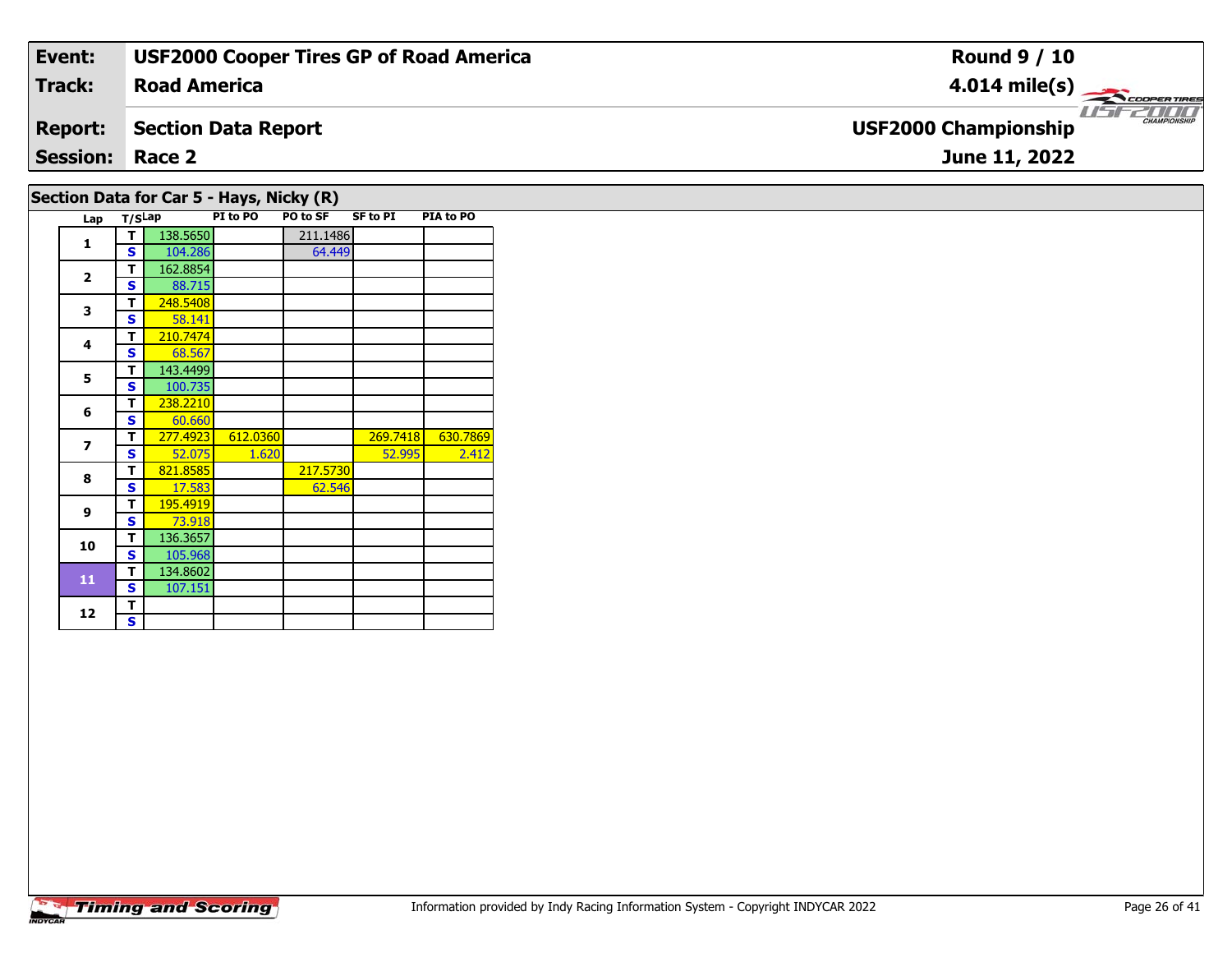| Event:          |            |                                                                                  |              |                 | <b>USF2000 Cooper Tires GP of Road America</b> |                 |                 |                 |                 |                 |                  |                   |                   | <b>Round 9 / 10</b>         |            |                         |
|-----------------|------------|----------------------------------------------------------------------------------|--------------|-----------------|------------------------------------------------|-----------------|-----------------|-----------------|-----------------|-----------------|------------------|-------------------|-------------------|-----------------------------|------------|-------------------------|
| <b>Track:</b>   |            | <b>Road America</b>                                                              |              |                 |                                                |                 |                 |                 |                 |                 |                  |                   |                   |                             |            | $4.014 \text{ mile(s)}$ |
| <b>Report:</b>  |            | <b>Section Data Report</b>                                                       |              |                 |                                                |                 |                 |                 |                 |                 |                  |                   |                   | <b>USF2000 Championship</b> |            | <b>THE CHAMPIONSHIP</b> |
| <b>Session:</b> |            | Race 2                                                                           |              |                 |                                                |                 |                 |                 |                 |                 |                  |                   |                   | June 11, 2022               |            |                         |
| Lap             |            | Section Data for Car 61 - d'Orlando, Nicholas (R)<br>$T/S$ SF to $\overline{11}$ | $I1$ to $I2$ | <b>I2 to I3</b> | <b>I3 to I4</b>                                | <b>I4 to I5</b> | <b>I5 to 16</b> | <b>16 to 17</b> | <b>I7 to I8</b> | <b>I8 to 19</b> | <b>I9 to I10</b> | <b>I10 to I11</b> | <b>I11 to I12</b> | I12 to I13                  | I13 to I14 | I 14 to SF              |
|                 |            | 7.4039                                                                           | 11.8067      | 10.9624         | 12.9048                                        | 12.4113         | 13.1941         | 9.0649          | 13.2213         | 7.9415          | 8.9732           | 9.8425            | 4.8121            | 6.0854                      | 4.4502     | 7.9979                  |
|                 | <b>s</b> l | 113.638                                                                          | 100.251      | 85.831          | 130.131                                        | 81.854          | 85.834          | 84.467          | 101.541         | 130.757         | 142.394          | 82.504            | 100.174           | 86.272                      | 99.281     | 121.396                 |
| $\overline{2}$  |            | 6.1791                                                                           | 10.7686      | 9.9644          | 12.9623                                        | 11.5221         | 12.4131         | 8.6681          | 15.0957         | 9.1741          | 12.3366          | 13.0783           | 6.6939            | 10.6392                     | 8.4397     | 16.3108                 |
|                 | IS I       | 136.163                                                                          | 109.916      | 94.427          | 129.554                                        | 88.170          | 91.234          | 88.333          | 88.933          | 113.189         | 103.572          | 62.091            | 72.013            | 49.346                      | 52.350     | 59.526                  |
| 3               |            | 14.9914                                                                          | 20.3876      | 19,5868         | 24.0023                                        | 19.0717         | 18.9807         | 14.9229         | 22.7535         | 18.2179         | 20.4338          | 13.5962           | 8.2682            | 12.0624                     | 7.5500     | 14.6374                 |
|                 | S.         | 56.123                                                                           | 58.057       | 48.038          | 69.965                                         | 53.268          | 59.666          | 51.309          | 59.002          | 56.999          | 62.530           | 59.726            | 58.301            | 43.524                      | 58.519     | 66.331                  |
| 4               |            | 12.0936                                                                          | 16.2177      | 14.7272         | 21.2119                                        | 20.1093         | 18.5412         | 14.4135         | 18.3419         | 15.0550         | 18.7989          | 11.6248           | 6.0683            | 7.5742                      | 4.4117     | 7.9108                  |
|                 | S          | 69.571                                                                           | 72.984       | 63.889          | 79.169                                         | 50.519          | 61.080          | 53.123          | <b>73.193</b>   | 68.974          | 67.968           | 69.855            | 79.437            | 69.314                      | 100.147    | 122.732                 |

|    | ◡ | <u>UJ.J/ 1</u> | 72.50T  | <u>UJ.UUJ</u> | 73.103  | <u>JU.JIJ</u> | <b>ULLUU</b> | <u>JJ.IZJ</u> | 73.1331 | $00.37 +$ |         | <u>UJ.UJJ</u> | <u>75.TJ7</u> | <u>UJ.JIT</u> | 100.177 | 122.732 |
|----|---|----------------|---------|---------------|---------|---------------|--------------|---------------|---------|-----------|---------|---------------|---------------|---------------|---------|---------|
|    |   | 6.0579         | 10.9578 | 10.1592       | 13.0375 | 11.4653       | 12.5825      | 9.0094        | 13.4470 | 8.1130    | 9.1823  | 9.5177        | 4.4628        | 5.9752        | 5.8169  | 15.1788 |
|    | s | 138.887        | 108.018 | 92.616        | 128.807 | 88.607        | 90.006       | 84.987        | 99.836  | 127.993   | 139.151 | 85.320        | 108.014       | 87.863        | 75.954  | 63.965  |
|    |   | 12.2808        | 15.1060 | 14.7245       | 21.3951 | 18.1276       | 21.9692      | 14.1046       | 27,5057 | 13.8087   | 18.7821 | 16.2989       | 9.1485        | 11.0207       | 7.6562  | 15.5410 |
|    |   | 68.510         | 78.355  | 63.901        | 78.491  | 56.042        | 51.549       | 54.286        | 48.808  | 75.200    | 68.029  | 49.822        | 52.691        | 47.638        | 57.707  | 62.474  |
|    |   | 13.9747        | 20.8295 | 17.5723       | 25.3038 | 19.5541       | 22.3576      | 14.9915       | 25.5767 | 16.7678   | 21.2199 | 14.8835       | 9.1675        | 10.2733       |         |         |
|    |   | 60.206         | 56.825  | 53.545        | 66.366  | 51.954        | 50.654       | 51.074        | 52.489  | 61.929    | 60.214  | 54.560        | 52.582        | 51.103        |         |         |
| 8  |   |                |         | 12.6332       | 28.0834 | 21.3169       | 15.3965      | 18.8935       | 17.7082 | 14.3947   | 20.9219 | 12.4485       | 7.2901        | 10.0377       | 6.3750  | 13.2817 |
|    |   |                |         | 74.479        | 59.798  | 47.657        | 73.556       | 40.526        | 75.812  | 72.138    | 61.07   | 65.232        | 66.123        | 52.303        | 69.305  | 73.101  |
| 9  |   | 9.5158         | 16.1526 | 13.4965       | 19.8080 | 17.7817       | 14.6682      | 16.3125       | 19.5784 | 12.1427   | 16.1461 | 10.5728       | 6.9512        | 7.5662        | 4.3805  | 7.8582  |
|    |   | 88.418         | 73.278  | 69.715        | 84.780  | 57.132        | 77.208       | 46.938        | 68.570  | 85.517    | 79.135  | 76.805        | 69.347        | 69.388        | 100.860 | 123.554 |
| 10 |   | 6.0150         | 10.8375 | 10.2138       | 12.8500 | 11.9453       | 13.2395      | 8.8631        | 12.8466 | 7.8507    | 8.9969  | 9.5646        | 4.4738        | 5.7766        | 4.4048  | 7.8975  |
|    | S | 139.878        | 109.217 | 92.121        | 130.686 | 85.047        | 85.539       | 86.390        | 104.502 | 132.270   | 142.019 | 84.901        | 107.749       | 90.884        | 100.304 | 122.939 |
| 11 |   | 6.1500         | 10.8781 | 9.9392        | 12.8315 | 11.4666       | 12.7227      | 8.9933        | 13.0611 | 7.9002    | 9.0399  | 9.8541        | 4.7179        | 5.6756        | 4.5344  | 8.0973  |
|    |   | 136.807        | 108.809 | 94.666        | 130.875 | 88.597        | 89.014       | 85.139        | 102.786 | 131.441   | 141.343 | 82.407        | 102.174       | 92.501        | 97.437  | 119.905 |
|    |   | 6.5690         | 13.1372 |               |         |               |              |               |         |           |         |               |               |               |         |         |
| 12 |   | 128.081        | 90.098  |               |         |               |              |               |         |           |         |               |               |               |         |         |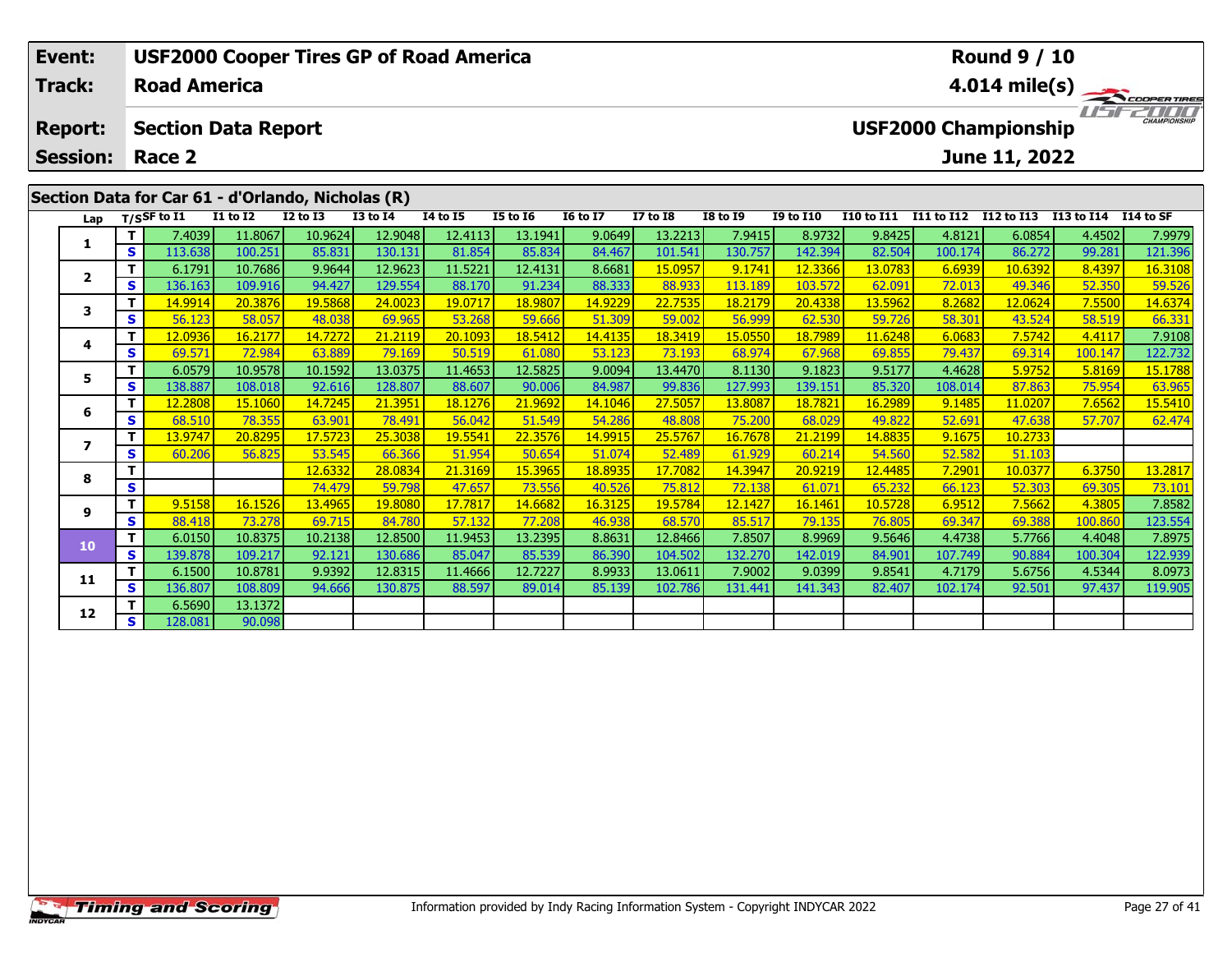| Event:          | <b>USF2000 Cooper Tires GP of Road America</b> | <b>Round 9 / 10</b>                                |
|-----------------|------------------------------------------------|----------------------------------------------------|
| Track:          | <b>Road America</b>                            | $4.014 \text{ mile(s)}$                            |
| <b>Report:</b>  | <b>Section Data Report</b>                     | <b>CHAMPIONSHIP</b><br><b>USF2000 Championship</b> |
| <b>Session:</b> | Race 2                                         | June 11, 2022                                      |
|                 |                                                |                                                    |

# **Section Data for Car 61 - d'Orlando, Nicholas (R)**

| Lap                      | T/SLap |          | PI to PO | <b>PO to SF</b> | <b>SF to PI</b> | PIA to PO |
|--------------------------|--------|----------|----------|-----------------|-----------------|-----------|
| $\mathbf{1}$             | т      | 141.0722 |          | 203.5317        |                 |           |
|                          | S      | 102.433  |          | 66.861          |                 |           |
|                          | т      | 164.2460 |          |                 |                 |           |
| $\mathbf{2}$             | S      | 87.980   |          |                 |                 |           |
| 3                        | T      | 249.4628 |          |                 |                 |           |
|                          | S      | 57.926   |          |                 |                 |           |
| 4                        | T      | 207.1000 |          |                 |                 |           |
|                          | S      | 69.775   |          |                 |                 |           |
| 5                        | T      | 144.9633 |          |                 |                 |           |
|                          | S      | 99.683   |          |                 |                 |           |
| 6                        | т      | 237.4696 |          |                 |                 |           |
|                          | S      | 60.852   |          |                 |                 |           |
| $\overline{\phantom{a}}$ | т      | 283.4979 | 611.9295 |                 | 273.3477        | 631.1931  |
|                          | S      | 50.972   | 1.620    |                 | 52.296          | 2.411     |
| 8                        | T      | 816.8284 |          | 215.0491        |                 |           |
|                          | S      | 17.691   |          | 63.280          |                 |           |
| 9                        | T      | 192.9314 |          |                 |                 |           |
|                          | S      | 74.899   |          |                 |                 |           |
| 10                       | T      | 135.7757 |          |                 |                 |           |
|                          | S      | 106.428  |          |                 |                 |           |
| 11                       | T      | 135.8619 |          |                 |                 |           |
|                          | S      | 106.361  |          |                 |                 |           |
| 12                       | T      |          |          |                 |                 |           |
|                          | S      |          |          |                 |                 |           |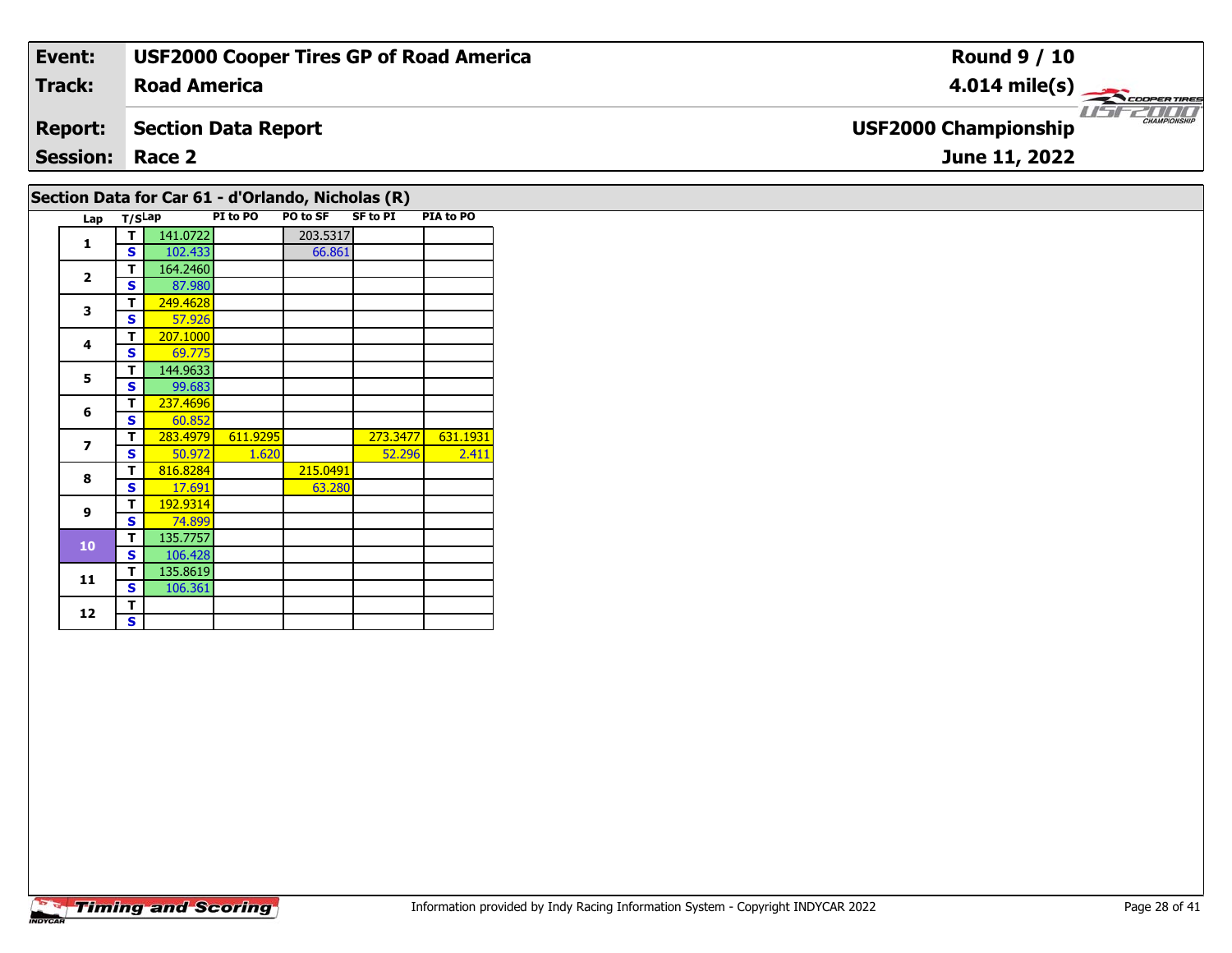| Event:                  |      |                     |                                       | <b>USF2000 Cooper Tires GP of Road America</b> |                 |                 |                 |                 |                 |                 |                  |            |                   | <b>Round 9 / 10</b>         |            |                         |
|-------------------------|------|---------------------|---------------------------------------|------------------------------------------------|-----------------|-----------------|-----------------|-----------------|-----------------|-----------------|------------------|------------|-------------------|-----------------------------|------------|-------------------------|
| Track:                  |      | <b>Road America</b> |                                       |                                                |                 |                 |                 |                 |                 |                 |                  |            |                   |                             |            | $4.014 \text{ mile(s)}$ |
| <b>Report:</b>          |      |                     | <b>Section Data Report</b>            |                                                |                 |                 |                 |                 |                 |                 |                  |            |                   | <b>USF2000 Championship</b> |            | <b>CHAMPIONSHIP</b>     |
| <b>Session:</b>         |      | Race 2              |                                       |                                                |                 |                 |                 |                 |                 |                 |                  |            |                   | June 11, 2022               |            |                         |
|                         |      |                     | Section Data for Car 63 - Burke, Trey |                                                |                 |                 |                 |                 |                 |                 |                  |            |                   |                             |            |                         |
| Lap                     |      | $T/S$ SF to I1      | <b>I1 to I2</b>                       | <b>I2 to I3</b>                                | <b>I3 to I4</b> | <b>14 to 15</b> | <b>I5 to 16</b> | <b>16 to 17</b> | <b>I7 to I8</b> | <b>I8 to I9</b> | <b>I9 to I10</b> | I10 to I11 | <b>I11 to I12</b> | I12 to I13                  | I13 to I14 | I14 to SF               |
|                         |      | 7.1759              | 11.8765                               | 11.0098                                        | 12.8126         | 11.9586         | 13.6664         | 9.1859          | 13.1750         | 7.9111          | 9.0650           | 10.0059    | 4.7490            | 5.7902                      | 4.4655     | 8.0186                  |
| 1                       | IS I | 117.249             | 99.662                                | 85.461                                         | 131.068         | 84.952          | 82.867          | 83.354          | 101.898         | 131.260         | 140.952          | 81.157     | 101.505           | 90.670                      | 98.940     | 121.082                 |
| $\overline{\mathbf{2}}$ |      | 6.1767              | 10.6475                               | 9.9106                                         | 12.7298         | 11.3079         | 12.4215         | 8.5317          | 14.8577         | 8.9916          | 12.7811          | 13.2630    | 7.0045            | 10.0404                     | 8.4616     | 16.6754                 |
|                         | IS I | 136.216             | 111.166                               | 94.940                                         | 131.920         | 89.841          | 91.173          | 89.746          | 90.357          | 115.487         | 99.970           | 61.226     | 68.819            | 52.289                      | 52.214     | 58.224                  |
| 3                       |      | 14.6432             | 20.4857                               | 19.5923                                        | 24.1900         | 19.3062         | 19.1169         | 14.9830         | 22.6398         | 17.8501         | 20.4691          | 13.4197    | 8.5255            | 11.8266                     | 7.2588     | 14.5263                 |
|                         | S.   | 57.458              | 57.779                                | 48.024                                         | 69.422          | 52.621          | 59.241          | 51.103          | 59.298          | 58.174          | 62.422           | 60.511     | 56.542            | 44.391                      | 60.867     | 66.838                  |

4 | **T |** 12.2337 | 16.6652 | 15.0598 | 21.1046 | 20.0690 | 17.8484 | 14.4237 | 18.9712 | 14.9527 | 18.7636 | 12.0010 | 6.3168 | 7.7576 | 4.4898 | 8.0190<br>- | S | 68.774 | 71.024 | 62.478 | 79.571 | 50.621 | 63.451 | 53.085

5 | T | 6.1191 10.8040 10.0827 12.8616 11.5165 12.7011 9.1961 14.2402 8.5583 9.2598 9.6718 4.8330 6.4144 5.5923 15.4206<br>5 | S | 137.498 109.555 93.319 130.568 88.213 89.166 83.262 94.275 121.334 137.986 83.960 99.740 81.84

**<sup>T</sup>** 11.0268 13.7322 13.2168 13.7167 9.4395 13.6813 8.9814 10.2097 10.0926 4.8089 6.1479 4.5910 8.3634 **<sup>S</sup>** 85.329 122.291 76.865 82.564 81.115 98.127 115.618 125.148 80.459 100.240 85.395 96.236 116.090

8 T | 6.5565 11.4633 10.1174 13.4607 11.7495 12.8385 8.7699 13.2762 8.3491 9.6535 9.6690 4.6659 5.8761 4.4574 8.2029<br>8 S 128.325 103.254 92.999 124.757 86.464 88.211 87.308 101.121 124.374 132.359 83.984 103.312 89.345 99.

17 10.9725 19.9032 13.2675 12.1103 12.7825 8.7708 13.1978 8.3418 9.6360 9.8880 4.9469 6.0862 4.5520 8.2831 .<br>S 3 131.428 107.873 95.011 126.574 83.888 88.598 87.299 101.721 124.483 132.599 82.124 97.444 86.261 97.060 117.

0 | T | 6.4137 11.3811 10.0112 13.3039 11.7880 12.8096 8.8612 13.6353 8.9143 9.9431 9.8034 4.7975 6.0480 4.5245 8.2622<br>| S 131.182 104.000 93.986 126.228 86.182 88.410 86.408 98.458 116.488 128.504 82.833 100.478 86.806 97

**<sup>T</sup>** 12.9906 15.0077 14.1251 21.2798 21.4412 19.5213 14.0075 27.6984 13.8985 17.8813 16.2506 9.7275 10.8026 **<sup>S</sup>** 64.767 78.869 66.613 78.916 47.381 58.014 54.662 48.469 74.714 71.456 49.970 49.555 48.599

**4**

**5**

**6**

**7**

**8**

**9**

**10**

**11**

**<sup>T</sup>** 6.4547 **<sup>S</sup>** 130.349

121.076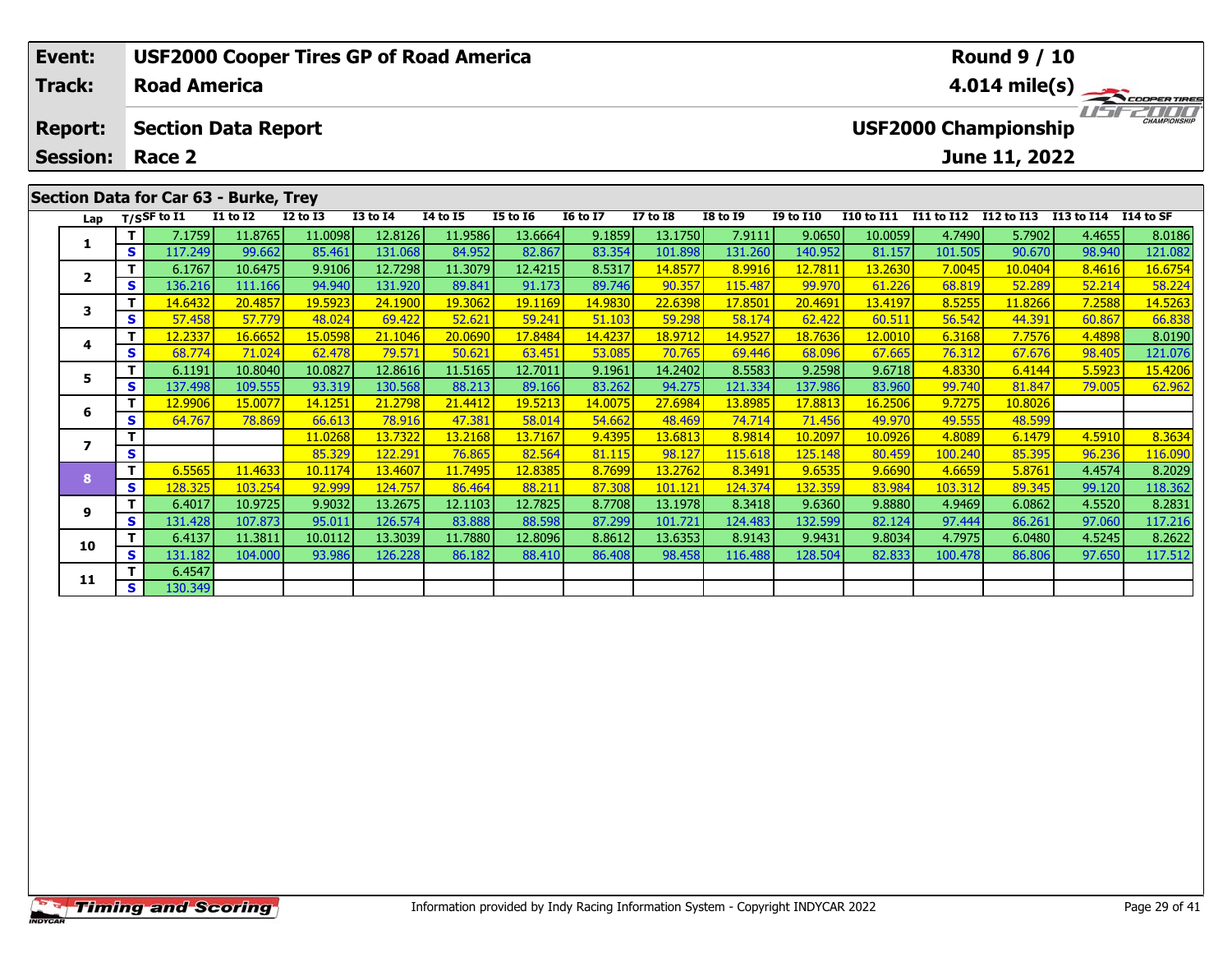| Event:                                                                                                                                                                                                                                                                                                                                    | <b>USF2000 Cooper Tires GP of Road America</b> | <b>Round 9 / 10</b>                                |  |  |  |  |  |  |  |  |
|-------------------------------------------------------------------------------------------------------------------------------------------------------------------------------------------------------------------------------------------------------------------------------------------------------------------------------------------|------------------------------------------------|----------------------------------------------------|--|--|--|--|--|--|--|--|
| Track:                                                                                                                                                                                                                                                                                                                                    | <b>Road America</b>                            | $4.014 \text{ mile(s)}$                            |  |  |  |  |  |  |  |  |
| <b>Report:</b>                                                                                                                                                                                                                                                                                                                            | Section Data Report                            | <b>CHAMPIONSHIP</b><br><b>USF2000 Championship</b> |  |  |  |  |  |  |  |  |
| <b>Session: Race 2</b><br>June 11, 2022                                                                                                                                                                                                                                                                                                   |                                                |                                                    |  |  |  |  |  |  |  |  |
| $C_{\text{c}}$ $C_{\text{c}}$ $D_{\text{c}}$ $D_{\text{c}}$ $D_{\text{c}}$ $D_{\text{c}}$ $D_{\text{c}}$ $D_{\text{c}}$ $D_{\text{c}}$ $D_{\text{c}}$ $D_{\text{c}}$ $D_{\text{c}}$ $D_{\text{c}}$ $D_{\text{c}}$ $D_{\text{c}}$ $D_{\text{c}}$ $D_{\text{c}}$ $D_{\text{c}}$ $D_{\text{c}}$ $D_{\text{c}}$ $D_{\text{c}}$ $D_{\text{c}}$ |                                                |                                                    |  |  |  |  |  |  |  |  |

| SECUDII DALA IUI CAI 03 - BUINE, ITEY |     |        |           |           |          |          |           |  |  |  |  |  |
|---------------------------------------|-----|--------|-----------|-----------|----------|----------|-----------|--|--|--|--|--|
|                                       | Lap | T/SLap |           | PI to PO  | PO to SF | SF to PI | PIA to PO |  |  |  |  |  |
|                                       | 1   | т      | 140.8660  |           | 208.4452 |          |           |  |  |  |  |  |
|                                       |     | S      | 102.583   |           | 65.285   |          |           |  |  |  |  |  |
|                                       |     | т      | 163.8010  |           |          |          |           |  |  |  |  |  |
|                                       | 2   | S      | 88.219    |           |          |          |           |  |  |  |  |  |
|                                       | 3   | т      | 248.8332  |           |          |          |           |  |  |  |  |  |
|                                       |     | S      | 58.073    |           |          |          |           |  |  |  |  |  |
|                                       | 4   | т      | 208.6761  |           |          |          |           |  |  |  |  |  |
|                                       |     | S      | 69.248    |           |          |          |           |  |  |  |  |  |
|                                       | 5   | т      | 147.2715  |           |          |          |           |  |  |  |  |  |
|                                       |     | s      | 98.121    |           |          |          |           |  |  |  |  |  |
|                                       | 6   | т      | 247.9181  | 1007.4727 |          | 243.5050 | 1022.7627 |  |  |  |  |  |
|                                       |     | S      | 58.287    | 0.984     |          | 58.705   | 1.488     |  |  |  |  |  |
|                                       | 7   | т      | 1147.2650 |           | 144.2054 |          |           |  |  |  |  |  |
|                                       |     | S      | 12.596    |           | 94.368   |          |           |  |  |  |  |  |
|                                       | 8   | т      | 139.1059  |           |          |          |           |  |  |  |  |  |
|                                       |     | S      | 103.881   |           |          |          |           |  |  |  |  |  |
|                                       | 9   | т      | 139.1403  |           |          |          |           |  |  |  |  |  |
|                                       |     | S      | 103.855   |           |          |          |           |  |  |  |  |  |
|                                       |     | т      | 140.4970  |           |          |          |           |  |  |  |  |  |
|                                       | 10  | S      | 102.852   |           |          |          |           |  |  |  |  |  |

**11**1  $\frac{1}{s}$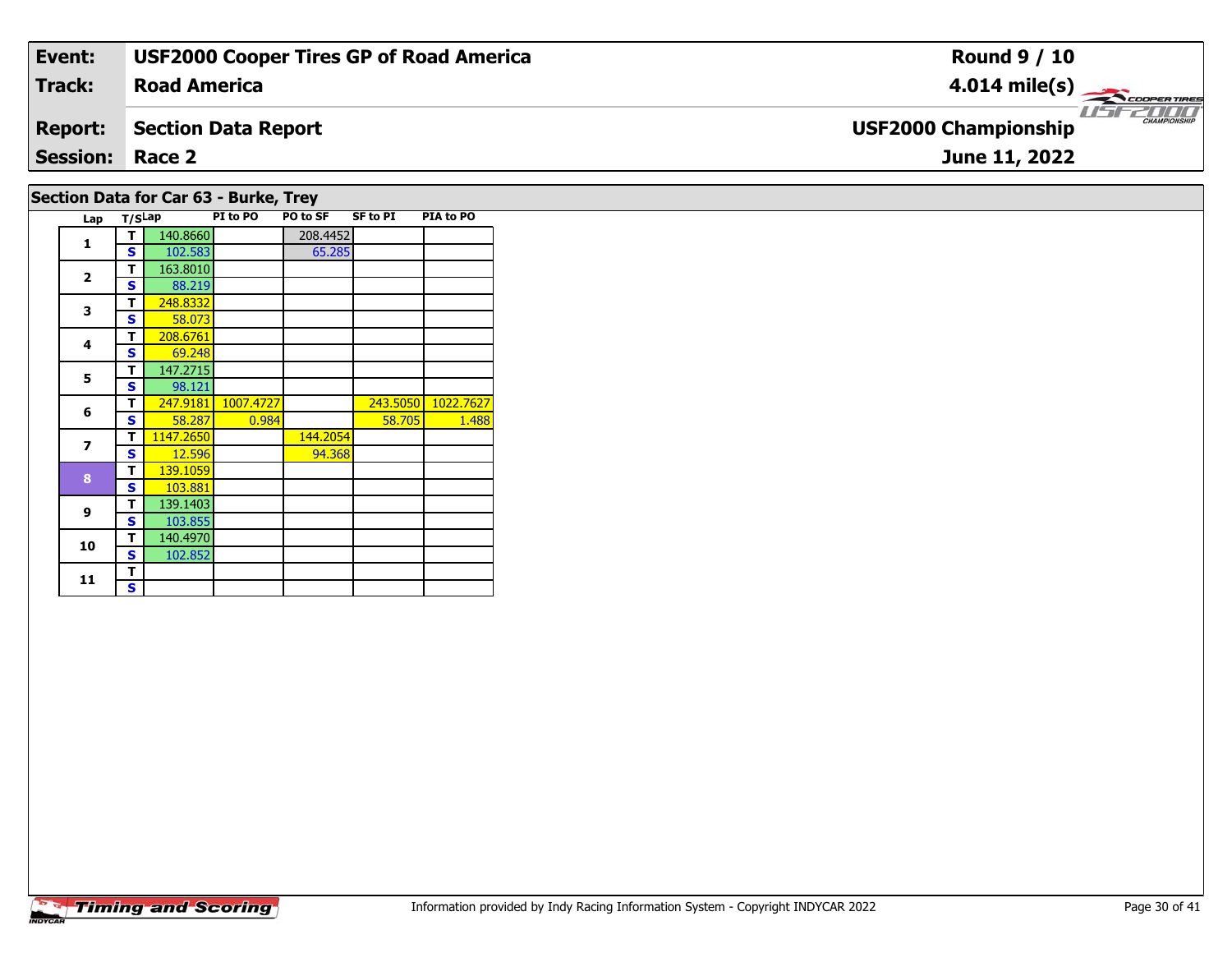| Event:                                        | <b>USF2000 Cooper Tires GP of Road America</b> | <b>Round 9 / 10</b>                                |  |  |  |  |  |  |  |  |
|-----------------------------------------------|------------------------------------------------|----------------------------------------------------|--|--|--|--|--|--|--|--|
| <b>Track:</b>                                 | <b>Road America</b>                            | $4.014 \text{ mile(s)}$                            |  |  |  |  |  |  |  |  |
| <b>Report:</b>                                | Section Data Report                            | <b>CHAMPIONSHIP</b><br><b>USF2000 Championship</b> |  |  |  |  |  |  |  |  |
| <b>Session: Race 2</b>                        |                                                | June 11, 2022                                      |  |  |  |  |  |  |  |  |
| Section Data for Car 8 - Dyszelski, Danny (R) |                                                |                                                    |  |  |  |  |  |  |  |  |

**Lap T/SSF to I1 I1 to I2 I2 to I3 I3 to I4 I4 to I5 I5 to I6 I6 to I7 I7 to I8 I8 to I9 I9 to I10 I10 to I11 I11 to I12 I12 to I13 I13 to I14 I14 to SF** 

**<sup>T</sup>** 7.2673 11.9538 10.9983 12.8299 11.8656 13.0838 9.1203 13.1730 7.8880 8.9948 9.6171 4.6036 5.9067 4.4209 7.8880 **<sup>S</sup>** 115.774 99.018 85.550 130.891 85.618 86.557 83.954 101.913 131.644 142.052 84.438 104.711 88.882 99.939 123.087

# **Timing and Scoring**

**1**

**2**

**<sup>T</sup>** 6.1470 10.9162 **<sup>S</sup>** 136.874 108.429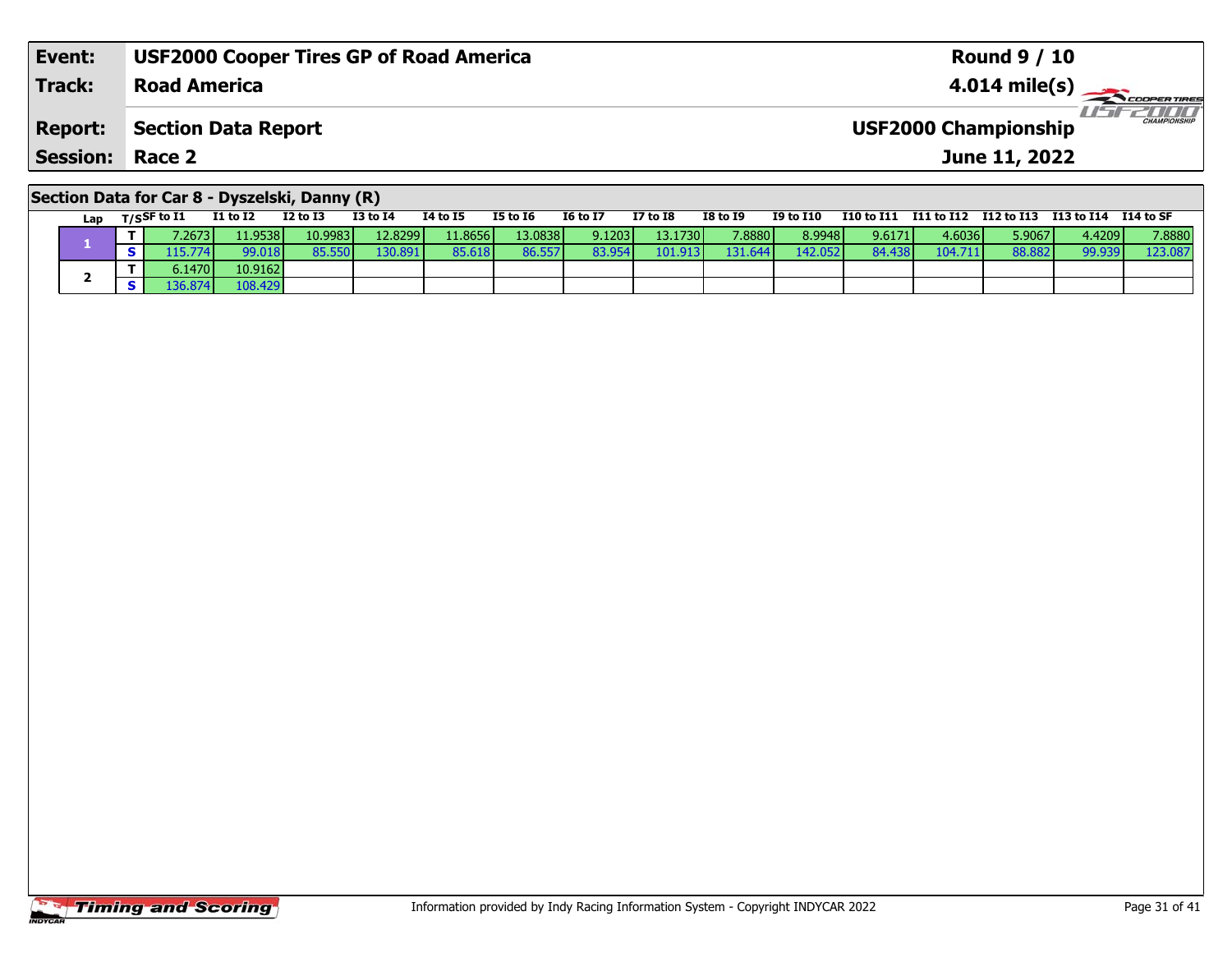| Event:                                        | <b>USF2000 Cooper Tires GP of Road America</b> | <b>Round 9 / 10</b>                                |  |  |  |  |  |  |  |  |
|-----------------------------------------------|------------------------------------------------|----------------------------------------------------|--|--|--|--|--|--|--|--|
| <b>Track:</b>                                 | <b>Road America</b>                            | $4.014 \text{ mile(s)}$                            |  |  |  |  |  |  |  |  |
| <b>Report:</b>                                | Section Data Report                            | <b>CHAMPIONSHIP</b><br><b>USF2000 Championship</b> |  |  |  |  |  |  |  |  |
| <b>Session: Race 2</b>                        |                                                | June 11, 2022                                      |  |  |  |  |  |  |  |  |
| Section Data for Car 8 - Dyszelski, Danny (R) |                                                |                                                    |  |  |  |  |  |  |  |  |

**Lap T/SLap** 

2  $\frac{1}{s}$ 

1 **T** 139.6111<br>**S** 103.505

**1**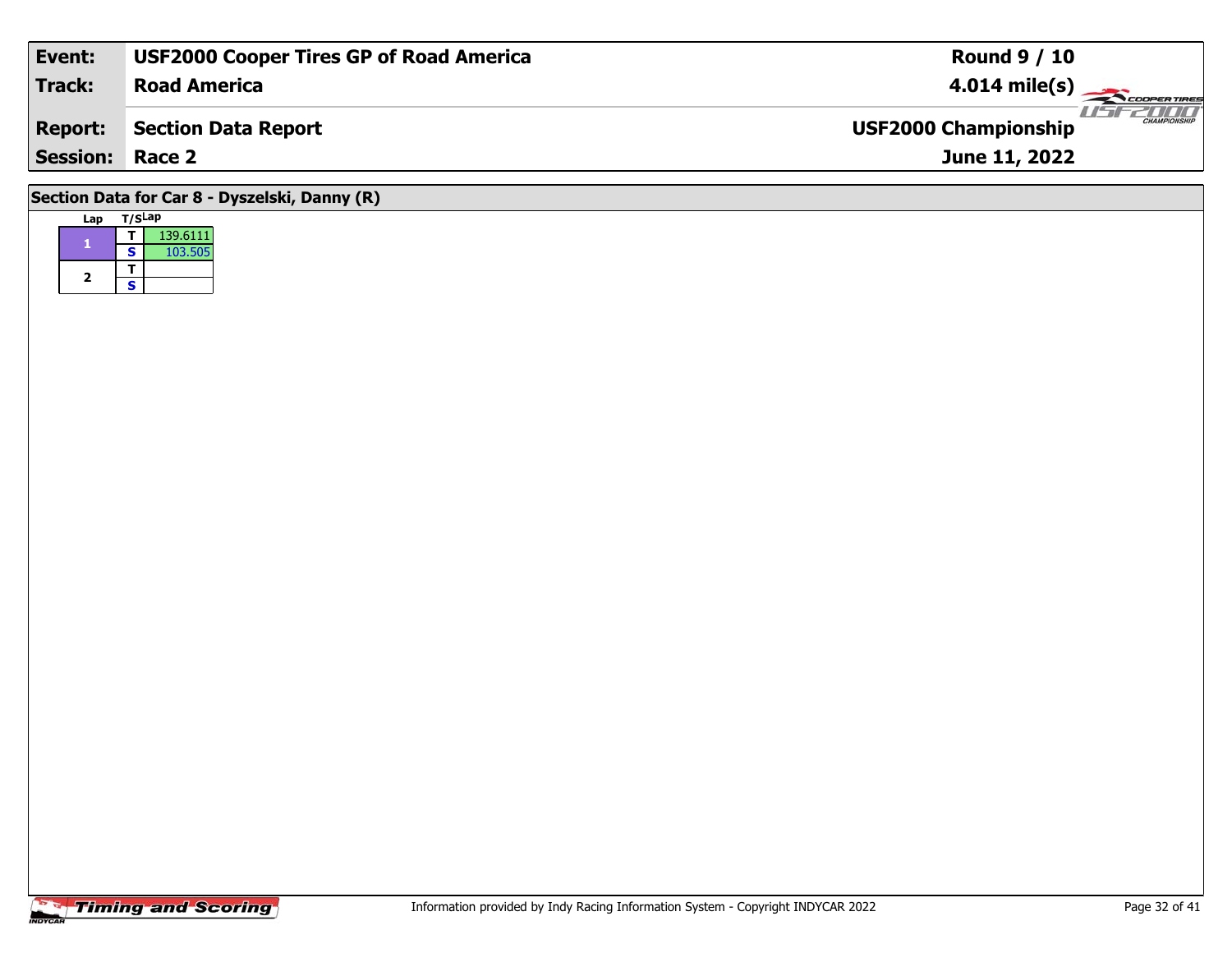| Event:                               |            |                                | <b>USF2000 Cooper Tires GP of Road America</b> |                                               |                 |                 |                 |                 |                 |                         |                                                    |                   |            | <b>Round 9 / 10</b> |            |            |  |  |  |
|--------------------------------------|------------|--------------------------------|------------------------------------------------|-----------------------------------------------|-----------------|-----------------|-----------------|-----------------|-----------------|-------------------------|----------------------------------------------------|-------------------|------------|---------------------|------------|------------|--|--|--|
| <b>Track:</b><br><b>Road America</b> |            |                                |                                                |                                               |                 |                 |                 |                 |                 | $4.014 \text{ mile(s)}$ |                                                    |                   |            |                     |            |            |  |  |  |
| <b>Report:</b>                       |            | <b>Section Data Report</b>     |                                                |                                               |                 |                 |                 |                 |                 |                         | <b>CHAMPIONSHIP</b><br><b>USF2000 Championship</b> |                   |            |                     |            |            |  |  |  |
| <b>Session:</b>                      |            | Race 2                         |                                                |                                               |                 |                 |                 |                 |                 |                         |                                                    |                   |            | June 11, 2022       |            |            |  |  |  |
|                                      |            |                                |                                                |                                               |                 |                 |                 |                 |                 |                         |                                                    |                   |            |                     |            |            |  |  |  |
|                                      |            |                                |                                                | Section Data for Car 9 - Garciarce, Jorge (R) |                 |                 |                 |                 |                 |                         |                                                    |                   |            |                     |            |            |  |  |  |
|                                      |            | Lap $T/SSF$ to $\overline{11}$ | <b>I1 to I2</b>                                | $I2$ to $I3$                                  | <b>I3 to I4</b> | <b>I4 to I5</b> | <b>I5 to 16</b> | <b>16 to 17</b> | <b>I7 to I8</b> | <b>I8 to 19</b>         | <b>I9 to I10</b>                                   | <b>I10 to I11</b> | I11 to I12 | I12 to I13          | I13 to I14 | I 14 to SF |  |  |  |
| 1                                    |            | 7.1471                         | 11.8183                                        | 10.8719                                       | 12.9265         | 11.8738         | 12.9209         | 8.8705          | 13.0316         | 7.8596                  | 9.0034                                             | 9.6588            | 4.7533     | 5.9217              | 4.4171     | 7.9326     |  |  |  |
|                                      | <b>s</b> l | 117.721                        | 100.153                                        | 86.545                                        | 129.913         | 85.559          | 87.649          | 86.318          | 103.019         | 132.120                 | 141.916                                            | 84.073            | 101.413    | 88.657              | 100.024    | 122.395    |  |  |  |
| $\mathbf{z}$                         |            | 6.0996                         | 10.9026                                        | 10.0984                                       | 12.9257         | 11.4059         | 12.4497         | 8.5672          | 13.2368         | 8.6937                  | 13.4438                                            | 13.2010           | 7.7680     | 9.8367              | 7.8208     | 16.8940    |  |  |  |
|                                      | -s l       | 137.938                        | 108.565                                        | 93.174                                        | 129.921         | 89.069          | 90.966          | 89.374          | 101.422         | 119.444                 | 95.042                                             | 61.514            | 62.055     | 53.372              | 56.493     | 57.471     |  |  |  |
| 3                                    |            | 14.4556                        | 20.1653                                        | 19.3859                                       | 24.6730         | 19.7317         | 19.0646         | 14.6279         | 22.7480         | 16.4708                 | 21.7092                                            | 14.3492           | 8.0660     | 11.2696             | 7.3790     | 14.4192    |  |  |  |
|                                      | S.         | 58.203                         | 58.697                                         | 48.536                                        | 68.063          | 51.486          | 59.403          | 52.344          | 59.016          | 63.045                  | 58.856                                             | 56.592            | 59.763     | 46.586              | 59.875     | 67.334     |  |  |  |

## **4**4 | **T |** 12.4567| 16.9584| 14.3797| 22.2663| 17.7170| 18.8820| 14.6610| 19.3994| 14.5434| 19.5608| 12.7904| 6.6623| 7.8084| 4.4153| 7.9483<br>- S | 67.543 | 69.796| 65.433| 75.420| 57.341| 59.978| 52.226| 69.203| 71.401| 65. 122.153 **5 <sup>T</sup>** 6.0838 10.7253 10.2791 12.8588 11.5970 13.3782 9.1599 179.2104 14.8436 12.7652 11.5858 6.3389 8.1292 6.9899 9.4643 **<sup>S</sup>** 138.296 110.359 91.536 130.597 87.601 84.653 83.591 7.491 69.957 100.095 70.090 76.046 64.582 63.208 102.586**6 <sup>T</sup>** 6.9437 14.7826 13.6769 14.9611 15.5427 16.2192 11.2303 19.1421 10.6753 12.3100 13.2798 6.6041 8.5309 11.3735 11.6302 **<sup>S</sup>** 121.169 80.070 68.795 112.246 65.362 69.825 68.180 70.133 97.272 103.796 61.149 72.992 61.541 38.846 83.482**7 <sup>T</sup>** 8.2607 16.3364 14.9759 14.0389 24.1625 17.4291 11.3016 19.3232 11.9407 12.4796 12.7970 7.1358 8.3518 **<sup>S</sup>** 101.851 72.454 62.828 119.619 42.045 64.978 67.750 69.476 86.964 102.385 63.456 67.553 62.861**8 <sup>T</sup>** 13.1028 17.4767 26.3890 14.6993 17.2105 15.5309 10.8175 24.2176 11.0239 5.6967 9.3108 6.3023 14.8584 **<sup>S</sup>** 71.810 96.089 38.497 77.044 44.489 86.441 95.993 52.760 73.662 84.618 56.386 70.104 65.344**9**1 11.3047 16.5837 12.3403 21.2879 20.4031 13.5573 13.5719 19.3443 10.8334 15.1130 10.2082 5.1494 6.6036 4.4689<br>S S 74.426 71.373 76.247 78.886 49.792 83.534 56.417 69.400 95.853 84.545 79.548 93.612 79.502 98.865 122.282 122.282 **10 <sup>T</sup>** 6.0876 11.1155 10.2953 12.9304 11.8294 12.8011 8.7752 13.3608 8.0359 9.3871 9.7160 5.0745 6.0008 **<sup>S</sup>** 138.209 106.485 91.392 129.874 85.880 88.469 87.255 100.481 129.221 136.115 83.578 94.994 87.488**11**1 | 1 | 6.0490| 10.9768| 10.1539| 12.8827| 11.7206| 12.6112| 9.0451| 13.3093| 7.9499| 9.0201| 9.5040| 4.5489| 5.9420| 4.3605| 8.0274<br>- S | 139.091| 107.831| 92.665| 130.355| 86.677| 89.801| 84.652| 100.869| 130.619| 141.65 **12 <sup>T</sup>** 6.2485 12.1556 **<sup>S</sup>** 134.650 97.37497.374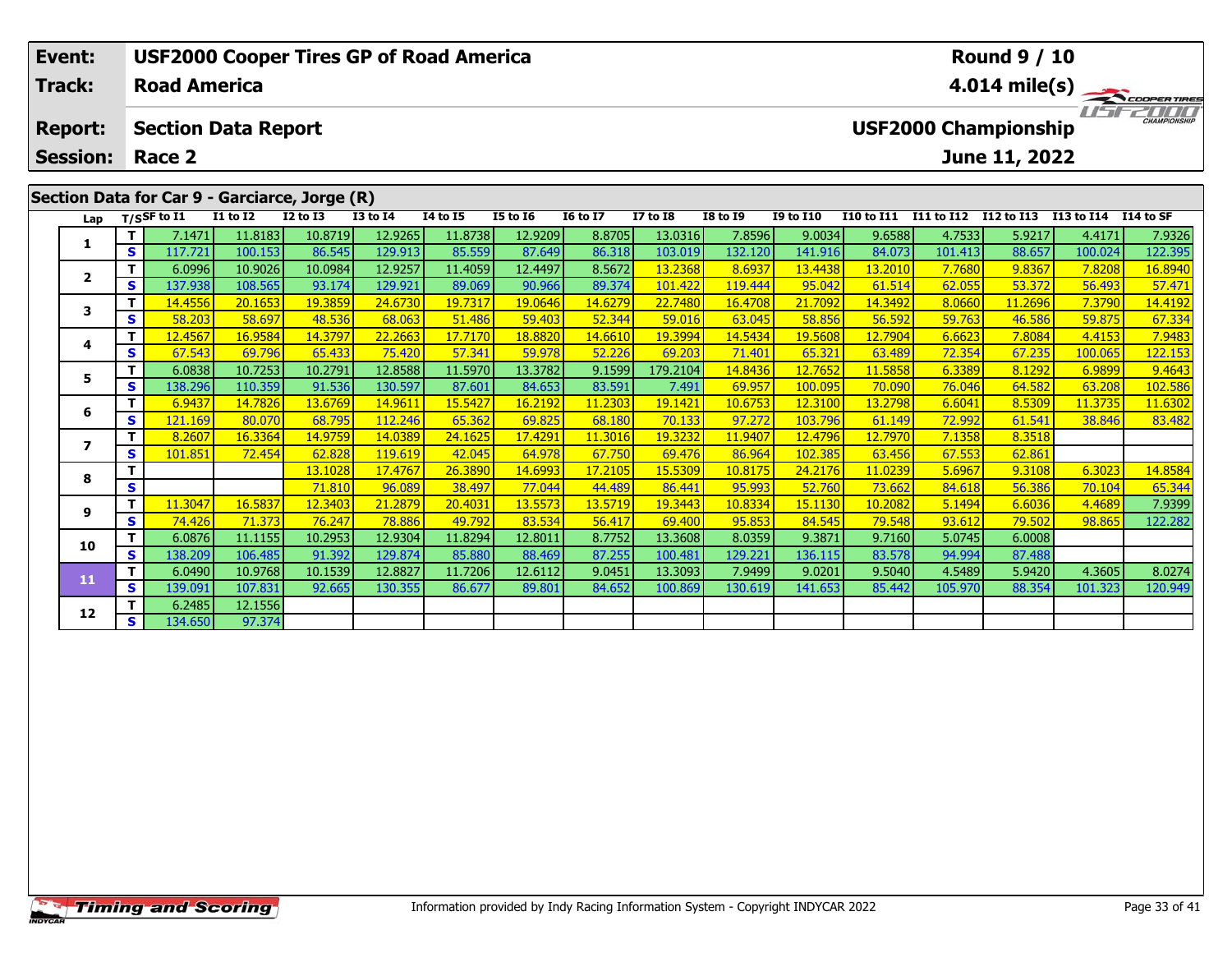| Track:<br><b>Road America</b><br>$4.014 \text{ mile(s)}$             |              |
|----------------------------------------------------------------------|--------------|
|                                                                      |              |
| <b>USF2000 Championship</b><br><b>Report:</b><br>Section Data Report | CHAMPIONSHIP |
| <b>Session: Race 2</b><br>June 11, 2022                              |              |

#### Lap T/SLap SF to PI **1 <sup>T</sup>** 139.0071 **<sup>S</sup>** 103.954**2T** 163.3439<br>**S** 88.466 88.466 **3T** 248.5150 **T** 210.4494 **4**68.664 **55 T** 323.4094<br>**S** 44.681 **6 <sup>T</sup>** 186.9024 **<sup>S</sup>** 77.315**7 <sup>T</sup>** 209.6782 205.1998 **<sup>S</sup>** 68.917 69.66469.664 **8T** 770.8002 18.747 **9 <sup>T</sup>** 188.7096 **<sup>S</sup>** 76.575 **10 <sup>T</sup>** 137.6533 **<sup>S</sup>** 104.977 **<sup>T</sup>** 136.1014 **<sup>S</sup>** 106.174**11**106.174 **Section Data for Car 9 - Garciarce, Jorge (R)**

12  $\frac{1}{s}$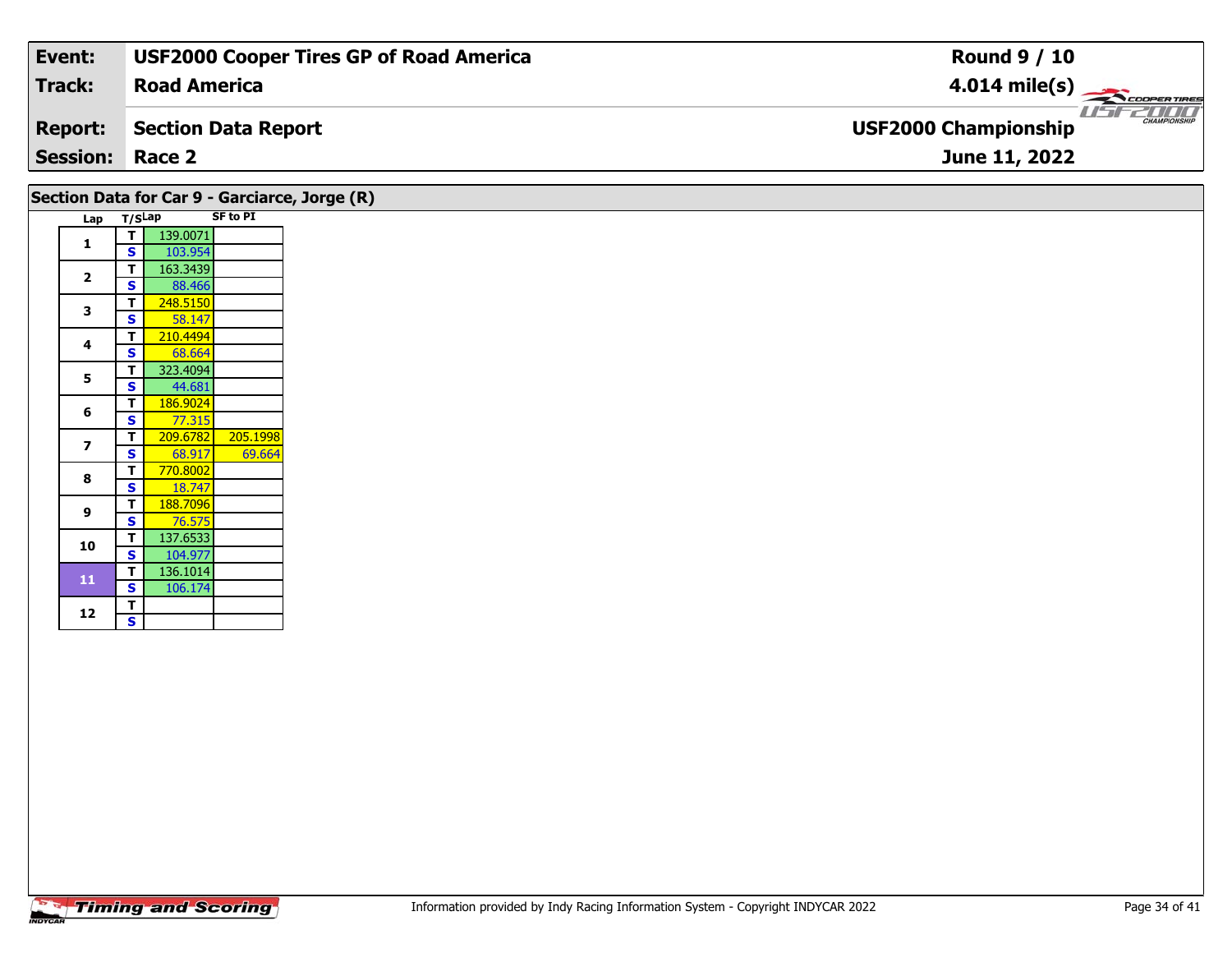| <b>USF2000 Cooper Tires GP of Road America</b><br>Event: |     |                            |                 |              |                 |                 |                 |                 |                 |                 | <b>Round 9 / 10</b>                          |                   |                   |               |                      |                         |  |  |
|----------------------------------------------------------|-----|----------------------------|-----------------|--------------|-----------------|-----------------|-----------------|-----------------|-----------------|-----------------|----------------------------------------------|-------------------|-------------------|---------------|----------------------|-------------------------|--|--|
| <b>Track:</b>                                            |     | <b>Road America</b>        |                 |              |                 |                 |                 |                 |                 |                 |                                              |                   |                   |               |                      | $4.014 \text{ mile(s)}$ |  |  |
| <b>Report:</b>                                           |     | <b>Section Data Report</b> |                 |              |                 |                 |                 |                 |                 |                 | $\frac{1}{1}$<br><b>USF2000 Championship</b> |                   |                   |               |                      |                         |  |  |
| <b>Session:</b>                                          |     | Race 2                     |                 |              |                 |                 |                 |                 |                 |                 |                                              |                   |                   | June 11, 2022 |                      |                         |  |  |
| Section Data for Car 90 - Douglas, Jacob (R)             |     |                            |                 |              |                 |                 |                 |                 |                 |                 |                                              |                   |                   |               |                      |                         |  |  |
|                                                          |     | Lap $T/SSF$ to I1          | <b>I1 to I2</b> | $I2$ to $I3$ | <b>I3 to I4</b> | <b>I4 to I5</b> | <b>I5 to I6</b> | <b>16 to 17</b> | <b>I7 to I8</b> | <b>I8 to I9</b> | <b>I9 to I10</b>                             | <b>I10 to I11</b> | <b>I11 to I12</b> | I12 to I13    | I13 to I14 I14 to SF |                         |  |  |
|                                                          |     | 7.2947                     | 11.6514         | 11.1562      | 12.8100         | 12.2983         | 13.5002         | 8.9034          | 13.3604         | 7.9539          | 8.9823                                       | 9.9522            | 4.5371            | 6.2508        | 4.6938               | 8.0906                  |  |  |
|                                                          | s l | 115.339                    | 101.587         | 84.340       | 131.094         | 82.606          | 83.888          | 85.999          | 100.484         | 130.553         | 142.249                                      | 81.595            | 106.245           | 83.989        | 94.128               | 120.005                 |  |  |
|                                                          |     | 6.1182                     | 10.9904         | 9.8455       | 12.9570         | 11.4475         | 12.7251         | 8.6130          | 15.6707         | 9.6174          | 11.9839                                      | 13.3272           | 6.6812            | 10.9195       | 8.0447               | 15.8900                 |  |  |
| $\overline{2}$                                           | s l | 137.518                    | 107.697         | 95.567       | 129.607         | 88.745          | 88.997          | 88.898          | 85.669          | 107.972         | 106.620                                      | 60.931            | 72.150            | 48.079        | 54.920               | 61.102                  |  |  |
| 3                                                        |     | 15.5779                    | 20.9723         | 19.3887      | 23.6203         | 20.4556         | 17.7595         | 14.9809         | 23.2501         | 18.2006         | 19.6371                                      | 13.0362           | 8.2897            | 12.8784       | 7.0572               | 14.2781                 |  |  |
|                                                          | S.  | 54.010                     | 56.438          | 48.529       | 71.096          | 49.664          | 63.769          | 51.111          | 57.742          | 57.054          | 65.067                                       | 62.292            | 58.150            | 40.766        | 62.605               | 68.000                  |  |  |
|                                                          |     | 12.1369                    | 16.3138         | 14.7807      | 21.2841         | 21.2056         | 17.5485         | 15.3006         | 17.5429         | 14.2861         | 18.9518                                      | 11.3061           | 5.9841            | 7.7095        | 4.4549               | 8.0037                  |  |  |
| 4                                                        | S.  | 69.323                     | 72.554          | 63.658       | <b>78.900</b>   | 47.908          | 64.535          | 50.043          | 76.527          | 72.687          | 67.420                                       | 71.824            | 80.554            | 68.098        | 99.176               | 121.308                 |  |  |

5 | T | 6.1507| 10.7604| 9.8792| 12.8157| 11.5771| 12.8926| 8.8938| 13.3241| 8.3345| 9.1262| 9.7309| 4.6491| 6.0828| 5.6570| 15.1239<br>| S | 136.792| 109.999| 95.241| 131.036| 87.752| 87.841| 86.092| 100.757| 124.592| 140.00

**<sup>T</sup>** 12.7237 14.7603 14.7143 21.3134 20.9086 19.8203 13.8794 27.7431 13.9085 18.0912 16.2833 9.6448 10.6798 7.7743 15.8547 **<sup>S</sup>** 66.126 80.191 63.945 78.792 48.588 57.138 55.167 48.390 74.660 70.627 49.870 49.980 49.158 56.831 61.238

**<sup>T</sup>** 12.2718 30.1948 20.4600 14.2769 21.9166 14.1615 14.5293 24.4254 10.1903 7.7486 8.5659 6.1695 13.3845 **<sup>S</sup>** 76.672 55.616 49.653 79.324 34.936 94.799 71.470 52.311 79.688 62.211 61.290 71.613 72.540

17 10.2720| 17.0010| 12.0111| 19.7788| 19.6130| 12.9713| 15.8947| 20.5773| 12.0755| 14.5831| 10.4609| 6.5186| 7.6800| 4.4480| 7.9897 .<br>S | 81.908| 69.622| 78.337| 84.905| 51.798| 87.308| 48.172| 65.242| 85.993| 87.617| 77

0 | T | 6.1937| 10.9642| 10.1185| 12.8127| 11.7243| 13.1900| 9.8307| 13.1801| 8.3862| 9.3981| 9.7751| 4.9229| 5.8252| 4.3996| 8.0553<br>| S | 135.842| 107.955| 92.989| 131.067| 86.650| 85.861| 77.887| 101.858| 123.824| 135.95

1 | T | 6.2317 11.0186 10.1517 12.8686 11.4460 12.5975 9.1408 13.1047 8.0634 9.1680 9.5102 4.7173 5.9009 4.4816 8.0906<br>- S 135.014 107.422 92.685 130.497 88.757 89.899 83.765 102.444 128.781 139.368 85.387 102.187 88.969 9

**<sup>T</sup>** 13.8585 20.9798 17.2258 25.4715 21.2857 20.7863 15.0210 25.4036 16.5650 21.5826 14.8080 9.1228 10.2824 **<sup>S</sup>** 60.711 56.418 54.622 65.929 47.727 54.483 50.974 52.847 62.687 59.202 54.838 52.840 51.058

## **Timing and Scoring**

**<sup>T</sup>** 6.2248 12.2173 **<sup>S</sup>** 135.163 96.882

96.882

**5**

**6**

**7**

**8**

**9**

**10**

**11**

**12**

121.308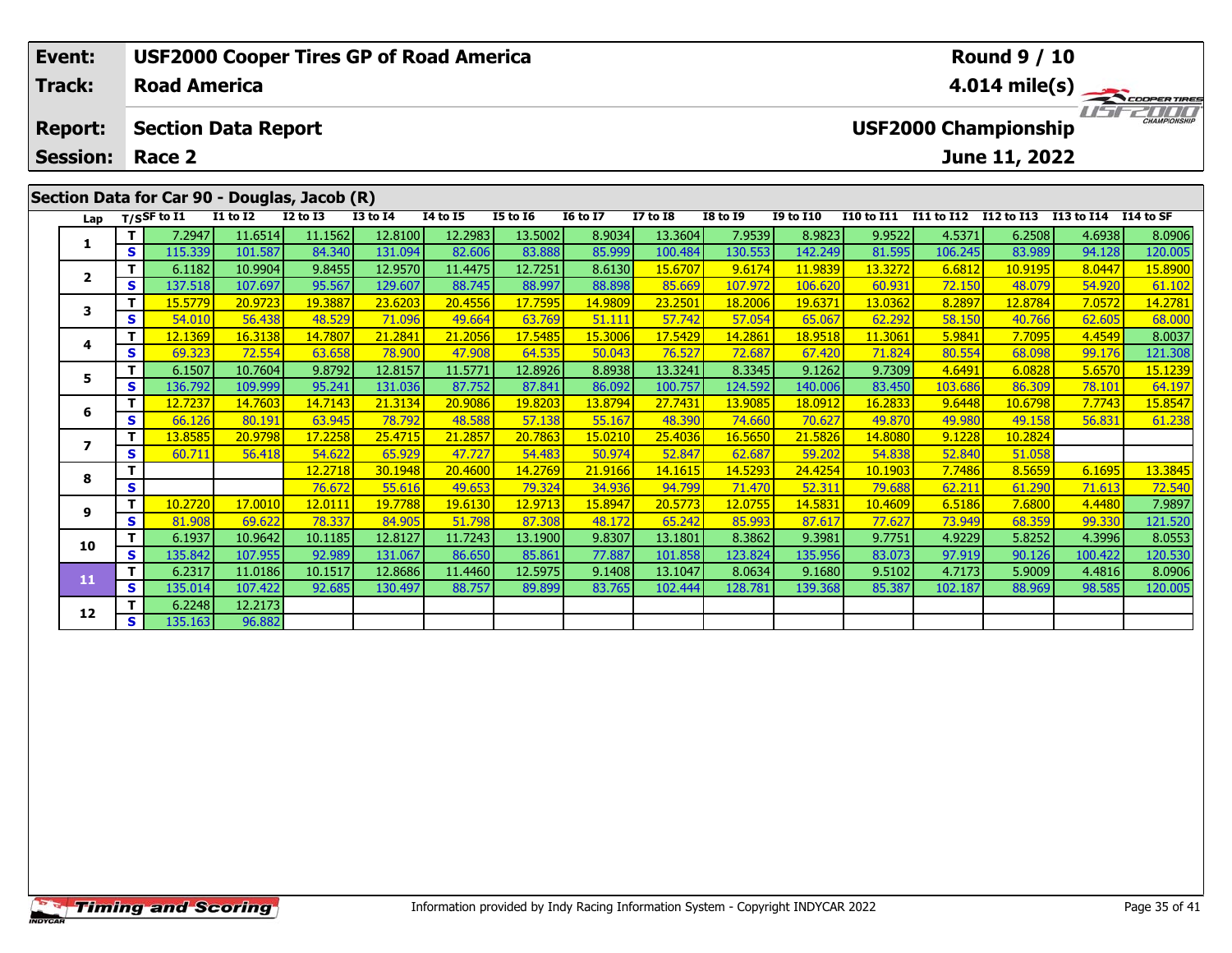| Event:                                       | <b>USF2000 Cooper Tires GP of Road America</b> | <b>Round 9 / 10</b>                                |  |  |  |  |  |  |  |  |  |
|----------------------------------------------|------------------------------------------------|----------------------------------------------------|--|--|--|--|--|--|--|--|--|
| Track:                                       | <b>Road America</b>                            | $4.014 \text{ mile(s)}$                            |  |  |  |  |  |  |  |  |  |
| <b>Report:</b>                               | <b>Section Data Report</b>                     | <b>CHAMPIONSHIP</b><br><b>USF2000 Championship</b> |  |  |  |  |  |  |  |  |  |
| <b>Session: Race 2</b><br>June 11, 2022      |                                                |                                                    |  |  |  |  |  |  |  |  |  |
| Section Data for Car 90 - Douglas, Jacob (R) |                                                |                                                    |  |  |  |  |  |  |  |  |  |

| Lap            | T/SLap |          | PI to PO | PO to SF | <b>SF to PI</b> | PIA to PO |
|----------------|--------|----------|----------|----------|-----------------|-----------|
| 1              | т      | 141.4353 |          | 202.0061 |                 |           |
|                | S      | 102.170  |          | 67.366   |                 |           |
| $\overline{2}$ | т      | 164.8313 |          |          |                 |           |
|                | S      | 87.668   |          |          |                 |           |
| 3              | т      | 249.3826 |          |          |                 |           |
|                | S      | 57.945   |          |          |                 |           |
| 4              | т      | 206.8093 |          |          |                 |           |
|                | S      | 69.873   |          |          |                 |           |
| 5              | т      | 144.9980 |          |          |                 |           |
|                | S      | 99.659   |          |          |                 |           |
| 6              | т      | 238.0997 |          |          |                 |           |
|                | S      | 60.691   |          |          |                 |           |
| $\overline{z}$ | т      | 286.0974 | 611.2903 |          | 275.0224        | 631.8736  |
|                | S      | 50.509   | 1.622    |          | 51.978          | 2.408     |
| 8              | т      | 814.5642 |          | 214.3489 |                 |           |
|                | S      | 17.740   |          | 63.487   |                 |           |
| 9              | т      | 191.8750 |          |          |                 |           |
|                | S      | 75.312   |          |          |                 |           |
| 10             | т      | 138.7766 |          |          |                 |           |
|                | S      | 104.127  |          |          |                 |           |
| 11             | т      | 136.4916 |          |          |                 |           |
|                | S      | 105.870  |          |          |                 |           |
|                | т      |          |          |          |                 |           |
| 12             | S      |          |          |          |                 |           |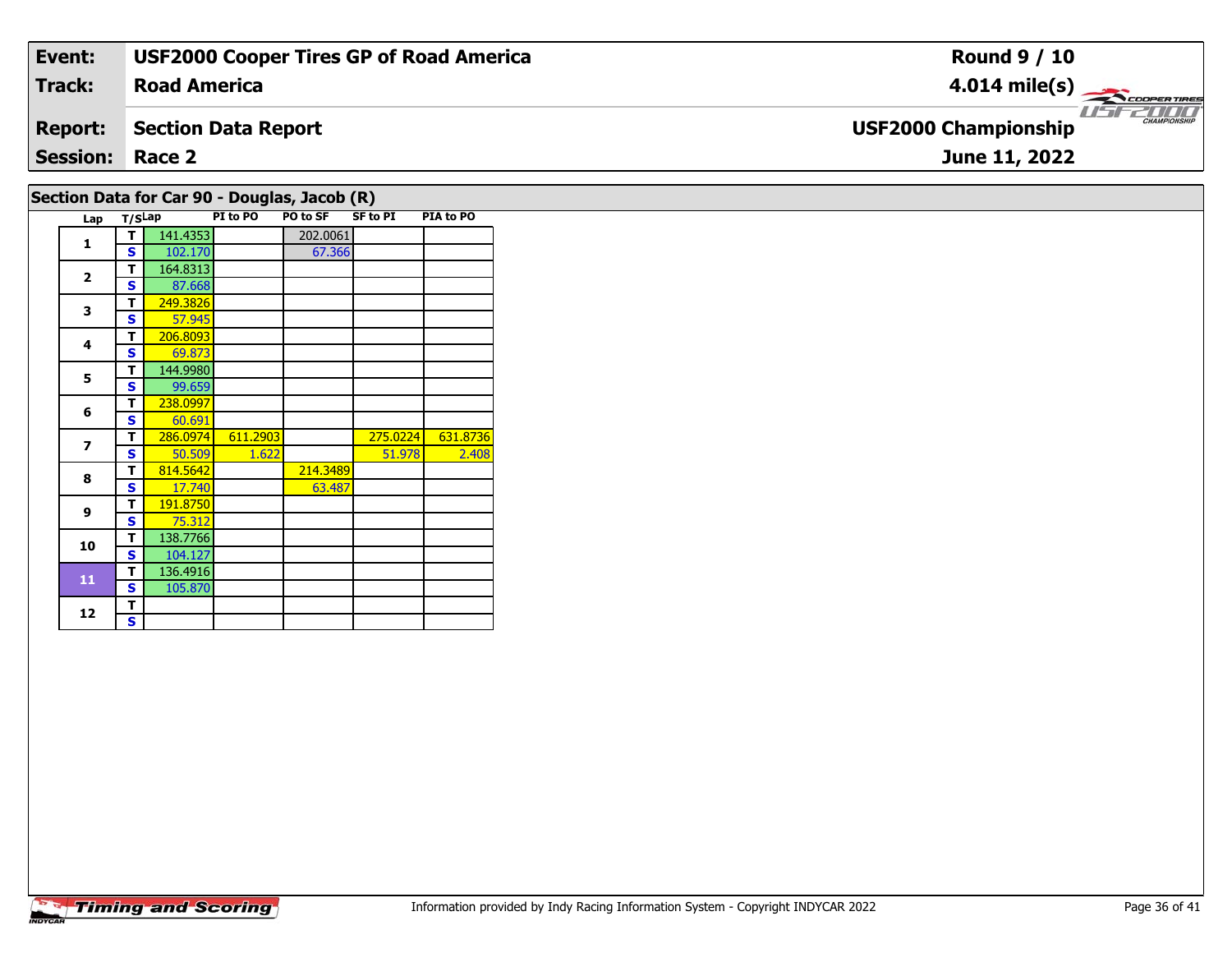| <b>USF2000 Cooper Tires GP of Road America</b><br>Event: |      |                                                      |                 |              |              |                 |                 |                  |                  |                 |                         | <b>Round 9 / 10</b> |            |                                              |            |                     |  |
|----------------------------------------------------------|------|------------------------------------------------------|-----------------|--------------|--------------|-----------------|-----------------|------------------|------------------|-----------------|-------------------------|---------------------|------------|----------------------------------------------|------------|---------------------|--|
| <b>Track:</b>                                            |      | <b>Road America</b>                                  |                 |              |              |                 |                 |                  |                  |                 | $4.014 \text{ mile(s)}$ |                     |            |                                              |            |                     |  |
| <b>Report:</b>                                           |      | <b>Section Data Report</b><br><b>Session: Race 2</b> |                 |              |              |                 |                 |                  |                  |                 |                         |                     |            | <b>USF2000 Championship</b><br>June 11, 2022 |            | <b>CHAMPIONSHIP</b> |  |
| Section Data for Car 91 - Brienza, Joey (R)              |      |                                                      |                 |              |              |                 |                 |                  |                  |                 |                         |                     |            |                                              |            |                     |  |
|                                                          |      | Lap $T/SSF$ to I1                                    | <b>I1 to I2</b> | $I2$ to $I3$ | $I3$ to $I4$ | <b>I4 to I5</b> | <b>I5 to 16</b> | <b>16 to 17</b>  | <b>I7 to I8</b>  | <b>I8 to I9</b> | <b>I9 to I10</b>        | I10 to I11          | I11 to I12 | I12 to I13                                   | I13 to I14 | I14 to SF           |  |
|                                                          |      | 7.2599                                               | 12.1349         | 10.9333      | 12.7976      | 11.9225         | 12.9824         | 8.9277           | 13.0055          | 7.8793          | 8.9743                  | 9.7784              | 4.6747     | 5.8901                                       | 4.4420     | 7.9944              |  |
|                                                          | -s l | 115.892                                              | 97.540          | 86.059       | 131.221      | 85.209          | 87.233          | 85.765           | 103.226          | 131.790         | 142.376                 | 83.045              | 103.118    | 89.133                                       | 99.464     | 121.449             |  |
|                                                          |      | 6.1960                                               | 10.7404         | 10.0510      | 12.8151      | 11.7493         | 12.4918         | 8.5324           | 13.9453          | 8.9231          | 13.5217                 | 13.3810             | 7.2073     | 9.9321                                       | 7.9890     | 17.0122             |  |
| $\overline{2}$                                           | IS I | 135.791                                              | 110.204         | 93.613       | 131.042      | 86.465          | 90.659          | 89.738           | 96.269           | 116.373         | 94.495                  | 60.686              | 66.883     | 52.859                                       | 55.303     | 57.071              |  |
|                                                          | τ.   | 14 4767 <b>I</b>                                     | 20.3804         | 197214       | 239328       | 19 8714         | 18 9272 L       | 14 6620 <b>1</b> | <u>่วว กดวกโ</u> | 16 6578         | 21 5708                 | 13 5630 <b>1</b>    | R4609      | 11 4303 <b>1</b>                             | 7.0607     | 144480              |  |

| Lap |    | $T/S$ SF to I1 | <b>I1 to I2</b> | <b>I2 to I3</b>      | <b>I3 to I4</b> | 14 to 15 | I5 to 16 | <b>16 to 17</b> | I7 to I8               | <b>I8 to I9</b> | <b>I9 to I10</b> | I10 to I11 | I11 to I12 | I12 to I13 | I13 to I14 | I14 to SF |
|-----|----|----------------|-----------------|----------------------|-----------------|----------|----------|-----------------|------------------------|-----------------|------------------|------------|------------|------------|------------|-----------|
|     |    | 7.2599         | 12.1349         | 10.9333              | 12.7976         | 11.9225  | 12.9824  | 8.9277          | 13.0055                | 7.8793          | 8.9743           | 9.7784     | 4.6747     | 5.8901     | 4.4420     | 7.9944    |
|     | S. | 115.892        | 97.540          | 86.059               | 131.221         | 85.209   | 87.233   | 85.765          | 103.226                | 131.790         | 142.376          | 83.045     | 103.118    | 89.133     | 99.464     | 121.449   |
|     |    | 6.1960         | 10.7404         | 10.0510              | 12.8151         | 11.7493  | 12.4918  | 8.5324          | 13.9453                | 8.9231          | 13.5217          | 13.3810    | 7.2073     | 9.9321     | 7.9890     | 17.0122   |
|     | S. | 135.791        | 110.204         | 93.613               | 131.042         | 86.465   | 90.659   | 89.738          | 96.269                 | 116.373         | 94.495           | 60.686     | 66.883     | 52.859     | 55.303     | 57.071    |
| 3   |    | 14.4767        | 20.3804         | 19.7214              | 23.9328         | 19.8714  | 18.9272  | 14.6620         | 23.0920                | 16.6578         | 21.5708          | 13.5630    | 8.4609     | 11.4303    | 7.0607     | 14.4480   |
|     | S  | 58.118         | 58.077          | 47.710               | 70.168          | 51.124   | 59.835   | 52.222          | 58.137                 | 62.338          | 59.234           | 59.872     | 56.973     | 45.931     | 62.574     | 67.200    |
| 4   |    | 12.6086        | 16.7686         | 14.7172              | 21.8135         | 19.7661  | 17.4985  | 14.1824         | 19.3248 <mark> </mark> | 14.6353         | <u> 19.5694 </u> | 12.1844    | 6.4855     | 7.7765     | 4.4238     | 7.9601    |
|     | S  | 66.729         | 70.586          | 63.933               | 76.985          | 51.397   | 64.720   | 53.988          | 69.470                 | 70.952          | 65.292           | 66.646     | 74.327     | 67.51      | 99.873     | 121.972   |
| 5   |    | 6.1220         | 10.9511         | 10.0741              | 12.7627         | 11.5480  | 13.0179  | 9.0953          | 12.8702                | 7.8860          | 9.0370           | 9.5788     | 4.5671     | 6.6815     | 6.0568     | 14.7445   |
|     | S. | 137.433        | 108.084         | 93.399               | 131.580         | 87.973   | 86.996   | 84.184          | 104.311                | 131.678         | 141.388          | 84.775     | 105.547    | 78.575     | 72.946     | 65.849    |
| 6   | Τ. | 11.8824        | 15.6064         | <mark>14.8653</mark> | 21.6303         | 17.4805  | 22.2392  | 14.4306         | 27.0767                | 14.1259         | 18.9164          | 16.2012    | 8.9224     | 10.9712    | 7.6488     | 15.6507   |
|     | S. | 70.808         | 75.843          | 63.296               | 77.637          | 58.117   | 50.924   | 53.060          | 49.581                 | 73.511          | 67.546           | 50.123     | 54.026     | 47.853     | 57.763     | 62.036    |
|     |    | 14.3040        | 19.9763         | 17.7334              | 25.9458         | 19.3040  | 22.2208  | 14.9812         | 25.3273                | 17.2475         | 21.1333          | 15.0056    | 9.1350     | 10.0667    |            |           |
|     | S. | 58.820         | 59.252          | 53.059               | 64.724          | 52.627   | 50.966   | 51.110          | 53.006                 | 60.206          | 60.460           | 54.116     | 52.769     | 52.152     |            |           |
| 8   |    |                |                 | 13.7121              | 28.2824         | 20.8085  | 15.8595  | 18.1982         | 18.4060                | 14.5949         | 20.6782          | 12.6015    | 6.9127     | 10.2885    | 6.3411     | 13.4205   |
|     | S. |                |                 | 68.619               | 59.377          | 48.822   | 71.408   | 42.075          | 72.938                 | 71.149          | 61.791           | 64.440     | 69.733     | 51.028     | 69.675     | 72.345    |
| 9   |    | 9.5943         | 15.5082         | 14.0527              | 19.8189         | 16.8112  | 15.6237  | 15.7417         | 20.2269                | 11.9647         | 16.0192          | 10.7600    | 7.0576     | 7.6211     | 4.4581     | 7.9386    |
|     | S  | 87.694         | 76.323          | 66.956               | 84.733          | 60.430   | 72.486   | 48.640          | 66.372                 | 86.789          | 79.762           | 75.469     | 68.302     | 68.888     | 99.105     | 122.302   |
| 10  |    | 6.0917         | 10.8514         | 10.4848              | 12.9086         | 12.1342  | 13.2470  | 9.3761          | 12.9930                | 8.6804          | 11.3942          | 14.3239    | 6.4326     | 7.9696     |            |           |
|     | S. | 138.116        | 109.077         | 89.740               | 130.093         | 83.723   | 85.491   | 81.663          | 103.325                | 119.627         | 112.138          | 56.692     | 74.938     | 65.875     |            |           |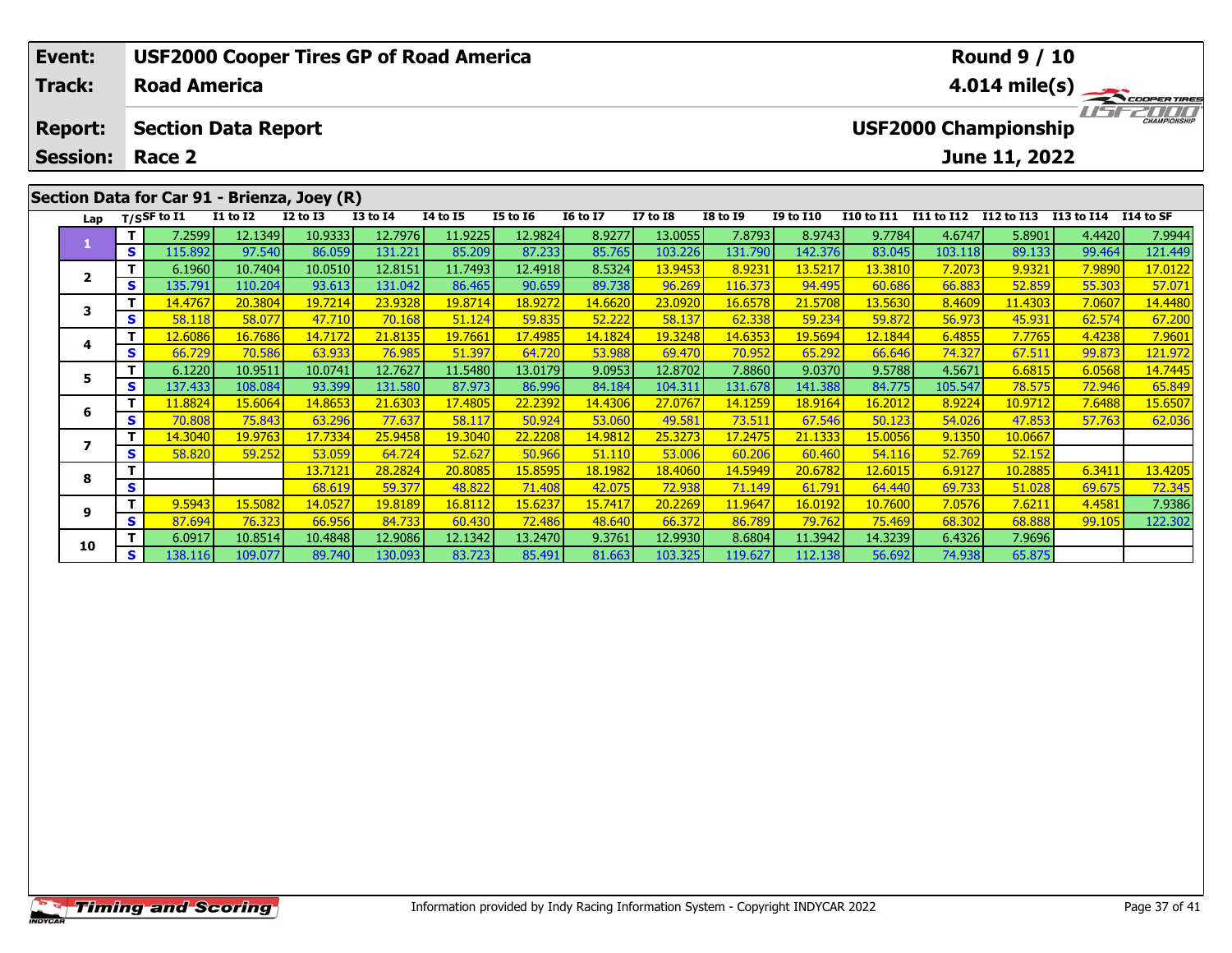| Event:                                      | <b>USF2000 Cooper Tires GP of Road America</b> | <b>Round 9 / 10</b>                         |  |  |  |  |  |  |  |  |
|---------------------------------------------|------------------------------------------------|---------------------------------------------|--|--|--|--|--|--|--|--|
| Track:                                      | <b>Road America</b>                            | $4.014 \text{ mile(s)}$                     |  |  |  |  |  |  |  |  |
| <b>Report:</b>                              | <b>Section Data Report</b>                     | CHAMPIONSHIP<br><b>USF2000 Championship</b> |  |  |  |  |  |  |  |  |
| <b>Session: Race 2</b><br>June 11, 2022     |                                                |                                             |  |  |  |  |  |  |  |  |
| Section Data for Car 91 - Brienza, Joey (R) |                                                |                                             |  |  |  |  |  |  |  |  |

| Lap            | T/SLap       |          | PI to PO | PO to SF | <b>SF to PI</b> | PIA to PO |
|----------------|--------------|----------|----------|----------|-----------------|-----------|
|                | т            | 139.5970 |          | 217.2629 |                 |           |
| 1              | S            | 103.515  |          | 62.636   |                 |           |
|                | т            | 164.4877 |          |          |                 |           |
| $\mathbf{2}$   | S            | 87.851   |          |          |                 |           |
| 3              | т            | 248.2554 |          |          |                 |           |
|                | S            | 58.208   |          |          |                 |           |
| 4              | т            | 209.7147 |          |          |                 |           |
|                | S            | 68.905   |          |          |                 |           |
| 5              | т            | 144.9930 |          |          |                 |           |
|                | S            | 99.663   |          |          |                 |           |
| 6              | т            | 237.6480 |          |          |                 |           |
|                | S            | 60.806   |          |          |                 |           |
| $\overline{ }$ | т            | 281.6747 | 612.5930 |          | 272.4094        | 631.9363  |
|                | S            | 51.302   | 1.618    |          | 52.476          | 2.408     |
| 8              | т            | 819.0285 |          | 215.7008 |                 |           |
|                | S            | 17.643   |          | 63.089   |                 |           |
| 9              | т            | 193.1969 |          |          |                 |           |
|                | $\mathbf{s}$ | 74.796   |          |          |                 |           |
| 10             | т            | 171.4925 |          |          | 166.9786        |           |
|                | S            | 84.263   |          |          | 85.610          |           |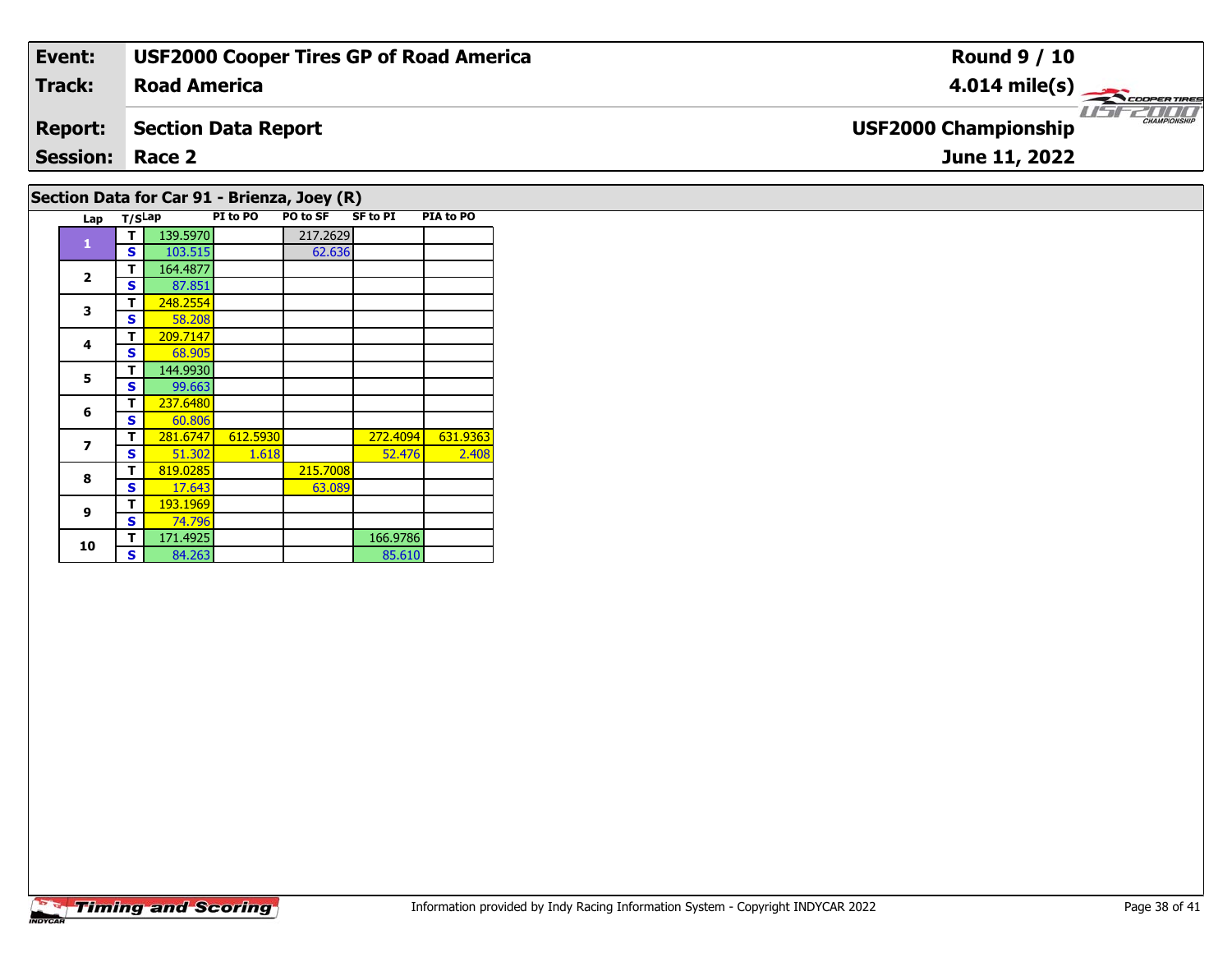| Event:                                             |                                         |         | <b>USF2000 Cooper Tires GP of Road America</b> |                 |              |                 |          |                 |                 |                 |                 |                                                                                                         | <b>Round 9 / 10</b> |                   |            |                      |         |
|----------------------------------------------------|-----------------------------------------|---------|------------------------------------------------|-----------------|--------------|-----------------|----------|-----------------|-----------------|-----------------|-----------------|---------------------------------------------------------------------------------------------------------|---------------------|-------------------|------------|----------------------|---------|
| <b>Track:</b><br><b>Report:</b><br><b>Session:</b> |                                         |         | <b>Road America</b>                            |                 |              |                 |          |                 |                 |                 |                 | 4.014 mile(s) $-$<br>COOPERTIRES<br><b>CHAMPIONSHIP</b><br><b>USF2000 Championship</b><br>June 11, 2022 |                     |                   |            |                      |         |
|                                                    |                                         |         | <b>Section Data Report</b><br>Race 2           |                 |              |                 |          |                 |                 |                 |                 |                                                                                                         |                     |                   |            |                      |         |
|                                                    |                                         |         |                                                |                 |              |                 |          |                 |                 |                 |                 |                                                                                                         |                     |                   |            |                      |         |
|                                                    | Section Data for Car 92 - Frazer, Billy |         |                                                |                 |              |                 |          |                 |                 |                 |                 |                                                                                                         |                     |                   |            |                      |         |
|                                                    |                                         |         | Lap $T/SSF$ to $\overline{11}$                 | <b>I1 to I2</b> | $I2$ to $I3$ | <b>I3 to I4</b> | 14 to 15 | <b>I5 to I6</b> | <b>16 to 17</b> | <b>I7 to I8</b> | <b>I8 to I9</b> | <b>I9 to I10</b>                                                                                        | <b>I10 to I11</b>   | <b>I11 to I12</b> | I12 to I13 | I13 to I14 I14 to SF |         |
|                                                    |                                         |         | 7.2297                                         | 13.0505         | 11.5299      | 12.8781         | 12.2982  | 13.1888         | 9.0205          | 13.0998         | 7.8767          | 8.9570                                                                                                  | 9.9633              | 4.8588            | 6.0084     | 4.3638               | 7.8784  |
| ı.                                                 | IS I                                    | 116.376 | 90.697                                         | 81.606          | 130.401      | 82.606          | 85.868   | 84.882          | 102.482         | 131.833         | 142.651         | 81.504                                                                                                  | 99.211              | 87.378            | 101.246    | 123.237              |         |
| $\overline{\mathbf{z}}$                            |                                         |         | 6.1215                                         | 10.9220         | 9.9315       | 12.7696         | 11.3364  | 12.5903         | 9.0012          | 14.8530         | 9.0858          | 12.3133                                                                                                 | 13.0163             | 6.8548            | 10.1459    | 8.6028               | 16.5955 |
|                                                    |                                         | s l     | 137.444                                        | 108.372         | 94.740       | 131.509         | 89.615   | 89.950          | 85.064          | 90.386          | 114.289         | 103.768                                                                                                 | 62.387              | 70.322            | 51.745     | 51.357               | 58.504  |
|                                                    | 3                                       |         | 15.1989                                        | 20.3287         | 19.3776      | 23.8747         | 19.4681  | 19.0587         | 14.9464         | 22.5662         | 17.8010         | 20.6868                                                                                                 | 13.5270             | 8.2819            | 11.8779    | 7.1834               | 14.5897 |
|                                                    |                                         | S.      | 55.357                                         | 58.225          | 48.557       | 70.339          | 52.183   | 59.422          | 51.229          | 59.492          | 58.334          | 61.765                                                                                                  | 60.031              | 58.205            | 44.200     | 61.505               | 66.548  |

4 | **T |** 12.4850| 16.7245| 14.7410| 21.1328| 20.0119| 18.1001| 14.2676| 18.8730| 15.0551| 18.5350| 12.1182| 6.2197| 7.6029| 4.4297| 7.9103<br>- S | 67.390 | 70.773 | 63.829 | 79.465 | 50.765 | 62.569 | 53.666 | 71.133 | 68.9

**<sup>T</sup>** 6.0913 10.7403 9.9148 12.7477 11.5490 12.7705 9.1752 17.6057 8.9554 9.3448 9.7602 4.9197 6.0873 4.9769 14.2550 **<sup>S</sup>** 138.125 110.205 94.899 131.735 87.965 88.681 83.451 76.254 115.953 136.731 83.200 97.983 86.245 88.774 68.110

**<sup>T</sup>** 13.2339 15.3372 13.2217 22.2864 24.9040 15.2333 14.5165 27.5523 13.7323 17.9740 15.4803 9.1889 11.3894 9.5263 14.9709 **<sup>S</sup>** 63.576 77.174 71.164 75.352 40.793 74.344 52.746 48.726 75.618 71.088 52.457 52.460 46.095 46.379 64.853

**<sup>T</sup>** 11.2725 21.2265 26.4926 13.6454 18.2960 13.7996 12.1315 24.4969 10.2471 6.5419 9.4533 6.2870 14.7905 **<sup>S</sup>** 83.469 79.114 38.347 82.995 41.850 97.285 85.596 52.159 79.246 73.686 55.536 70.275 65.644

1 11.4195| 16.6922| 12.2108| 21.3628| 20.5002| 12.8860| 14.2507| 18.9437| 11.2163| 15.1019| 9.8644| 5.3141| 6.7611| 4.3892| 7.8492| 7.8492|<br>Sina 19.73.678| 70.910| 77.055| 78.609| 49.556| 87.886| 53.729| 70.868| 92.580| 84

0 | T | 6.1063| 10.7738| 9.9172| 12.7585| 11.6943| 13.0328| 9.5589| 12.8546| 8.1411| 9.4349| 9.5238| 4.4451| 5.6356| 4.3186| 7.9439<br>| S | 137.786| 109.862| 94.876| 131.623| 86.872| 86.896| 80.101| 104.437| 127.551| 135.426

**<sup>T</sup>** 6.1686 10.4706 9.7370 12.9043 11.3139 12.2442 8.6034 12.8866 7.8176 8.9131 10.0677 4.5377 5.8386 4.3273 7.9589 **<sup>S</sup>** 136.395 113.044 96.632 130.136 89.793 92.493 88.998 104.178 132.830 143.354 80.658 106.231 89.919 102.100 121.990

**<sup>T</sup>** 13.3815 20.9088 17.3394 26.6073 21.0803 20.6740 15.5293 25.0333 16.1216 21.4751 15.8632 8.2423 10.3750 **<sup>S</sup>** 62.875 56.609 54.264 63.115 48.192 54.779 49.306 53.629 64.411 59.498 51.191 58.484 50.602

## **Timing and Scoring**

**<sup>T</sup>** 6.6903 13.8102 **<sup>S</sup>** 125.759 85.707

85.707

**4**

**5**

**6**

**7**

**8**

**9**

**10**

**11**

**12**

122.740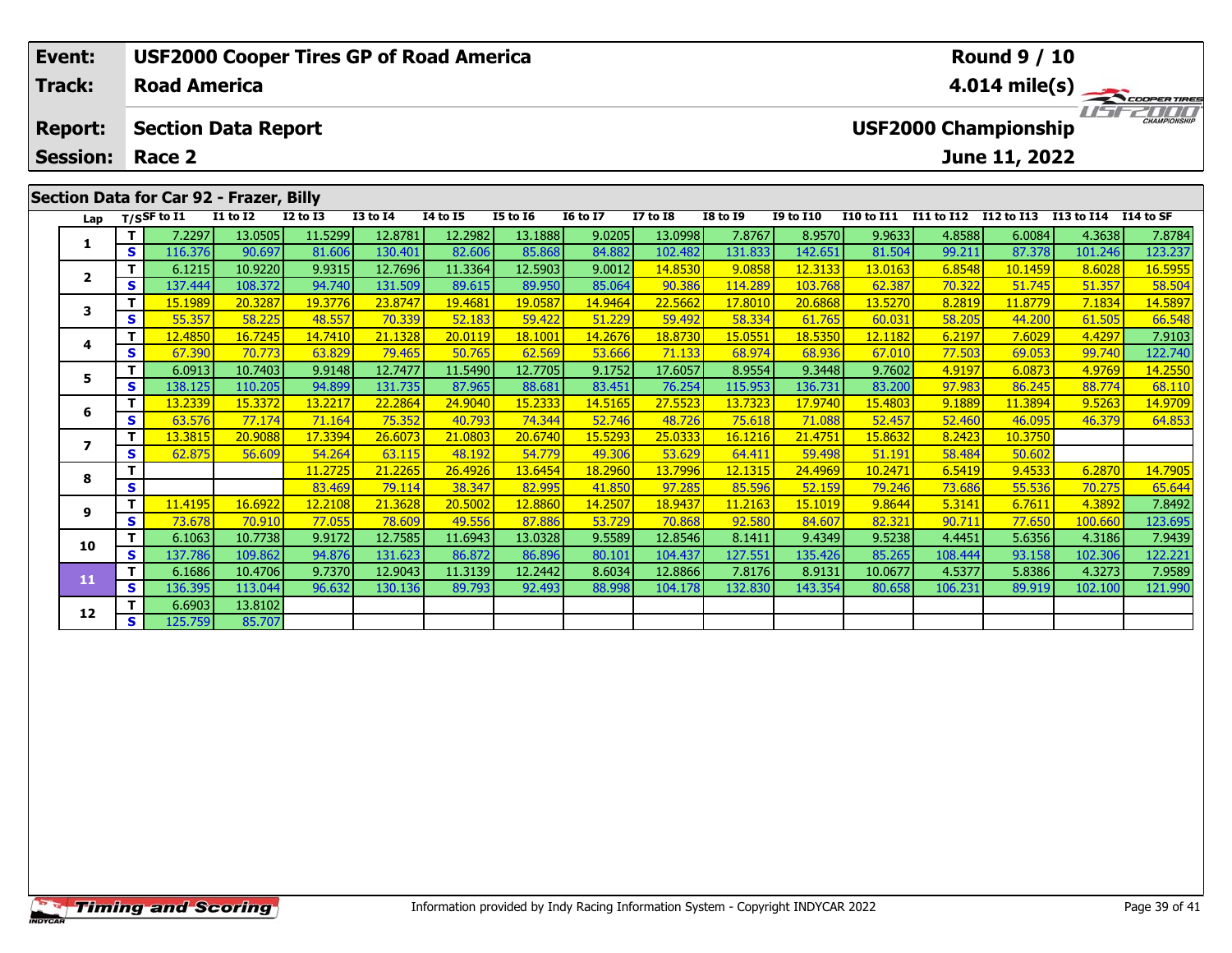| Event:                                  | <b>USF2000 Cooper Tires GP of Road America</b> | <b>Round 9 / 10</b>                                |  |  |  |  |
|-----------------------------------------|------------------------------------------------|----------------------------------------------------|--|--|--|--|
| <b>Track:</b>                           | <b>Road America</b>                            | $4.014 \text{ mile(s)}$                            |  |  |  |  |
| <b>Report:</b>                          | <b>Section Data Report</b>                     | <b>CHAMPIONSHIP</b><br><b>USF2000 Championship</b> |  |  |  |  |
| <b>Session: Race 2</b>                  |                                                | June 11, 2022                                      |  |  |  |  |
| Section Data for Car 92 - Frazer, Billy |                                                |                                                    |  |  |  |  |

|  | Lap                     | T/SLap |          | PI to PO | <b>PO to SF</b> | <b>SF to PI</b> | PIA to PO |
|--|-------------------------|--------|----------|----------|-----------------|-----------------|-----------|
|  | $\mathbf{1}$            | т      | 142.2019 |          | 221.6360        |                 |           |
|  |                         | S      | 101.619  |          | 61.400          |                 |           |
|  | $\overline{2}$          | т      | 164.1399 |          |                 |                 |           |
|  |                         | S      | 88.037   |          |                 |                 |           |
|  | 3                       | т      | 248.7670 |          |                 |                 |           |
|  |                         | S      | 58.088   |          |                 |                 |           |
|  | 4                       | т      | 208.2068 |          |                 |                 |           |
|  |                         | S      | 69.404   |          |                 |                 |           |
|  | 5                       | т      | 148.8938 |          |                 |                 |           |
|  |                         | S      | 97.052   |          |                 |                 |           |
|  | 6                       | т      | 238.5474 |          |                 |                 |           |
|  |                         | S      | 60.577   |          |                 |                 |           |
|  | $\overline{\mathbf{z}}$ | т      | 291.7523 | 617.4847 |                 | 278.9629        | 638.5326  |
|  |                         | S      | 49.530   | 1.605    |                 | 51.243          | 2.383     |
|  | 8                       | т      | 809.5570 |          | 204.8617        |                 |           |
|  |                         | S      | 17.850   |          | 66.427          |                 |           |
|  | 9                       | т      | 188.7621 |          |                 |                 |           |
|  |                         | S      | 76.554   |          |                 |                 |           |
|  | 10                      | т      | 136.1394 |          |                 |                 |           |
|  |                         | S      | 106.144  |          |                 |                 |           |
|  | $\overline{11}$         | т      | 133.7895 |          |                 |                 |           |
|  |                         | S      | 108.008  |          |                 |                 |           |
|  | 12                      | Т      |          |          |                 |                 |           |
|  |                         | S.     |          |          |                 |                 |           |